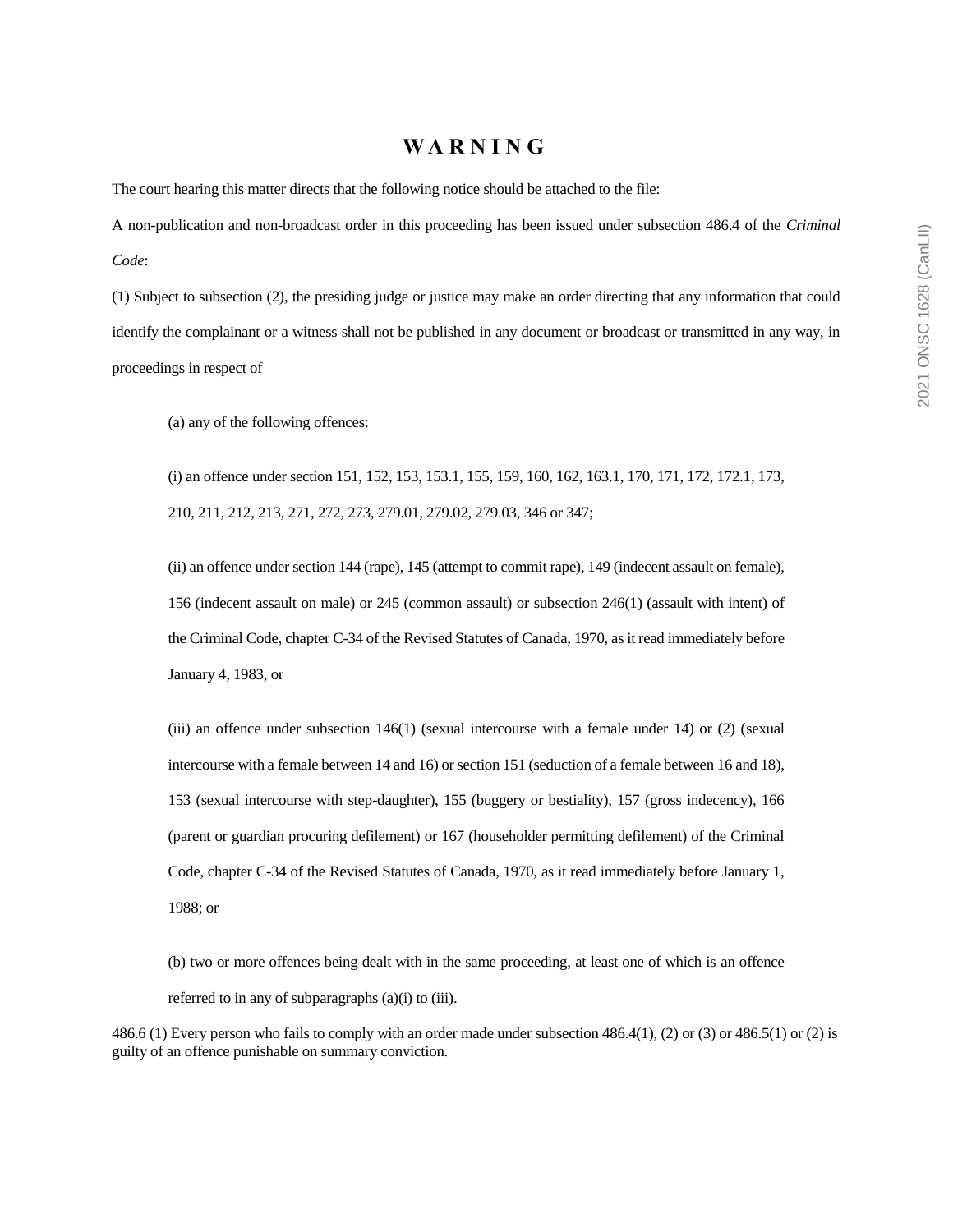# **[CITATION:](http://intra.judicialsecurity.jus.gov.on.ca/NeutralCitation/)** R. v. N.S. 2021 ONSC 1628 **NEWMARKET COURT FILE NO.:** CR-17-009179 **DATE:** 20210304

### **ONTARIO**

### **SUPERIOR COURT OF JUSTICE**

| <b>BETWEEN:</b>       |                     |                                                                  |
|-----------------------|---------------------|------------------------------------------------------------------|
| Her Majesty the Queen | Respondent          | Kellie Hutchinson, for the<br>Respondent/Provincial Crown        |
| $-$ and $-$           |                     |                                                                  |
| N.S.                  |                     | Carlos Rippell, for the Applicant/Defendant                      |
|                       | Applicant/Defendant |                                                                  |
|                       |                     |                                                                  |
|                       |                     | <b>HEARD:</b> October 6, 7, 8 and 9, 2020 via<br>virtual hearing |

# **REASONS FOR DECISION ON** *CHARTER* **CHALLENGE TO SECTIONS 286.2, 286.3 and 286.4 OF THE** *CRIMINAL CODE*

# **RESTRICTION ON PUBLICATION**

**The publication and broadcast of this ruling is banned pursuant to subsection 486.4 and subsection 517 of the** *Criminal Code of Canada***.**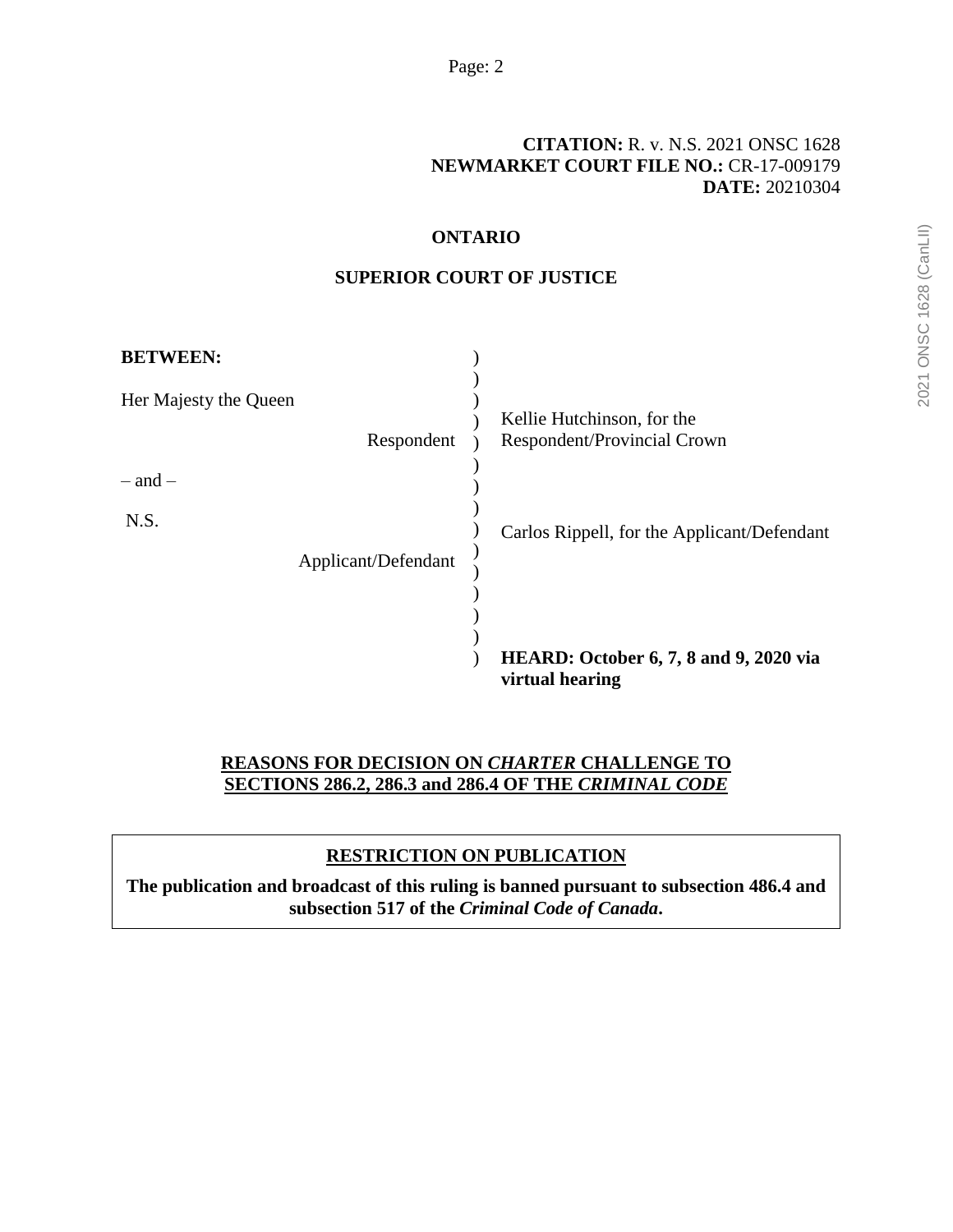#### **SUTHERLAND J.:**

#### **Introduction**

- [1] Canadians live in a constitutional democracy. As such, Parliament and the provincial legislators may enact laws they deem necessary and appropriate for Canadian society. These laws, however, are subject to the *Constitution Act, 1982*, which includes the *Canadian Charter of Rights and Freedoms* (the *Charter*)*.*
- [2] For decades, Parliament and other countries have grappled with commercial sex work, and renumeration for sexual contact with a person over 18 years of age. Should commercial sex work be abolished? Should commercial sex work be fully or partially criminalized? Are sex workers exploited? Do sex workers need protection? Is commercial sex work immoral? Or should commercial sex work be decriminalized and regulated? Is commercial sex work labour like any other form of labour? The answers to these questions are delicate, multifaceted and complex. There is no consensus on the answers to these questions. One consistent theme is that there is no agreed answer on how societies, here and abroad, should approach and consider commercial sex work.<sup>1</sup>
- [3] Parliament criminalizes certain behaviours through the *Criminal Code of Canada* (the *Criminal Code*)*.* <sup>2</sup> Previously, Parliament did not *per se* make commercial sex work criminal but did criminalize certain behaviours, namely living off the avails, the purchase of sexual contact and communicating in public for purposes of prostitution.
- [4] In 2013, the Supreme Court of Canada unanimously decided in *Canada (AG) v. Bedford* that sections 210 ("bawdy house" prohibition), 212 (1) (j) (living off the avails) and 213(1)(c) (prohibitions on communicating in public ) of the *Criminal Code* infringed the C*harter* and were not saved by section1. These provisions were struck down, although the declaration of constitutional validity was suspended for a year. <sup>3</sup>
- [5] In response to the *Bedford* decision, Parliament enacted Bill C-36, the *Protection of Communities and Exploited Persons Act* (*PCEPA*). <sup>4</sup> In the *PCEPA*, Parliament, for the first time, criminalized aspects of commercial sex work. It is illegal to purchase sexual services for consideration. Parliament, also, provided limited immunity from prosecution to individual sex workers, meaning individuals over the age of 18 who sell their own sexual contact services.
- [6] The Applicant, N.S., has been charged with six offences. He is alleged to have violated sections 279.01(1), 279.02(1), 286.1(1), 286.2(1), 286.3(1) and 286.4 of the *Criminal*

<sup>1</sup> See: Cecelia Benoit & Leah Shumka, *Sex Work in Canada*, May 7, 2015; Cecilia Benoit et al., "Well, It Should Be Changed for One, Because It's Our Bodies": Sex Workers' Views on Canada's Punitive Approach towards Sex Work, (2017) 6:2 Social Sciences 52; Chris Bruckert & Tuulia Law, *Beyond Pimps, Procurers and Parasite: Mapping Third Parties in the Incall/Outcall Sex Industry*, Report, (University of Ottawa, 2013).

<sup>2</sup> R.S.C. 1985, c. C-46.

<sup>3</sup> 2013 SCC 72, [2013] 3 S.C.R. 1101.

<sup>4</sup> S.C. 2014, c. 25.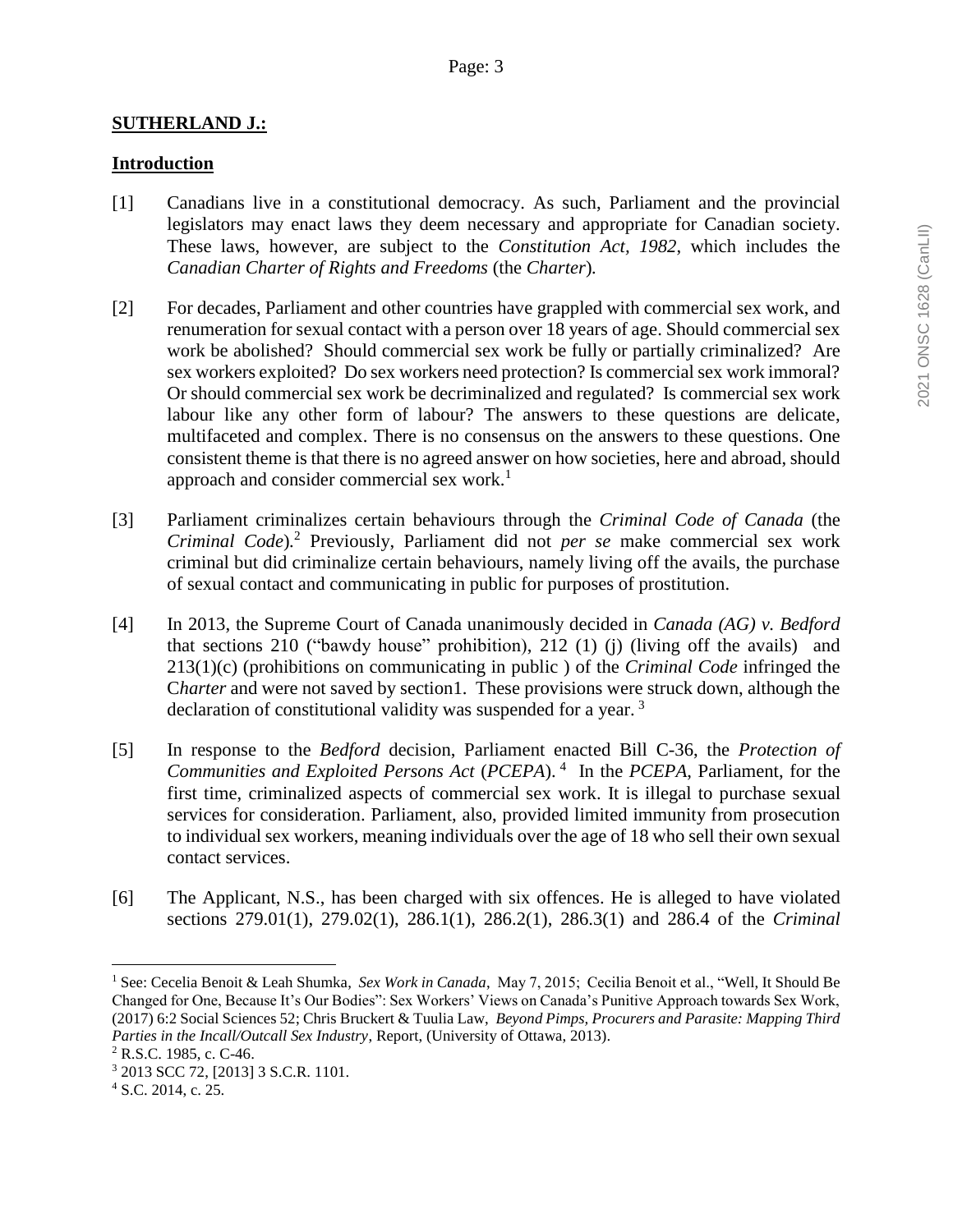*Code*, between May 12, 2017 and October 31, 2017*.* In addition, he is charged that on or about May 11, 2017, he violated section 286.3(1) of the *Criminal Code*.

- [7] The Applicant argues that Parliament's legislative response to *Bedford* also violates the *Charter*. He contends that sections 286.2 (material benefit), 286.3(1) (procuring), and 286.4 (advertising) of the *Criminal Code* (the impugned sections) violate sections 2 (b), 2(d) and 7 of the *Charter* and cannot be saved by section 1. The Applicant therefore contends that the impugned sections must be found to be of no force and effect. To support this view, the Applicant has provided the Court with four hypotheticals in which he says the provisions would operate in a way that offends the *Charter*.
- [8] The Crown takes a different view. The Crown contends that the impugned sections do not violate sections 2(b), 2(d) and 7 of the *Charter.* The Crown argues that if any of the impugned sections do violate sections of the *Charter,* the criminalization of commercial sex work as enacted by Parliament, is a legitimate and compelling concern in Canadian society that is justifiable in a free and democratic society, under section 1 and thus should not be found to be of no force and effect, as requested by the Applicant.
- [9] For the reasons to follow, I conclude that:

Sections 286.2, 286.3(1) and 286.4 of the *Criminal Code* infringe section 7 of the *Charter* and is not a justifiable limit under section 1 of the *Charter*.

# **Role of the Court**

- [10] This application brings with it a multitude of policy issues. Such policy issues are not in the realm of this court to tackle. This court's role is limited and focused. The issues for this court to adjudicate is whether the impugned sections comply with the applicable provisions of the *Charter* or not. Whether commercial sex work is legitimate work or like any other types of work is not for this court to decide. Whether the criminalization of commercial sex work is the best approach to deal with commercial sex work is again not in the realm of this court to decide. Such pure public policy decisions are for the legislative branch, Parliament, to address.<sup>5</sup>
- [11] However, as the Supreme Court of Canada held in *Bedford*, "Parliament may only impose limits on where and how prostitution may be conducted, as long as it does so in a way that does not infringe the constitutional rights of prostitutes".<sup>6</sup> It is the court's responsibility to scrutinize legislation to ensure that it is constitutionally valid. As Lamer J. (as he then was) noted in the *BC Motor Vehicle Act Reference*:

…It ought not to be forgotten that the historic decision to entrench the *Charter* in our Constitution was taken not by courts but by the elected

<sup>5</sup> *R. v. Heywood* 1994 CanLII 34 (SCC), [1994] 3 S.C.R. 761 at pg. 793 and *Reference re ss. 193 and 195.1 (1) (c) of the Criminal Code (Man.),* [1990] 1 S.C.R. 1123 at paras. 66-67.

<sup>6</sup> *Supra*, note 3 at para. 5.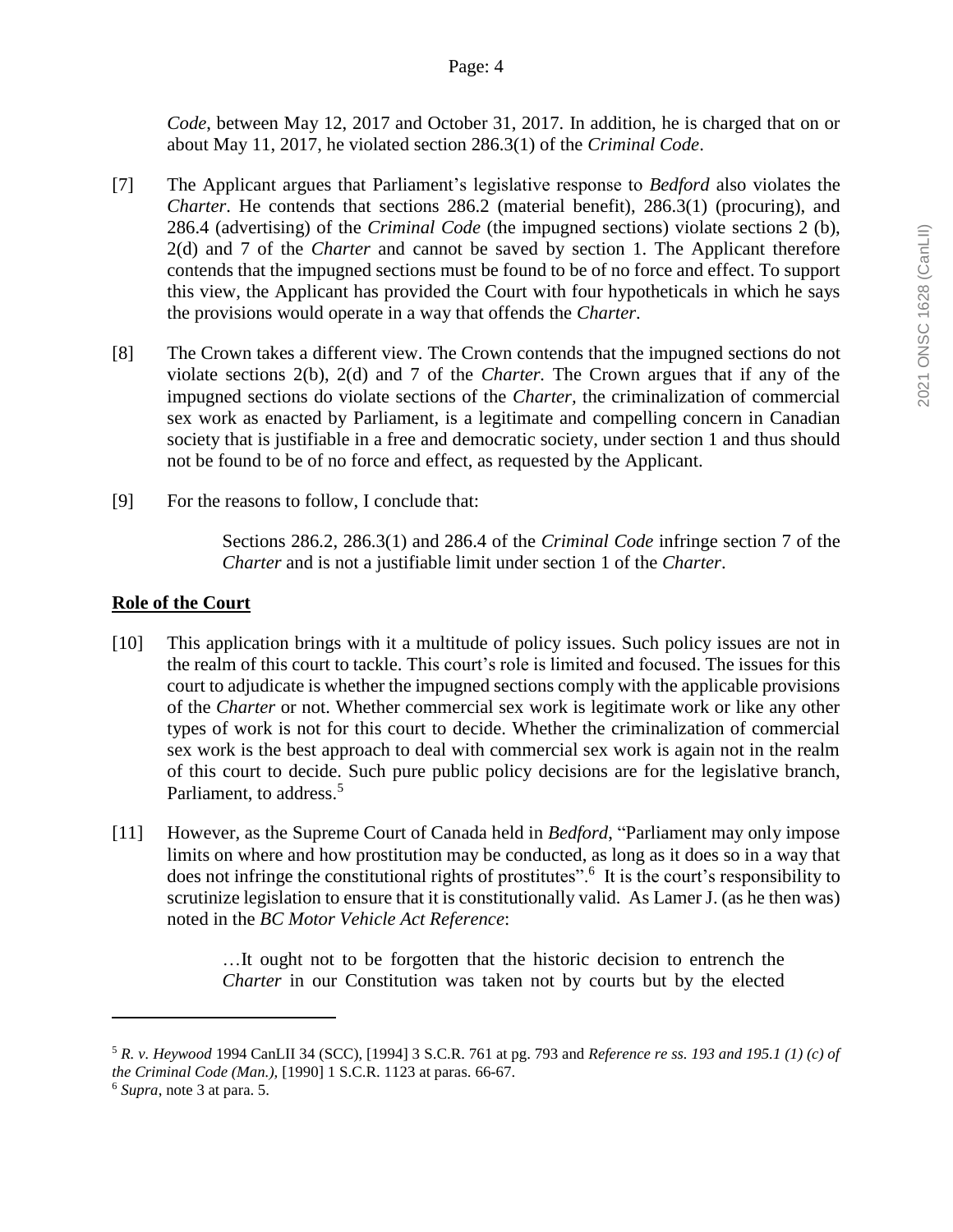representatives of the people of Canada. It was those representatives who extended the scope of constitutional adjudication and entrusted the courts with this new and onerous responsibility...<sup>7</sup>

#### **Analytical Approach**

- [12] In ascertaining whether legislation violates the *Charter*, the court embarks on a three-step analysis. The court must first determine if the impugned legislation violates a provision of the *Charter*. If the court determines that there is no violation of the *Charter*, the analysis ends. If the court determines that the legislation does violate the *Charter*, the next step is for the court to determine if the violation is saved through an analysis of the impugned legislation and section 1 of the *Charter*. If the court determines that the violation is saved by section 1, the analysis ends. If the court determines that the impugned legislation is not saved by section 1, the court then must determine the appropriate remedy.<sup>8</sup>
- [13] For this application, I will proceed to outline the issues.

### **Issues**

 $\overline{a}$ 

- [14] The issues for this court to determine are:
	- (a) what is the purpose of the *PCEPA* and the impugned sections?
	- (b) do the impugned sections violate section 7 of the *Charter* and if so, are the sections saved by section 1 of the *Charter*?
	- (c) does section 286.4 of the *Criminal Code* violate section 2(b) the *Charter* and if so, is it saved by section 1 of the *Charter*?
	- (d) do sections 286.2 and 286.3 violate section 2(d) of the *Charter* and if so, are the sections saved by section 1 of the *Charter*?
	- (e) if any of the impugned sections that violate the *Charter* are not saved by section 1, what is the appropriate remedy?

I will return to these issues following a review of the legislative scheme, the evidence presented, the *Bedford d*ecision and the hypotheticals posed by the Applicant.

# **The** *Criminal Code* **and Commercial Sex Work**

[15] The Supreme Court of Canada in *Bedford* found that the previous provisions of the *Criminal Code* dealing with commercial sex work, namely sections 210, 212 (1)(j) and

<sup>7</sup> 1985 CanLII 81 (SCC), [1985] 2 S.C.R. 486, at para.16.

<sup>8</sup> *R. v. Mills*, [1999] 3 S.C.R. 668; *R. v. Darrach* 2000 SCC 46, [2000] 2 S.C.R. 443; *R. v. Sharma*, 2020 ONCA 478.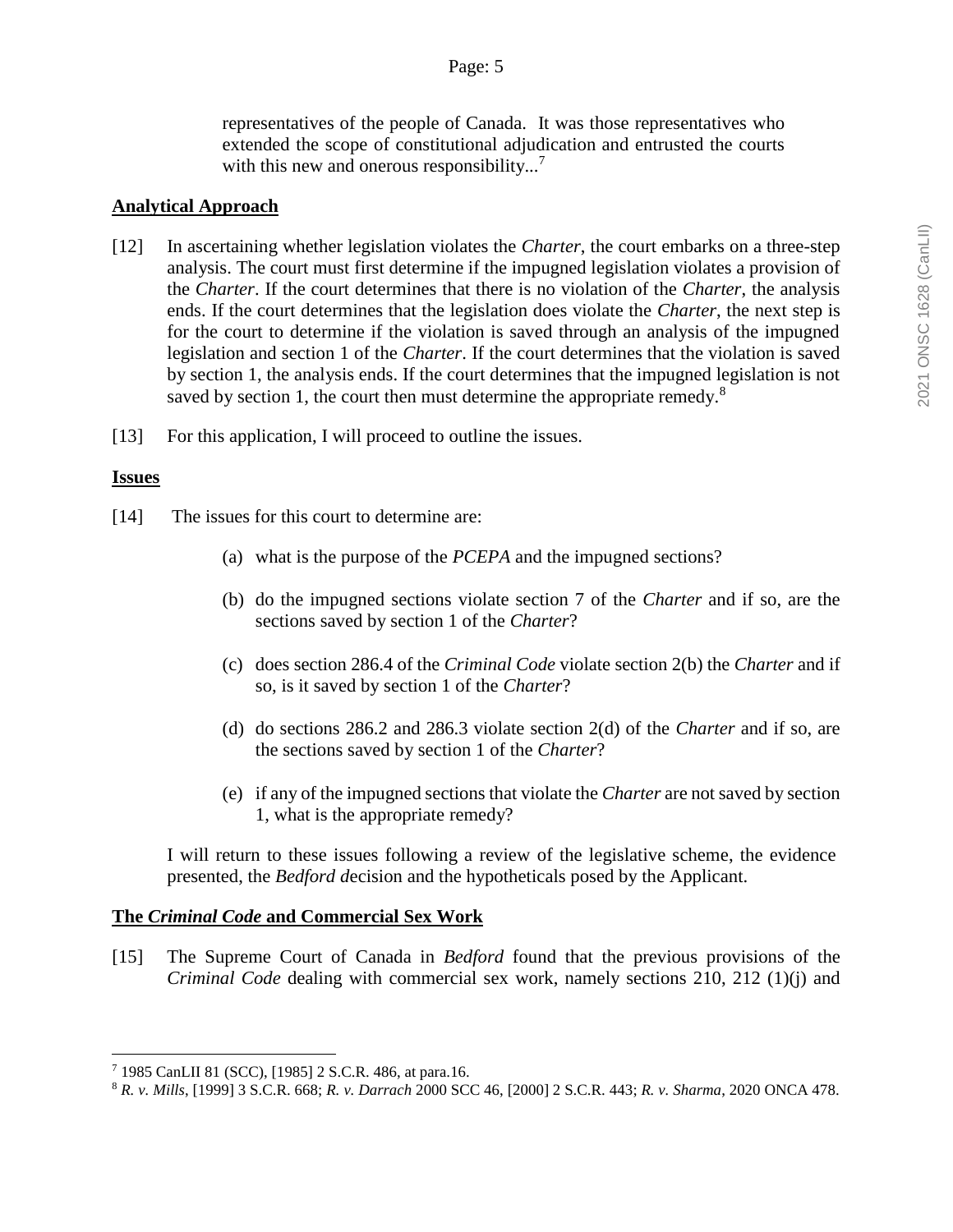213(1)(c) violated the *Charter*, and declared the sections to be invalid, though suspending the declaration of invalidity for one year.

- [16] In response to *Bedford*, Parliament enacted *PCEPA,* which received Royal Assent on November 6, 2014 and became law on December 4, 2014.
- [17] The pertinent provisions are:

#### **Obtaining sexual services for consideration**

**286.1 (1)** Everyone who, in any place, obtains for consideration, or communicates with anyone for the purpose of obtaining for consideration, the sexual services of a person is guilty of

**(a)** an indictable offence and liable to imprisonment for a term of not more than five years and a minimum punishment of,

**(i)** in the case where the offence is committed in a public place, or in any place open to public view, that is or is next to a park or the grounds of a school or religious institution or that is or is next to any other place where persons under the age of 18 can reasonably be expected to be present,

- **(A)** for a first offence, a fine of \$2,000, and
- **(B)** for each subsequent offence, a fine of \$4,000, or
- **(ii)** in any other case,
	- **(A)** for a first offence, a fine of \$1,000, and
	- **(B)** for each subsequent offence, a fine of \$2,000, or

**(b)** an offence punishable on summary conviction and liable to a fine of not more than \$5,000 or to imprisonment for a term of not more than two years less a day, or to both, and to a minimum punishment of,

- **(i)** in the case referred to in subparagraph (a)(i),
	- **(A)** for a first offence, a fine of \$1,000, and
	- **(B)** for each subsequent offence, a fine of \$2,000, or
- **(ii)** in any other case,
	- **(A)** for a first offence, a fine of \$500, and
	- **(B)** for each subsequent offence, a fine of \$1,000.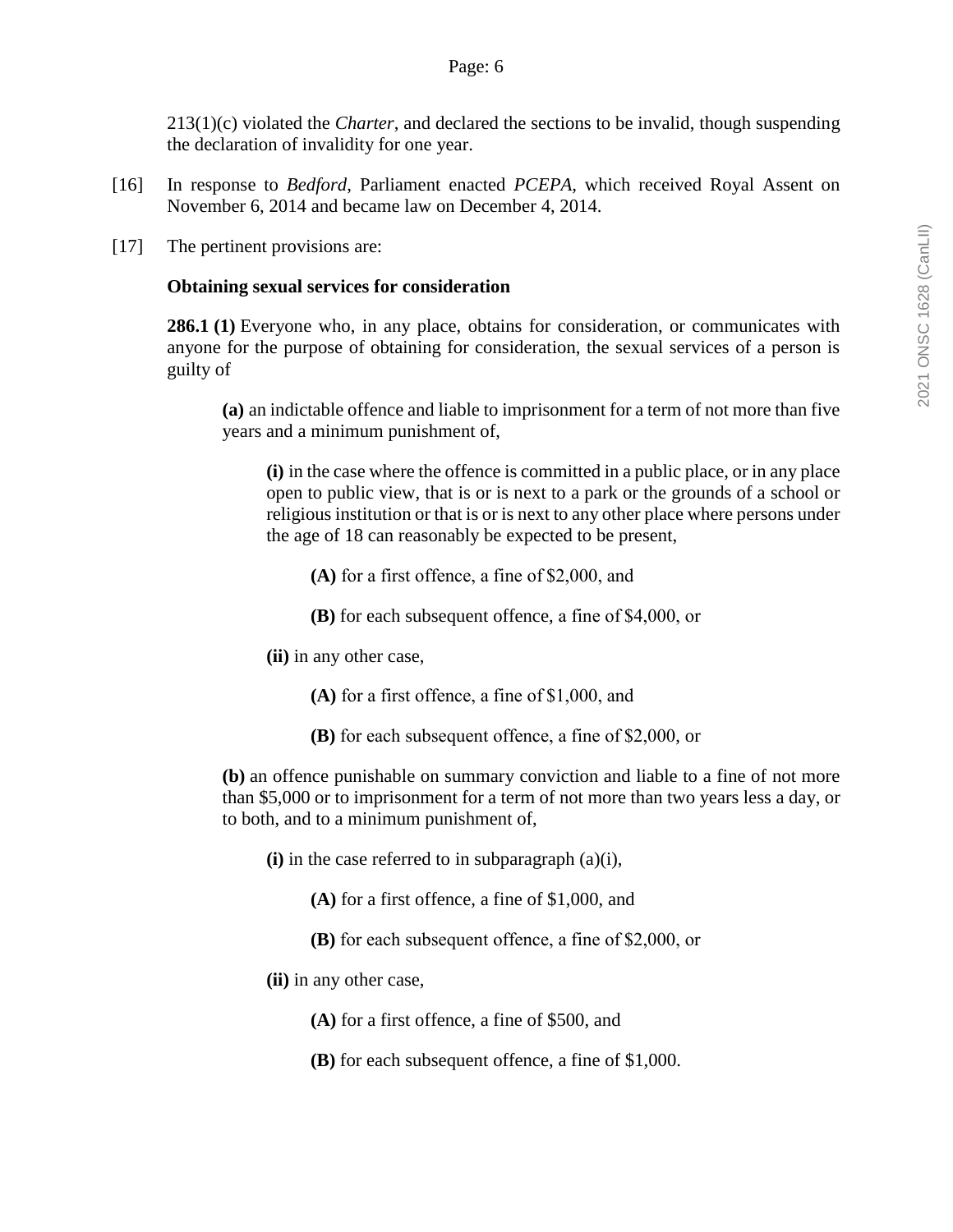### Page: 7

#### **Obtaining sexual services for consideration from person under 18 years**

**(2)** Everyone who, in any place, obtains for consideration, or communicates with anyone for the purpose of obtaining for consideration, the sexual services of a person under the age of 18 years is guilty of an indictable offence and liable to imprisonment for a term of not more than 10 years and to a minimum punishment of imprisonment for a term of

**(a)** for a first offence, six months; and

**(b)** for each subsequent offence, one year.

### **Subsequent offences**

**(3)** In determining, for the purpose of subsection (2), whether a convicted person has committed a subsequent offence, if the person was earlier convicted of any of the following offences, that offence is to be considered as an earlier offence:

**(a)** an offence under that subsection; or

**(b)** an offence under subsection 212(4) of this Act, as it read from time to time before the day on which this subsection comes into force.

### **Sequence of convictions only**

**(4)** In determining, for the purposes of this section, whether a convicted person has committed a subsequent offence, the only question to be considered is the sequence of convictions and no consideration shall be given to the sequence of commission of offences, whether any offence occurred before or after any conviction or whether offences were prosecuted by indictment or by way of summary conviction proceedings.

# **Definitions of** *place* **and** *public place*

**(5)** For the purposes of this section, *place* and *public place* have the same meaning as in subsection 197(1).

# **Material benefit from sexual services**

**286.2 (1)** Every person who receives a financial or other material benefit, knowing that it is obtained by or derived directly or indirectly from the commission of an offence under subsection  $286.1(1)$ , is guilty of

**(a)** an indictable offence and liable to imprisonment for a term of not more than 10 years; or

**(b)** an offence punishable on summary conviction.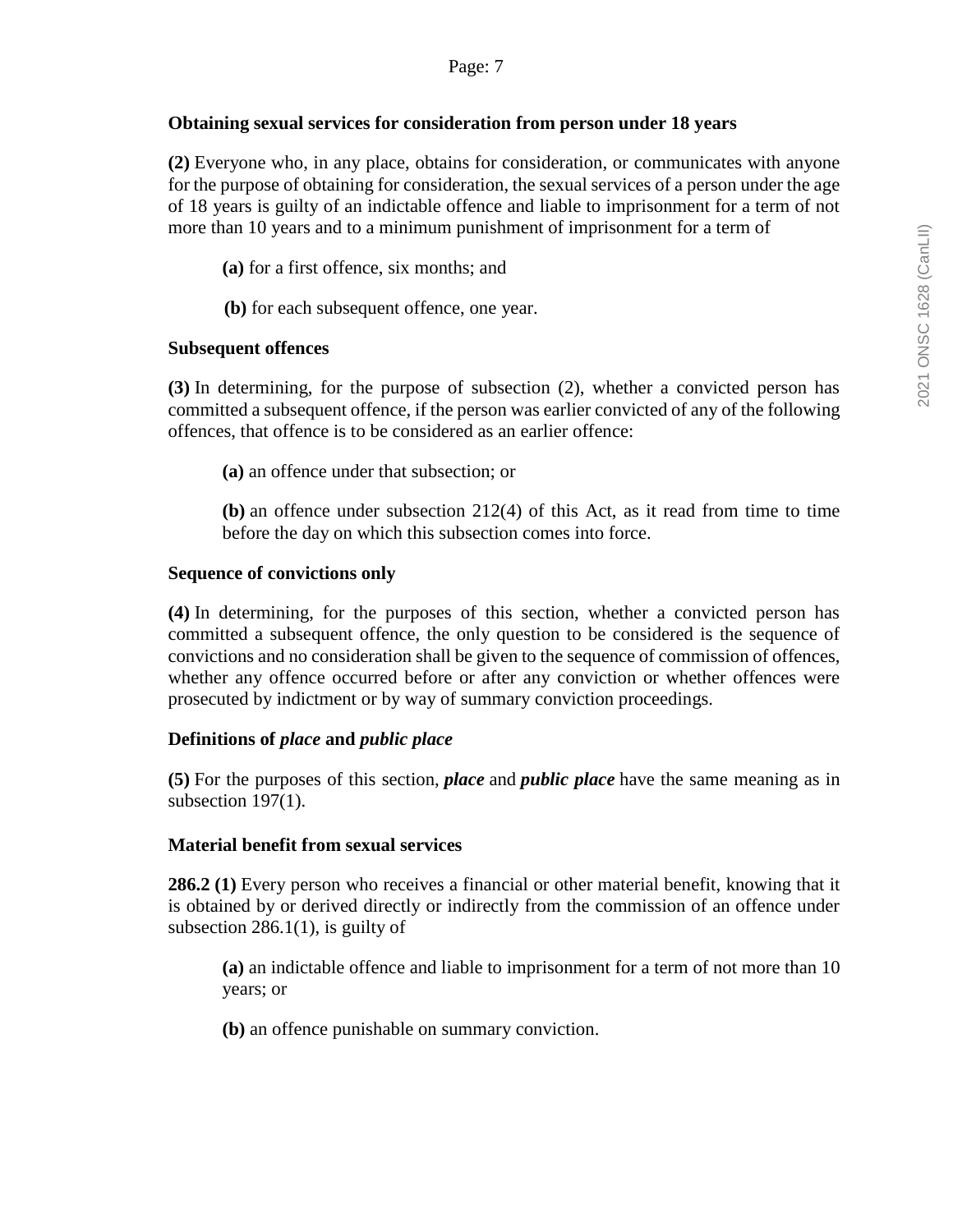#### **Material benefit from sexual services provided by person under 18 years**

**(2)** Everyone who receives a financial or other material benefit, knowing that it is obtained by or derived directly or indirectly from the commission of an offence under subsection 286.1(2), is guilty of an indictable offence and liable to imprisonment for a term of not more than 14 years and to a minimum punishment of imprisonment for a term of two years.

### **Presumption**

**(3)** For the purposes of subsections (1) and (2), evidence that a person lives with or is habitually in the company of a person who offers or provides sexual services for consideration is, in the absence of evidence to the contrary, proof that the person received a financial or other material benefit from those services.

### **Exception**

**(4)** Subject to subsection (5), subsections (1) and (2) do not apply to a person who receives the benefit

**(a)** in the context of a legitimate living arrangement with the person from whose sexual services the benefit is derived;

**(b)** as a result of a legal or moral obligation of the person from whose sexual services the benefit is derived;

**(c)** in consideration for a service or good that they offer, on the same terms and conditions, to the general public; or

**(d)** in consideration for a service or good that they do not offer to the general public but that they offered or provided to the person from whose sexual services the benefit is derived, if they did not counsel or encourage that person to provide sexual services and the benefit is proportionate to the value of the service or good.

#### **No exception**

**(5)** Subsection (4) does not apply to a person who commits an offence under subsection (1) or (2) if that person

**(a)** used, threatened to use or attempted to use violence, intimidation or coercion in relation to the person from whose sexual services the benefit is derived;

**(b)** abused a position of trust, power or authority in relation to the person from whose sexual services the benefit is derived;

**(c)** provided a drug, alcohol or any other intoxicating substance to the person from whose sexual services the benefit is derived for the purpose of aiding or abetting that person to offer or provide sexual services for consideration;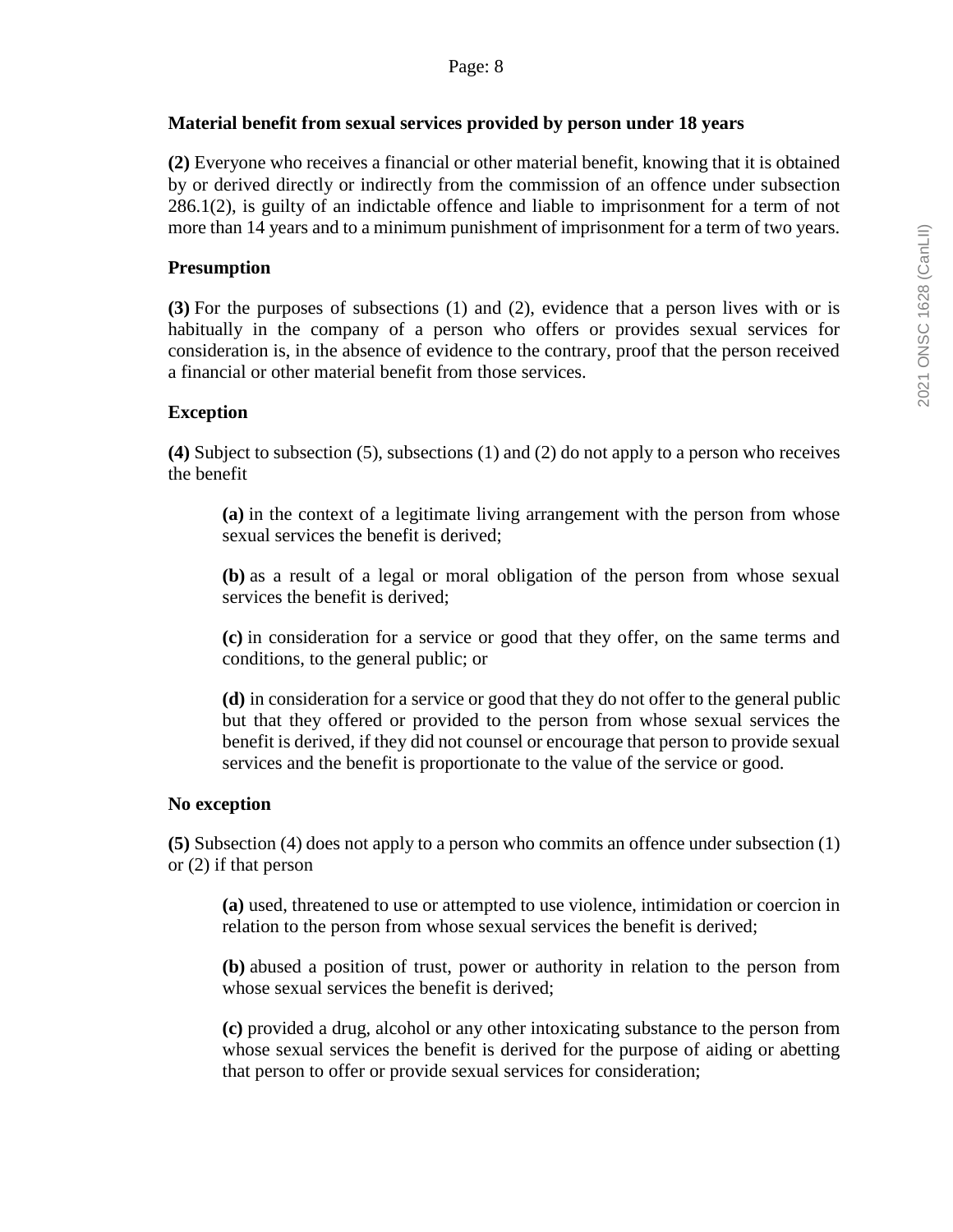**(d)** engaged in conduct, in relation to any person, that would constitute an offence under section 286.3; or

**(e)** received the benefit in the context of a commercial enterprise that offers sexual services for consideration.

### **Aggravating factor**

**(6)** If a person is convicted of an offence under this section, the court that imposes the sentence shall consider as an aggravating factor the fact that that person received the benefit in the context of a commercial enterprise that offers sexual services for consideration.

### **Procuring**

**286.3 (1)** Everyone who procures a person to offer or provide sexual services for consideration or, for the purpose of facilitating an offence under subsection 286.1(1), recruits, holds, conceals or harbours a person who offers or provides sexual services for consideration, or exercises control, direction or influence over the movements of that person, is guilty of an indictable offence and liable to imprisonment for a term of not more than 14 years.

### **Procuring — person under 18 years**

**(2)** Everyone who procures a person under the age of 18 years to offer or provide sexual services for consideration or, for the purpose of facilitating an offence under subsection 286.1(2), recruits, holds, conceals or harbours a person under the age of 18 who offers or provides sexual services for consideration, or exercises control, direction or influence over the movements of that person, is guilty of an indictable offence and liable to imprisonment for a term of not more than 14 years and to a minimum punishment of imprisonment for a term of five years.

#### **Advertising sexual services**

**286.4** Everyone who knowingly advertises an offer to provide sexual services for consideration is guilty of

**(a)** an indictable offence and liable to imprisonment for a term of not more than five years; or

**(b)** an offence punishable on summary conviction.

# **Immunity — material benefit and advertising**

**286.5 (1)** No person shall be prosecuted for

**(a)** an offence under section 286.2 if the benefit is derived from the provision of their own sexual services; or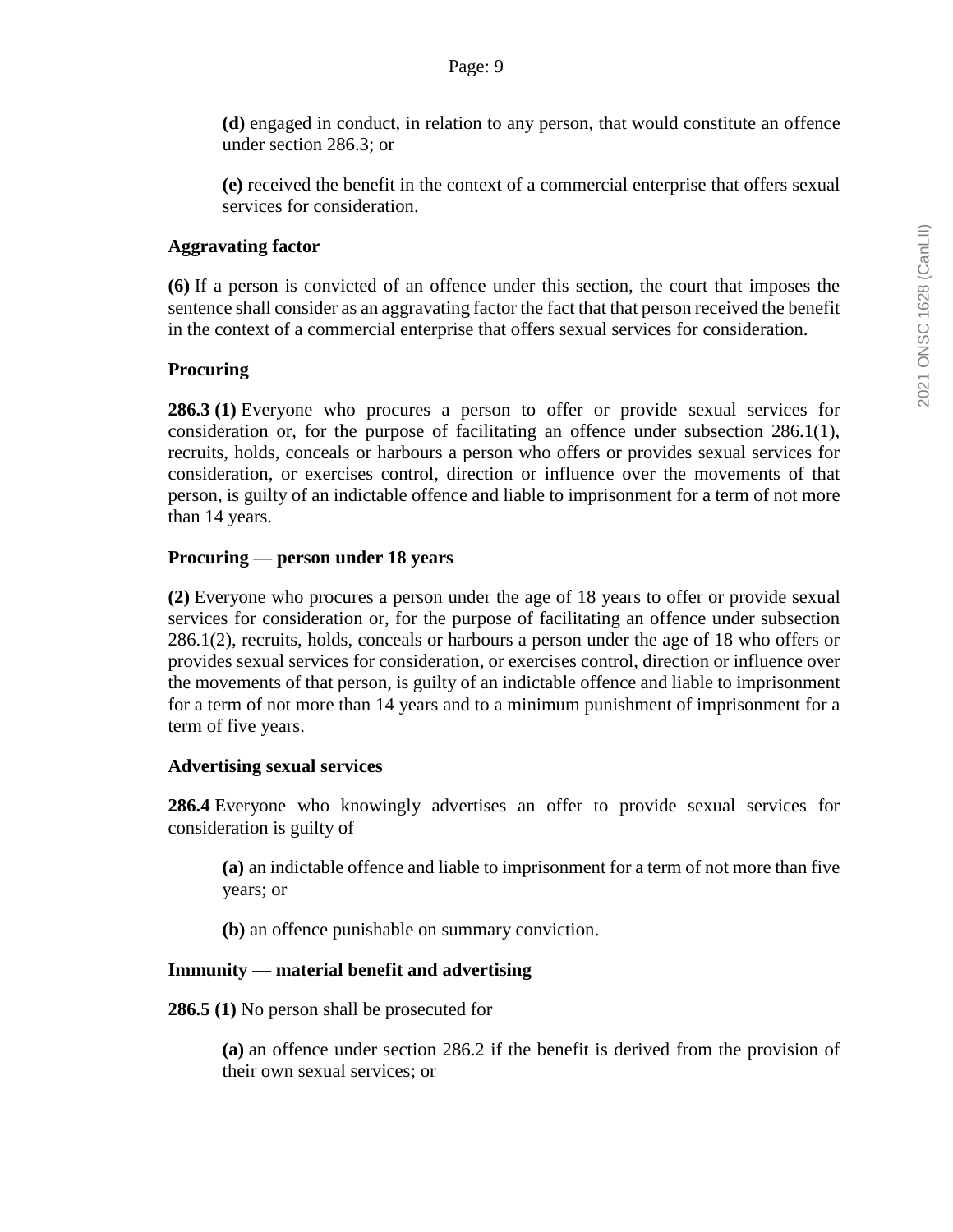**(b)** an offence under section 286.4 in relation to the advertisement of their own sexual services.

### **Immunity — aiding, abetting, etc.**

**(2)** No person shall be prosecuted for aiding, abetting, conspiring or attempting to commit an offence under any of sections 286.1 to 286.4 or being an accessory after the fact or counselling a person to be a party to such an offence, if the offence relates to the offering or provision of their own sexual services.

- [18] These provisions enacted by Parliament are known as the *Nordic Model*, which originated in Sweden, Iceland, Norway and Finland.<sup>9</sup> Aspects of commercial sex work are illegal in Canada, with the exception of individuals selling their own sexual services. The previous provisions that were the subject matter of *Bedford* did not criminalize commercial sex work by making that behaviour illegal. Parliament decided to take a different approach with these provisions and fundamentally altered how commercial sex work is categorized and considered in Canada, that is, to criminalize aspects of commercial sex work.
- [19] Parliament indicated in the summary of the *PCEPA* that the amendments to the *Criminal Code*, are among other things, to:

(a) create an offence that prohibits purchasing sexual services or communicating in any place for that purpose;

(b) create an offence that prohibits receiving a material benefit that derived from the commission of an offence referred to in paragraph (a);

(c) create an offence that prohibits the advertisement of sexual services offered for sale and to authorize the courts to order the seizure of materials containing such advertisements and their removal from the internet;

(d) modernize the offence that prohibits the procurement of persons for the purpose of prostitution;

(e) create an offence that prohibits communicating — for the purpose of selling sexual services — in a public place, or in any place open to public view, that is or is next to a school ground, playground or daycare centre;

(f) ensure consistency between prostitution offences and the existing human trafficking offences; and

(g) specify that, for the purposes of certain offences, a weapon includes anything used, designed to be use or intended for use in binding or tying up a person against their will.

<sup>9</sup> Benoit & Shumka, *supra,* note 1 at 15; Cecilia Benoit et al.*, supra*, note 1 at 2.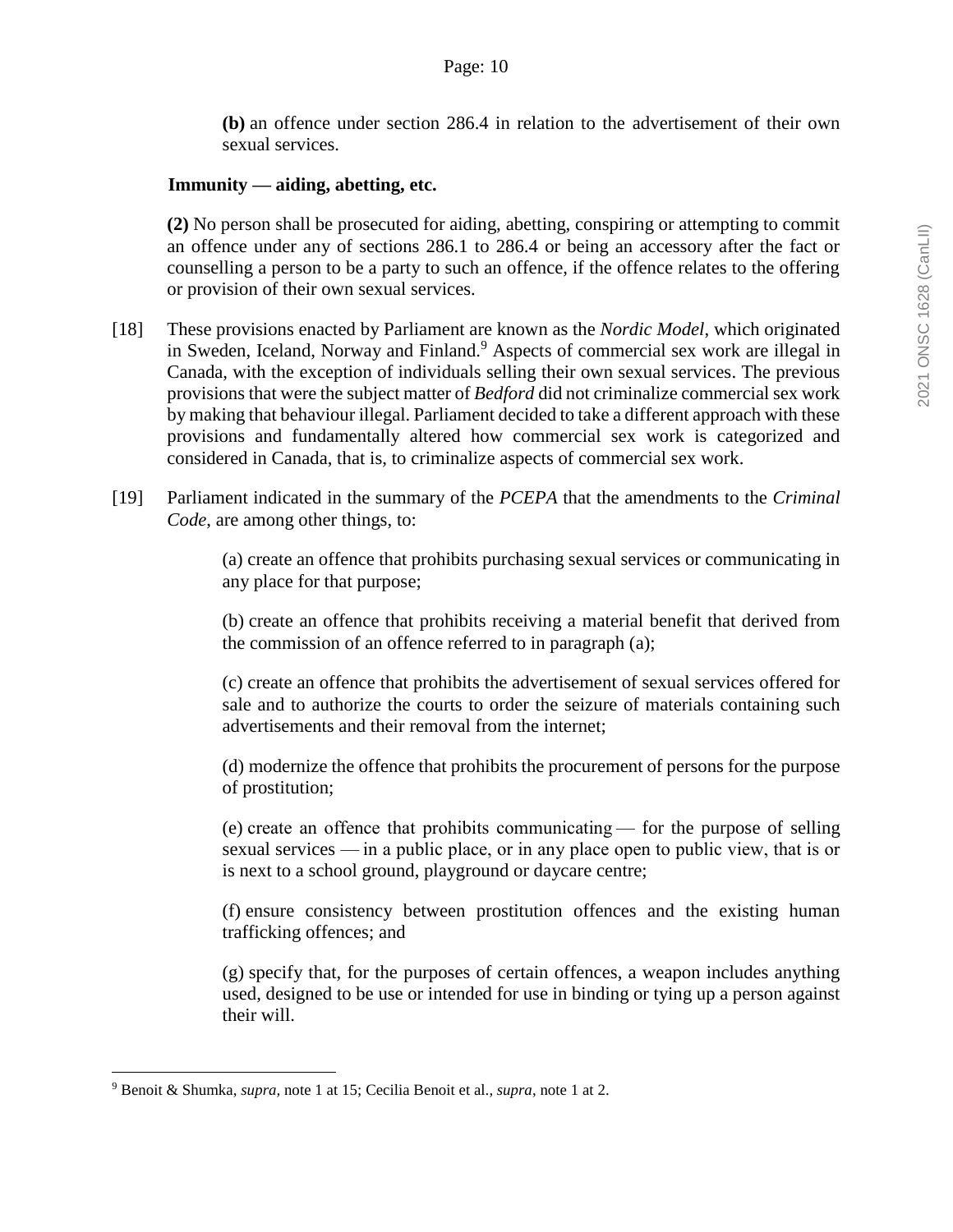- [20] In the preamble of *PCEPA*, Parliament indicated:
	- i. concerns about the exploitation that is inherent in prostitution and the risks of violence posed to those who engage in it;
	- ii. social harm is caused by the objectification of the human body and the commodification of sexual activity;
	- iii. the importance to protect human dignity and the equality of all Canadians by discouraging prostitution, which has a disproportionate impact on women and children;
	- iv. the importance to continue to denounce and prohibit the sexual services because it creates a demand for prostitution;
	- v. the importance to denounce the procurement of persons for the purpose of prostitution and the development of economic interests in the exploitation of the prostitution of others as well as the commercialization and institutionalization of prostitution;
	- vi. encouragement of those who engage in prostitution to report incidents of violence and to leave prostitution;
	- vii. a goal to protect communities from the harms associated with prostitution.
- [21] In addition, the Department of Justice of Canada released a Technical Paper in 2014 (the Technical Paper) that explains "the Government's legislative response" to *Bedford*. 10 The Technical Paper outlines the Government's rationale and intention for Bill C-36 which includes explaining the purpose, objective and the effect of each offence.

#### **The Pertinent** *Charter* **and Constitution Act, 1982 Provisions**

[22] The *Charter* provisions pertinent to the application are:

Section 2: Everyone has the following fundamental freedoms:

(b) freedom of thought, belief, opinion and expression, including freedom of the press and other media of communication;

…

 $\overline{a}$ 

(d) freedom of association.

<sup>10</sup> Canada, Department of Justice, *Bill C-36, An Act to amend the Criminal Code in response to the Supreme Court of Canada decision in Attorney General of Canada v. Bedford and to make consequential amendments to other Acts*, (Technical Paper), (Ottawa: DOJ, 2014).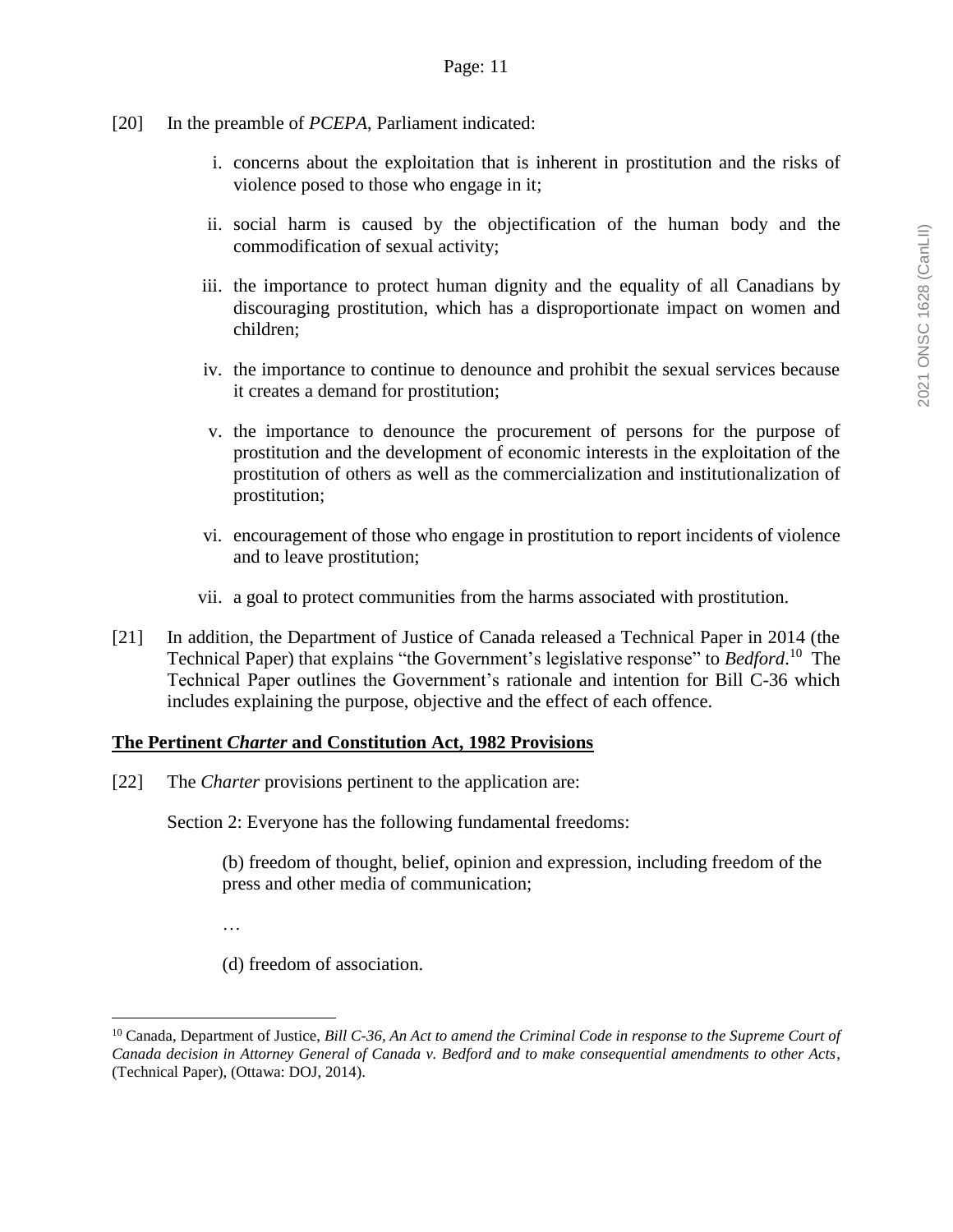Section 7: Everyone has the right to life, liberty and security of the person and the right not to be deprived thereof except in accordance with the principles of fundamental justice.

Section 1: The *Canadian Charter of Rights and Freedoms* guarantees the rights and freedoms set out in it subject only to such reasonable limits prescribed by law as can be demonstrably justified in a free and democratic society.

The *Constitution Act, 1982*, states:

Section 52(1): The Constitution of Canada is the supreme law of Canada, and any law that is inconsistent with the provisions of the Constitution is, to the extent of the inconsistency of no force or effect.

# **The Expert Evidence**

- [23] The Applicant presented one expert who gave evidence. The expert was Mr. Chris Atchison. The Crown did not present any witnesses.
- [24] Mr. Atchison received a Bachelors in Arts degree in criminology (major) and sociology (minor) in 1996 from Simon Fraser University, and a Masters in Criminology in 1998 from Simon Fraser University. Mr. Atchison is a research administrator at the School of Population & Public Health (SPPH) at The University of British Columbia. He also is a Research Associate in the Department of Sociology at the University of Victoria. He has been employed as a research associate and has performed independent research and consultation since 1999. He has published numerous academic articles and research studies on sex work in Canada. He has authored and co-authored book chapters on sex work in Canada and books on research decisions and methodologies. Mr. Atchison has been conducting social science research on the commercial sex industry in Canada since 1994.
- [25] Mr. Atchison has provided expert testimony in the Ontario Court of Justice and provided testimony to the Department of Justice, Canada, on the Roundtable on Former Bill C-36, and to the House of Commons Standing Committee on Bill C-36 and the Senate Standing Committee on Bill C-36.<sup>11</sup>
- [26] The Crown and Applicant agreed that Mr. Atchison be qualified as an expert to provide the court with expert opinion on commercial sex work. An issue arose as to the breadth of Mr. Atchison's opinion. The Crown did not contest that he can provide an expert opinion on commercial sex work in Canada but opposed that he can provide an opinion on commercial sex work outside of Canada and an opinion of the legal aspects of commercial sex work in Canada with an opinion concerning the impugned sections.
- [27] In my oral decision at the hearing, I concluded that Mr. Atchison can provide expert evidence on:

<sup>11</sup> *R. v. Anwar*, 2020 ONCJ 103.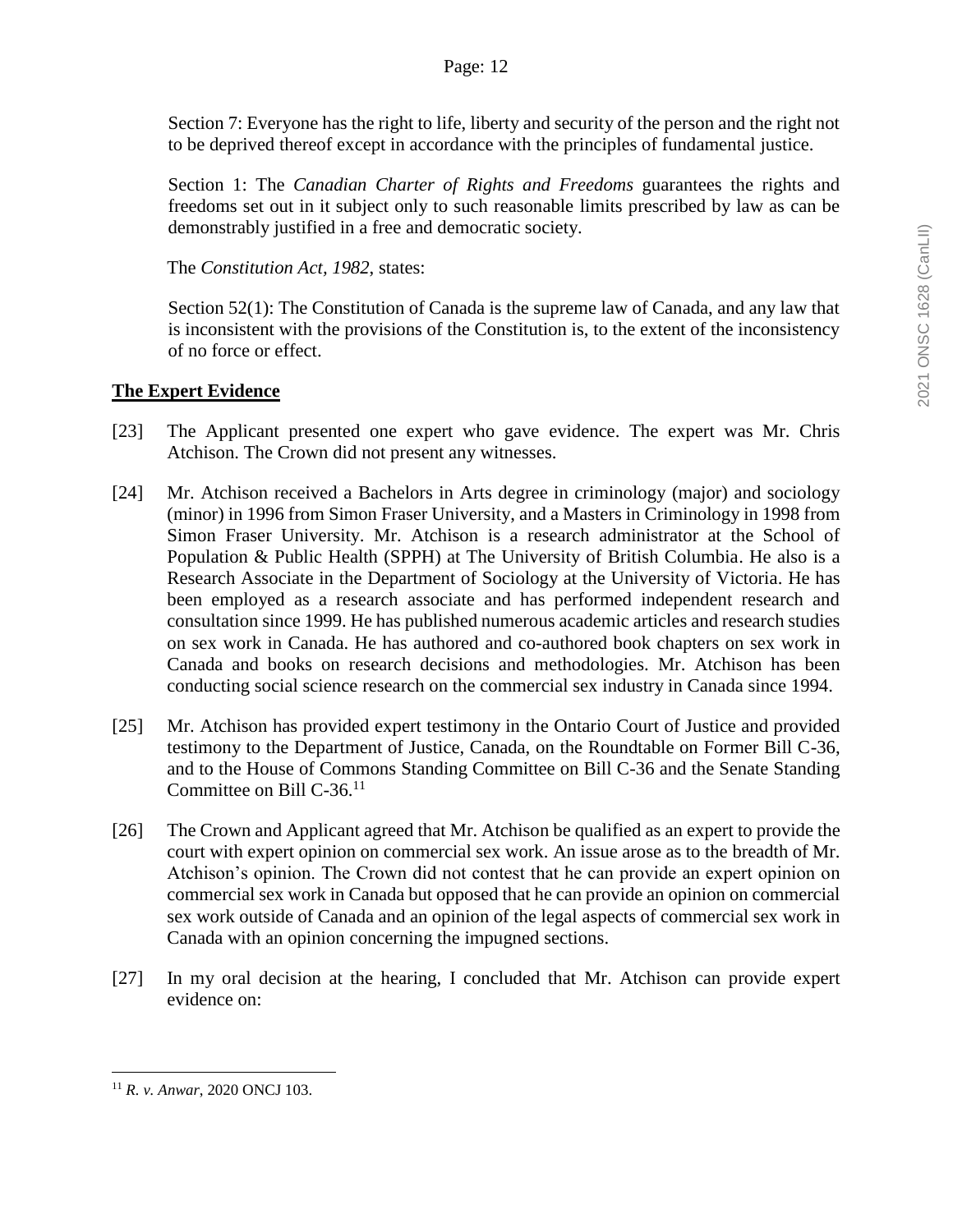### Page: 13

The field of social sciences research, theory and findings on the structure, operation and composition of commercial sex work in Canada and other jurisdictions and the legal regime concerning commercial sex work in Canada and other jurisdictions but not on the legality of the impugned sections and commercial sex work in Canada.

[28] Mr. Atchison in his testimony adopted the following from his Will Say Statement:

My opinion is that the various provisions of the *PCEPA* do not reflect the empirical realities of the sex industry in Canada and it does not adequately address the safety issues identified by the Supreme Court of Canada in *Bedford*. 12

- [29] Mr. Atchison asserted that his approach is to provide empirical evidence to assist in formulating policy dealing with commercial sex work. He does not consider the issues a binary debate that is, to criminalize or not to criminalize. Is commercial sex work a legitimate form of work or not? He is not set to a particular set of interests. As far as he is concerned, every methodology should be "on the table to answer the questions" concerning commercial sex work. His research looks through a "transactional lens" not from a lens of a sex worker or purchaser. He asserted that how you perceive and understand something depends on the lens you look through. He stated: "People make choices not always under conditions of their choosing."
- [30] Mr. Atchison testified that:
	- (a) The sex industry encompasses a wide range of paid sex services, sex workers and commercial settings. Paid sex services could be sex workers on the street, out of a bar or casino, massage parlor, escorts for an agency, brothel, bathhouse, and independent calls. Sex services could not necessarily involve physical contact such as with telephone sex work, web camera sessions, paid actors in pornographic movies and video productions and longer-term material benefits provided by older men to younger women, or men in return for sexual favours and companionship.
	- (b) Research shows that 80-90% of sex work is off street venues. The composition of sex workers are approximately 75-76% women, 17-18% men and 7% transgender or other. The majority of purchasers of sexual contact are male. Up to 30% are bisexual or gay men which seek the services of bi or gay sex workers.
	- (c) The vast majority of respondents to the research work independently or are self-employed. The majority indicate that at some point they were employed by a third party.
	- (d) The risks of violence for sex workers varies widely based on the type of sex work and the location where the service is carried out. Street based sex work is

<sup>&</sup>lt;sup>12</sup> "Will Say" Statement of Chris Atchison, at para. 4.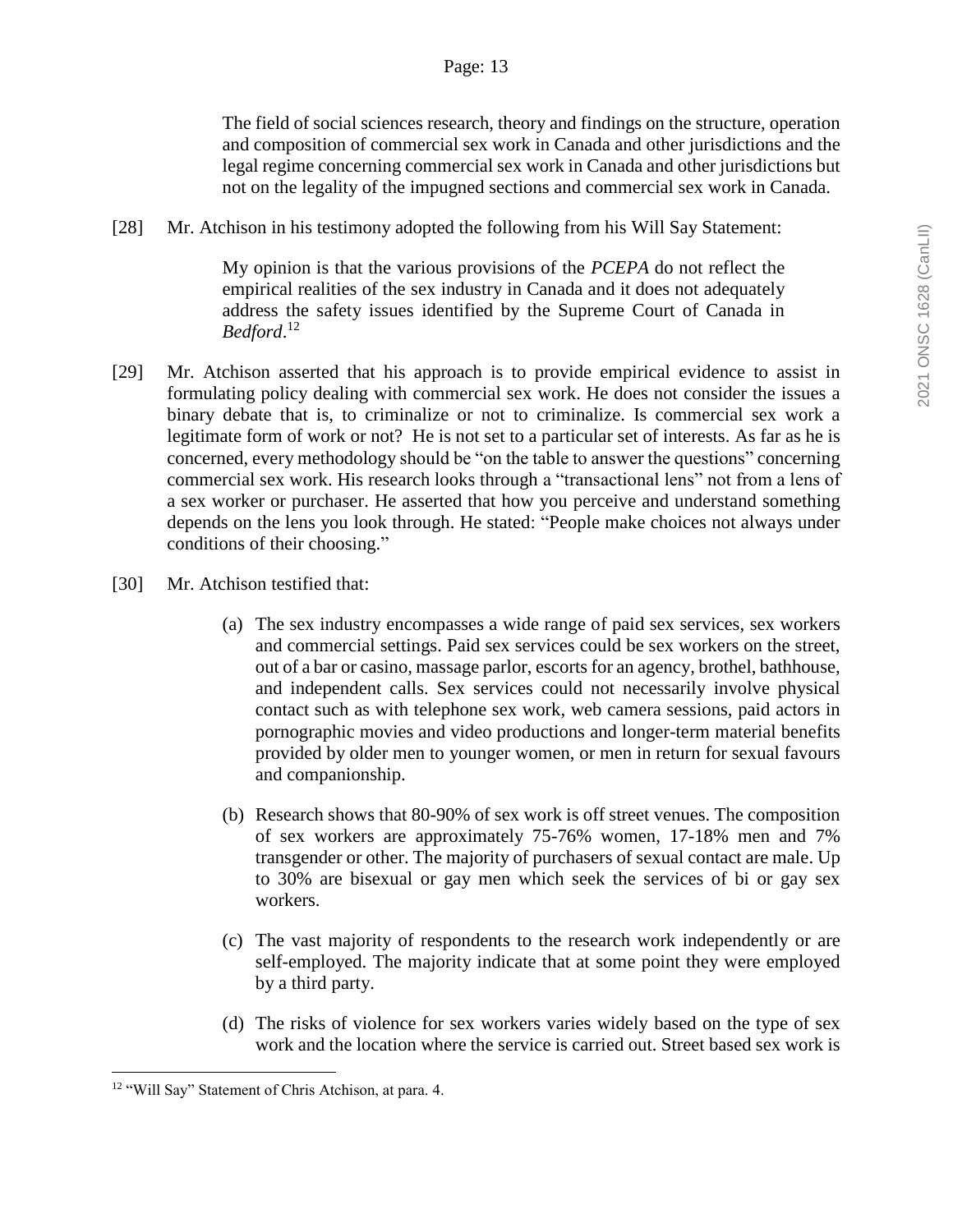#### Page: 14

the riskiest with a high risk of violence. Street based sex workers are particularly vulnerable to "both predatory and situational violence." Street based sex workers are a fraction of the commercial sex industry.

- (e) Sex workers who work indoors experience lower instances and risks of situational violence. This lower instances of violence is in part due to their ability to screen prospective clients and set out expectations beforehand through advertising terms of services and prices, communicate before in person attendances and be in control of the location such as apartments or hotels with on site security or enlisting the assistance of third parties who communicate with the prospective client and/or provide security.
- (f) Research indicates that individuals in sex work are not necessarily exploited. Many sex workers reported a conscious decision to provide sex services due to the socio-economic realities of their lives along with personal factors such as independence, flexibility, need or desire for money, lack of education, and difficult or abusive childhoods. There are situations where some sex workers are exploited by third parties. But such third-party involvement, "pimps", do not play a large part in street based or off street based commercial sex work. Studies in Canada indicate that the majority of "pimps" were women, where most were former or current sex workers.<sup>13</sup>
- (g) Stigmatization of sex work is a major problem for sex workers. The need to conceal the nature of their work from society which leads to a double life, which may result in damage to their emotional, psychological and physical health. This need to conceal, even from the police, can also affect the reporting of incidences of violence. Purchasers of sexual contact have a fear of stigmatization and arrest. This fear affects the effectiveness of the communication between the sex worker and purchaser. The communication is not direct or precise. The communication is vague and involves innuendo. This can result in conflict on issues of cleanliness, hygiene, condom use, price and service provided. Such conflict can escalate to violence.
- (h) Sex workers who advertise in newspapers, online classifieds or on sex worker websites are more likely to communicate with potential clients before meeting in person. The communication facilitates the understanding of services offered, price for such services and the need for condom use. This provides the platform for communication of health and safety conditions, by way of chat, email, text messaging or telephone communication. This results in providing a safer transaction between sex worker and purchaser.
- [31] Mr. Atchison indicated that research from Canada and the Republic of Ireland, along with other jurisdictions, show a pattern that the criminalizing of commercial sex work is having a negative impact on the health and safety of sex workers. The evidence is indicating that

<sup>13</sup> Bruckert & Law, *supra*, note 1 at 83-89.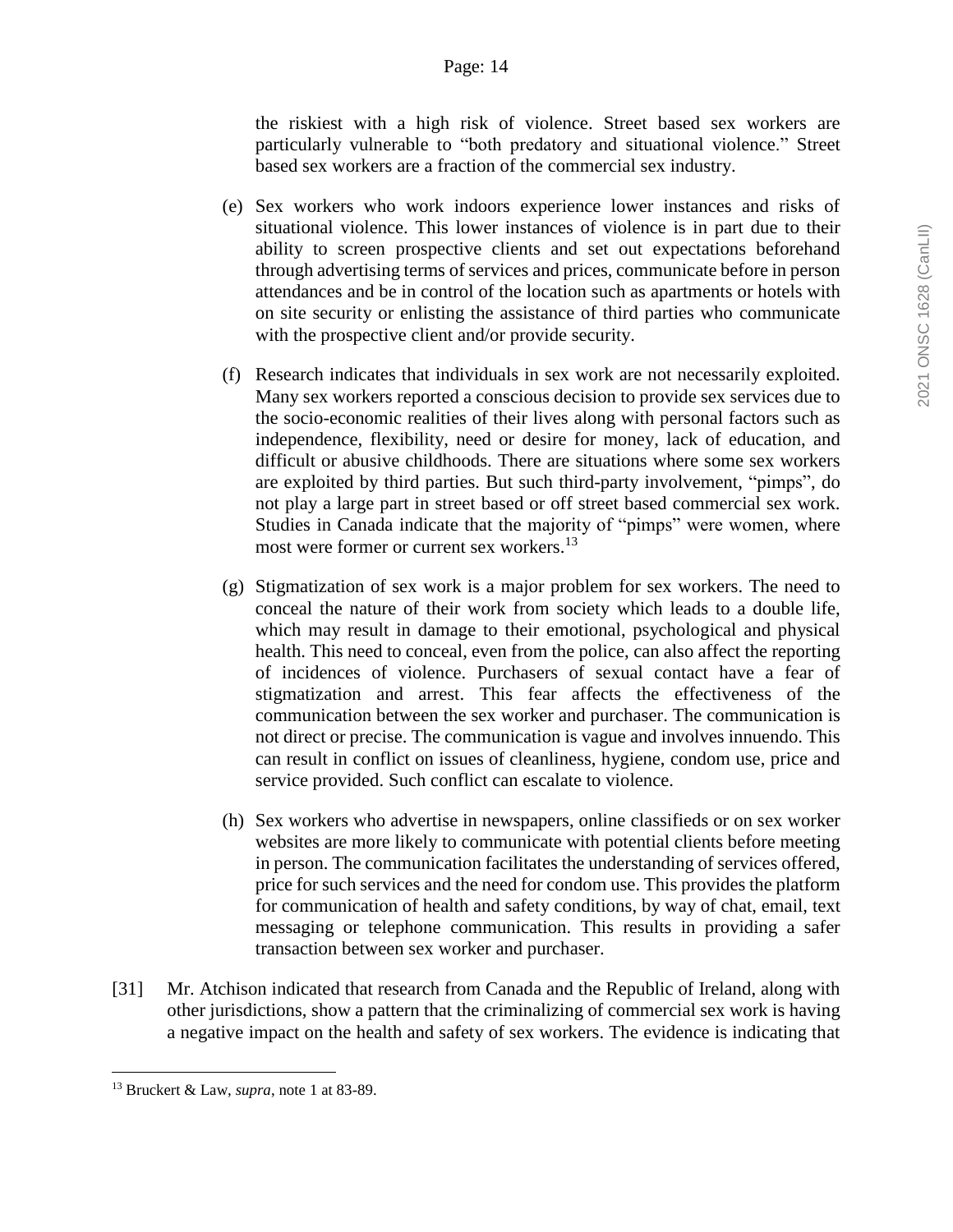sex workers are not reporting violence to police. There is no statistical evidence on the effectiveness of criminalizing, the making of commercial sex work illegal, or on public health and safety.

- [32] He described that the law has made it more difficult for sex workers to work indoors or work together in spaces to pool costs, security and safety measures. The aspects of the law that have made sex work illegal have forced sex workers into bathhouses, cars and back alleys, and into locations and situations that has put their health and safety into higher risk situations. The use of indoor establishments such as brothels, parlors and agencies has greatly diminished. Sex workers also now use their own residences or a shared residence, Airbnb or hotel for greater security. The use of hotels brings concerns of hotel staff contacting the police. The use of Airbnb's has a lower risk of the police being contacted and generally are more private with better security.
- [33] Before *PCEPA*, there were licensed and unlicensed indoor establishments. The licenced places would be parlours and agencies regulated by a complex set of licences through municipalities. The unlicensed establishments were individual sex workers in collective, micro-brothels or small mobile environments like private residences.
- [34] Post *PCEPA*, technology became more involved. The digital world is used more now to facilitate contact and communication. The market for commercial sex services has changed since December 2014. Parlors and brothels are no longer licenced. Their existence and location are usually by word of mouth. Some establishments have receptionists, security or require advance appointments. But these indoor establishments are no longer regulated by a licensing system and are illegal.
- [35] When pressed under cross-examination on the sex services system, he agreed that the system is complex and diverse. He agreed that the research on commercial sex work in Canada has a limited number of participants. Entities that will fund such research are usually community organizations that are involved in assisting sex workers, social science/academic organizations or the government. He also indicated that the community agencies are vital for recruitment of people to take part in the research. Participants in the sex work industry are reluctant to be involved for there is a history of mistrust and suspicion. The relationships built over time by the community organizations with sex workers and their assistance in the research studies are critical in conducting and completing such studies.
- [36] Mr. Atchison stated that, because of the smaller sample population, the research is not quantitative, but is qualitative. Quantitative research deals with statistical certainties that focus on procedures to quantify attitudes, opinions and behaviours, and other defined variables to genialize the results from a sample population to the population as a whole. Qualitative research is primarily exploratory research that uses interviews and questionnaires to gain an understanding of the reasons, opinions and motivations. It measures data and formulates patterns and directions the facts indicate. It is more an indepth lead process to understand social behaviours and actions within a more natural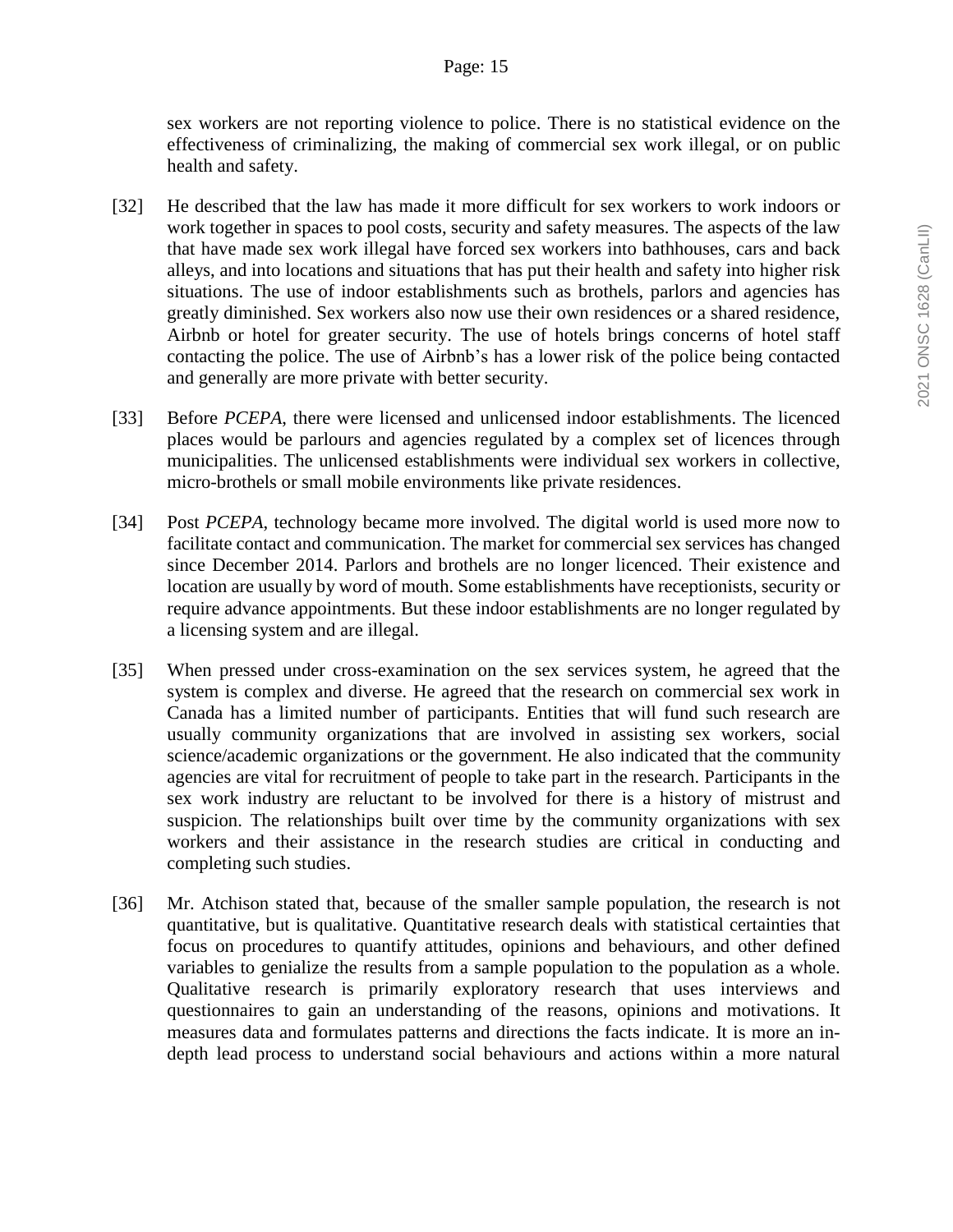environment. Qualitative research can be considered to focus on the "reason why" rather than on statistical conclusion.

- [37] Mr. Atchison indicated qualitative researchers are aware of the concerns of trustworthiness and bias and use systems and methodologies that attempt to maintain neutrality in the research process and securitize the data received for bias and trustworthiness.
- [38] He further agreed that a more multi-faceted approach to the commercial sex industry is required. He asserted that simply criminalizing the commercial sex industry will be harmful for some and beneficial for others. Criminalization is a blunt instrument and is not necessarily the best way to resolve a diverse issue. Commodity of sex is not inherently violent or exploitative.
- [39] I conclude that the evidence of Mr. Atchison is credible and compelling. He conceded that the findings of the various studies and reports he referred to in his evidence provide qualitative findings and not statistically founded ones. He testified that he does not vie from a particular point of view on whether commercial sex work is work like any other form of labour. Commercial sex work is not necessarily immoral nor should be condemned. He conveys that he provides data with the anticipation that the decision makers would utilize the data compiled to make a coherent and fair decision concerning commercial sex work in Canada. I do not accept the Crown's view that Mr. Atchison's evidence along with the studies and reports provided evidence was biased with a point of view that commercial sex work is like any other forms of labour and should be fully legal. I do agree that the evidence is not statistically based but does provide a pattern of behaviour and factual underpinnings that illicit conclusion concerning commercial sex work in Canada.

# *Bedford*

- [40] *Bedford* was a civil application wherein the applicants, Terri Jean Bedford, Amy Lebovitch and Valerie Scott, were seeking declaratory relief that sections 210, 212(1)(j) and 213 (1) (c) of the *Criminal Code* violated section 7 of the *Charter* and as such, are unconstitutional and of no force or effect, and that section 213(1)(c) of the *Criminal Code* violated section 2(b) of the *Charter*, and as such was unconstitutional and of no force and effect.
- [41] The application judge, Himel J. found that the applicants have met their onus and have proven on a balance of probabilities that sections 210, 212 (1) (j) and  $213(1)(c)$  were unconstitutional. Himel J. concluded that sections 210, 212 (1) (j) and 231 (1) (c) of the *Criminal Code* violated section 7 of the *Charter* and could not be saved by section 1. Himel J. further concluded that section 213(1)(c) violated section 2(b) of the *Charter* and could not be saved by section 1. Declaratory relief requested by the applicants was granted, without suspension.
- [42] The Crown appealed the decision. The Court of Appeal allowed the appeal, in part. The Court of Appeal agreed that section 210 was unconstitutional and struck the word "prostitution" from the definition of "common bawdy house" and suspended its declaration of invalidity for 12 months. The Court also declared section 212(1)(j) was an unjustifiable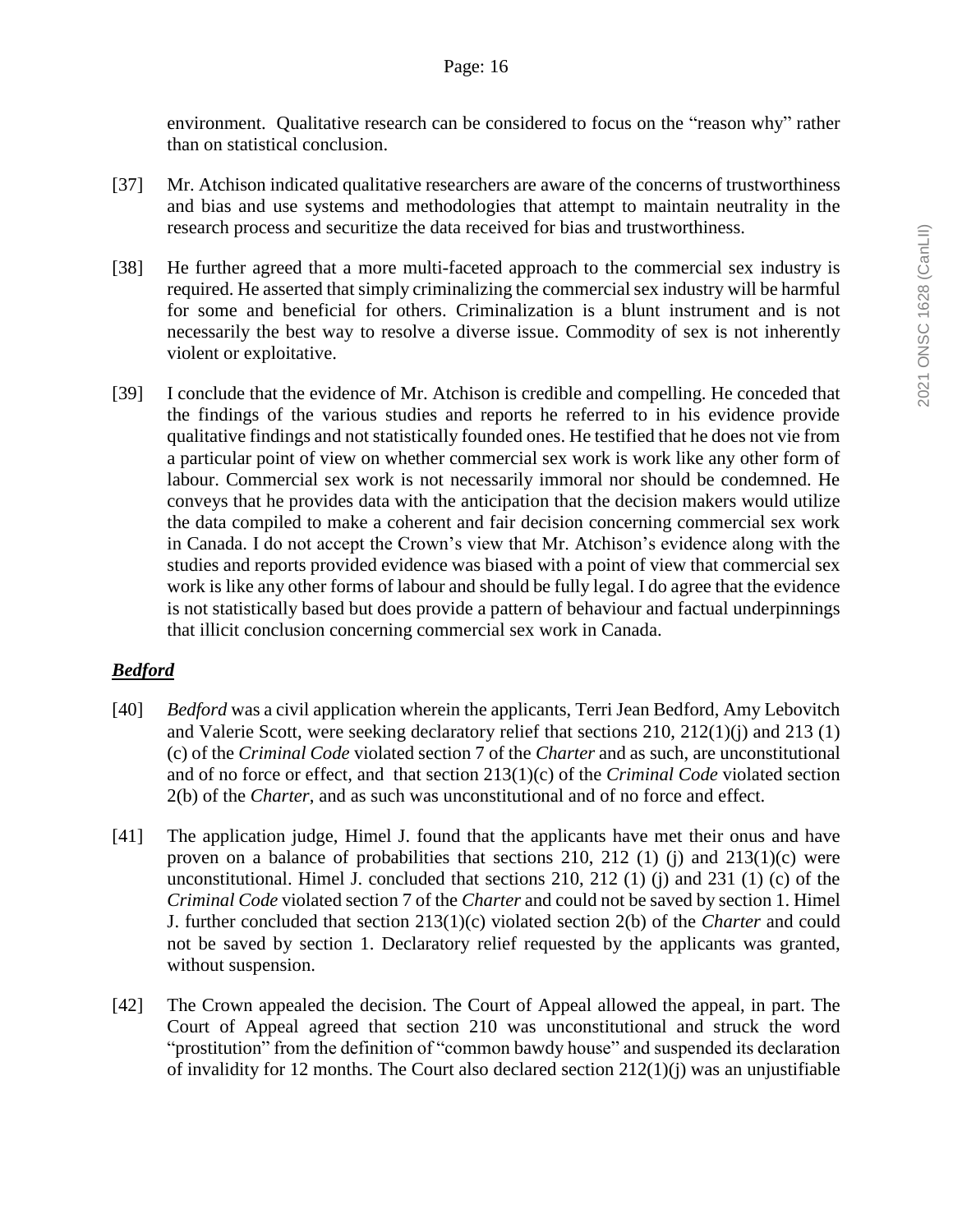violation of section 7, ordering the reading in of words to clarify and further held the communicating prohibition under section 213(1)(c) did not violate either section 2(b) or section 7. Concerning section 2(b) of the *Charter*, the Court concluded that *stare decisis* governed.

- [43] The decision of the Court of Appeal was appealed to the Supreme Court of Canada. The Supreme Court dismissed the appeal brought by the Crown and granted the appeal brought by the applicants. The Court found that the negative impact of section 210 on the applicant's security of the person was grossly disproportionate to its objectives of preventing public nuisance. The negative impact of harm found, such as preventing the working in safer fixed indoor locations, from resorting to safe houses, was grossly disproportionate to the deterrence of community disruption.
- [44] The Court found that the prohibition of "living on the avails of prostitution" in section 212 (1)(j) punishes the parasitic, exploitative conduct of pimps as well as those who could increase the safety and security of sex workers, such as legitimate drivers, managers or bodyguards. The Court further concluded that those who are involved in the business of commercial sex work, such as accountants or receptionists, were also punished by the provisions. Thus, the section, the Court concluded, included conduct that bears no relation to the purpose of preventing the exploitation of sex workers. Section  $212(1)(i)$  was overbroad.
- [45] On section 213(1)(c), the prohibition of communication was not to eliminate commercial sex work but to take such work off the streets and out of the public view. The provision has a negative impact on the safety and lives of street sex workers who are prevented from communicating with potential clients and are prevented from screening clients for intoxication and propensity to violence. This impact was grossly disproportionate to the possibility of nuisance caused by street sex work.
- [46] The Supreme Court found that the infringements were not saved by section 1. Consequently, the Supreme Court found the challenged provisions violated the *Charter* and declared the challenged provision unconstitutional and suspended the declaration for one year.

# **The Hypotheticals**

 $\overline{a}$ 

[47] The Supreme Court of Canada in *R. v. Nur* stated that a court can consider not only the facts of the case at hand but also other reasonably foreseeable circumstances in which the challenged law may apply.<sup>14</sup> These reasonable hypotheticals can be considered by the court in its determination of the constitutionality of a challenged law. As McLachlin C.J.C. stated in *Nur*:

> …Determining the reasonable reach of a law is essentially a question of statutory interpretation. At bottom, the court is simply asking: What is the reach of the law? What kind of conduct may the law reasonably be expected

<sup>14</sup> 2015 SCC 15, [2015] 1 S.C.R. 773.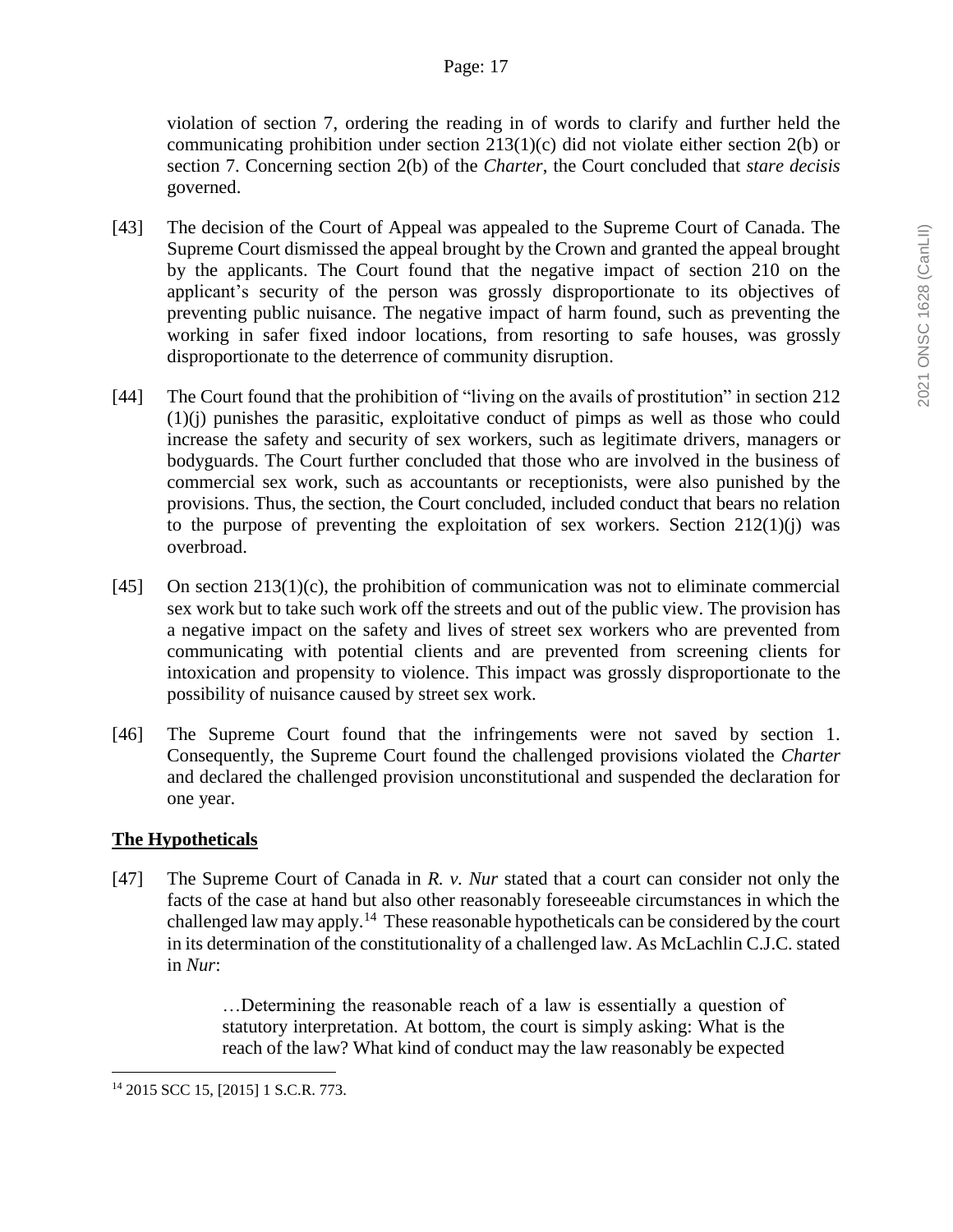to catch? What is the law's reasonably foreseeable impact? Courts have always asked these questions in construing the scope of offences and in determining their constitutionality.<sup>15</sup>

[48] What amounts to reasonably foreseeable circumstances is "grounded in judicial experience and common sense… Fanciful or remote situations must be excluded." Chief Justice McLachlin further elaborated:

> Not only is looking at the law's impact on persons whom it is reasonably foreseeable the law may catch workable — it is essential to effective constitutional review. Refusing to consider reasonably foreseeable impacts of an impugned law would dramatically curtail the reach of the *Charter* and the ability of the courts to discharge their duty to scrutinize the constitutionality of legislation and maintain the integrity of the constitutional order. The protection of individuals' rights demands constitutional review that looks not only to the situation of the offender before the court, but beyond that to the reasonably foreseeable reach of the  $law.<sup>16</sup>$

….

Refusing to consider an impugned law's impact on third parties would also undermine the prospect of bringing certainty to the constitutionality of legislation, condemning constitutional jurisprudence to a wilderness of single instances. Citizens, the police and government are entitled — and indeed obliged — to know what the criminal law is and whether it is constitutional.<sup>17</sup>

- [49] In using hypotheticals, the onus is on the party challenging the legislative provision to provide reasonable hypotheticals that demonstrate that the impugned provisions violate the *Charter* right in issue.<sup>18</sup>
- [50] In the present case there was no dispute that the court can consider reasonable hypotheticals.
- [51] The Applicant presented four hypotheticals. These hypotheticals are:

*Hypothetical 1: A Professionally Run Escort agency*

A husband and wife run an escort agency for women who provide sexual services to men for a fee set by the agency.

<sup>15</sup> *Ibid*, at para. 61.

<sup>16</sup> *Ibid*, at para. 63.

<sup>17</sup> *Ibid*, at para. 64.

<sup>18</sup> *R. v. Plange*, 2019 ONCA 646, [2019] O.J. No. 4097, at paras. 31-33.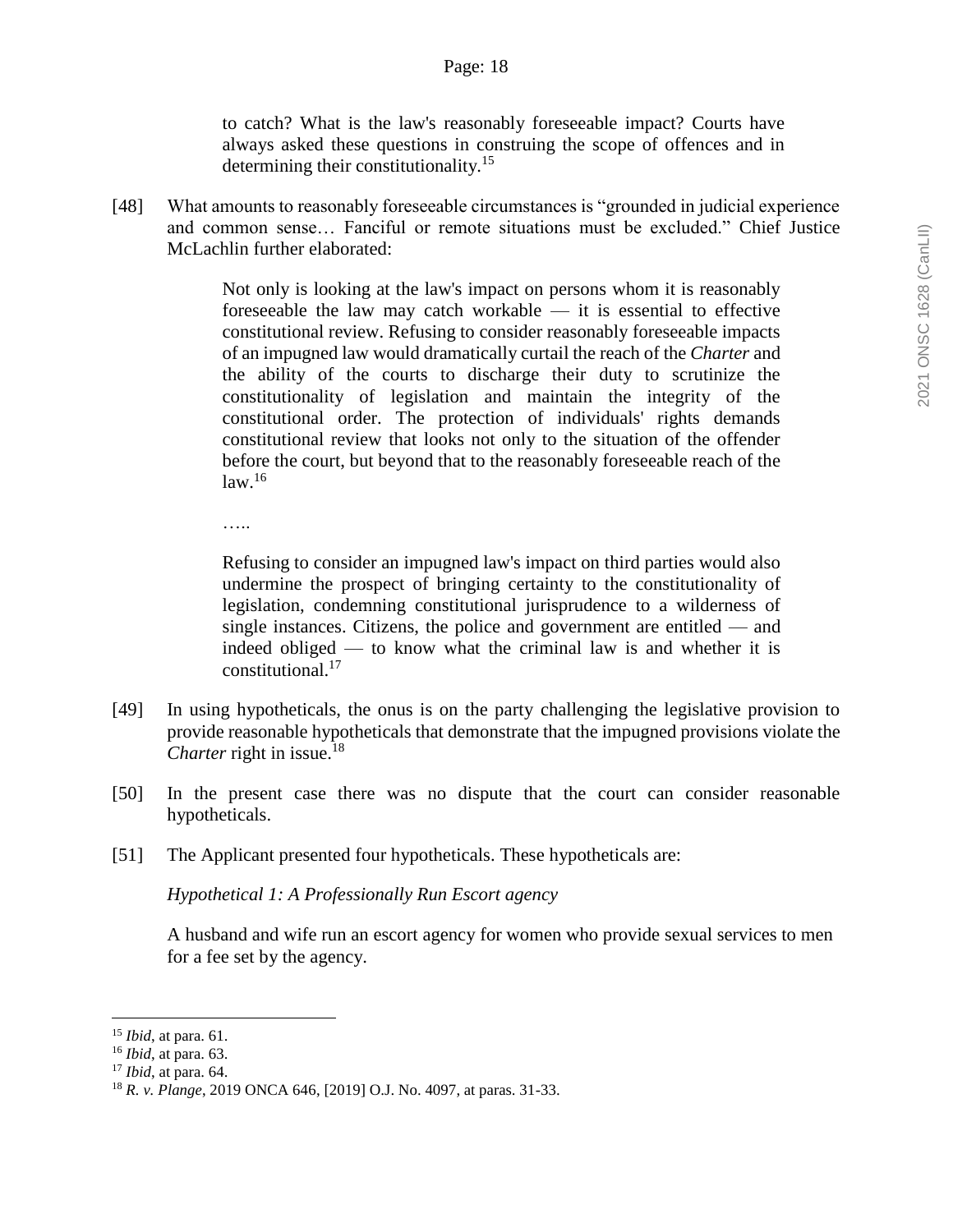Prospective escorts apply to the agency in response to recruitment ads. The agency provides each applicant with an information package outlining the nature of the work and conducts a number of interviews to ensure that each applicant understands the nature and conditions of the work, and the fee sharing arrangements. The agency satisfies itself that each applicant has no alcohol or drug dependencies, no mental health issues, and is otherwise a good fit for the agency and the work.

After each interview, the applicant is asked to rate her interest in working for the agency. If the applicant expresses doubts or insufficient interest, the process ends. If accepted by the agency, the applicant is asked to confirm whether she is still interested. An applicant can drop out at any time before or after acceptance without financial consequence. An escort, once accepted, can quit at any time.

The fees for service are set by the agency. An escort receives 50% of the fee paid by her clients to the agency and keeps all tips and gifts.

The agency pays all expenses relating to an escort's work, including:

- a. advertising the services of the agency and the escort;
- b. arranging for a photoshoot for the escort;
- c. renting, furnishing and maintaining the workplace (condo or house);
- d. receiving, handling and screening calls from prospective clients;
- e. maintaining a database of banned clients;
- f. matching clients to the escort in accordance with her stated preferences;
- g. providing security and managerial services on site, including controlling entrance to the workplace;
- h. providing transportation and security for out-calls; and
- i. processing cash, debit and credit card payments.

The agency provides employment benefits, including full health and dental services after three months and a Christmas bonus of either a paid vacation or \$1,000.00 cash. After a year, the agency covers 50% of the escort's home rental or mortgage. If the escort wants to go to school while working part-time with the agency, the agency will pay 50% of her tuition fees.

An escort can choose her working schedule, the nature of the services she wishes to provide and her preferences for type of client. She can cancel an appointment if unhappy with a client and any clients she reports as having acted inappropriately are banned from the agency. Drug use and drinking (other than a glass of wine with a client) on the job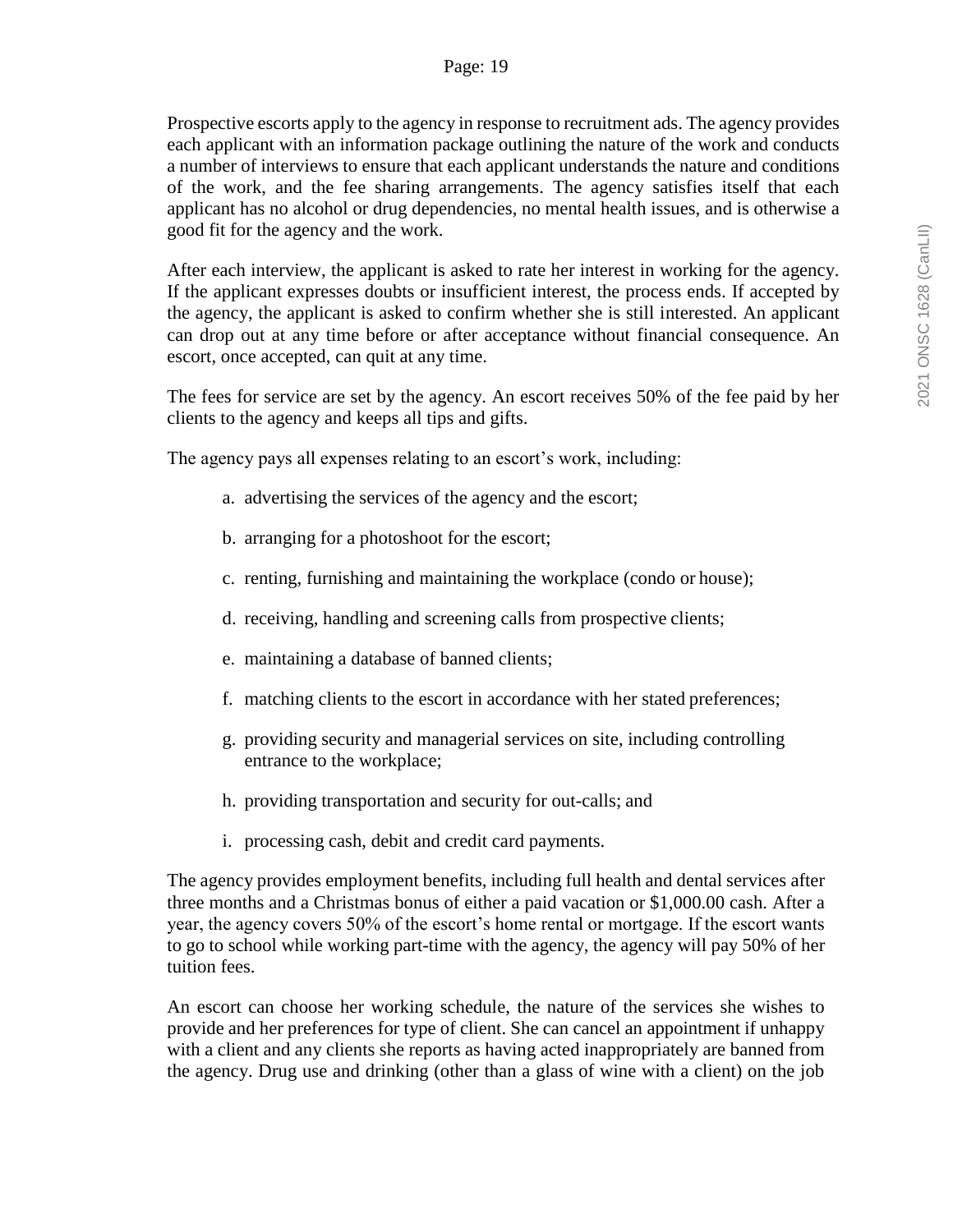#### are forbidden.

The agency sets appointments for the escort and transports clients to the escort at the arranged time and place and remains nearby until the session is concluded. Escorts carry a cellphone which enables them to call for assistance on a 24/7 basis. Calls for assistance should lead to a response within two to three minutes.

Using the workplace operated by the agency allows an escort to maintain her privacy while working as she does not reveal her home address or real name to clients, and enables her to avoid disclosing the nature of her work to family members, friends, neighbours orlandlords.

Security precautions are such that the agency can advise that the incidence of violence or assaultive behaviour by clients towards the agency's escorts is effectively zero.

In carrying out this hypothetical business, the husband and wife have committed indictable offences under ss. 286.2(1), 286.3(1) and 286.4(1) of the *Criminal Code* exposing them to maximum sentences of 10 years, 14 years and 5 years imprisonment, respectively.

### *Hypothetical 2: Students Deciding to Do Sex Work*

Two or more 21-year-old students at the University of Western Ontario are unable to afford their tuition and living expenses at university. They decide to become sex workers, a profession with which they are entirely unfamiliar.

They approach a known sex worker for assistance and advice. She facilitates their plan by helping set them up, including helping them find rental premises out of which to operate, helping them hire security and a receptionist, and arranging for a professional photographer and website designer to facilitate their advertising on the internet. The two or more students then lease premises, hire security, a receptionist and a bookkeeper, and commence to sell sexual services.

# *Hypothetical 3: Male Street Based Sex Worker*

Similar facts to hypothetical one except the sex worker in this hypothetical is male. He was working as a sex worker on the streets. He decides to work through the agency as in hypothetical one. He receives the same services and financial arrangements as in hypothetical one. The husband and wife are charged with the same offences as in hypothetical one.

# *Hypothetical 4: Male Sex Worker in Rented Residence*

The sex worker is male. He is a student in his final year. He decides to lease premises, a room, with the same students in hypothetical two. He uses the premises to conduct his commercial sex work. He makes his own money. He pays rent for the use of the premises for his living residence and where he conducts his commercial sex work. He is charged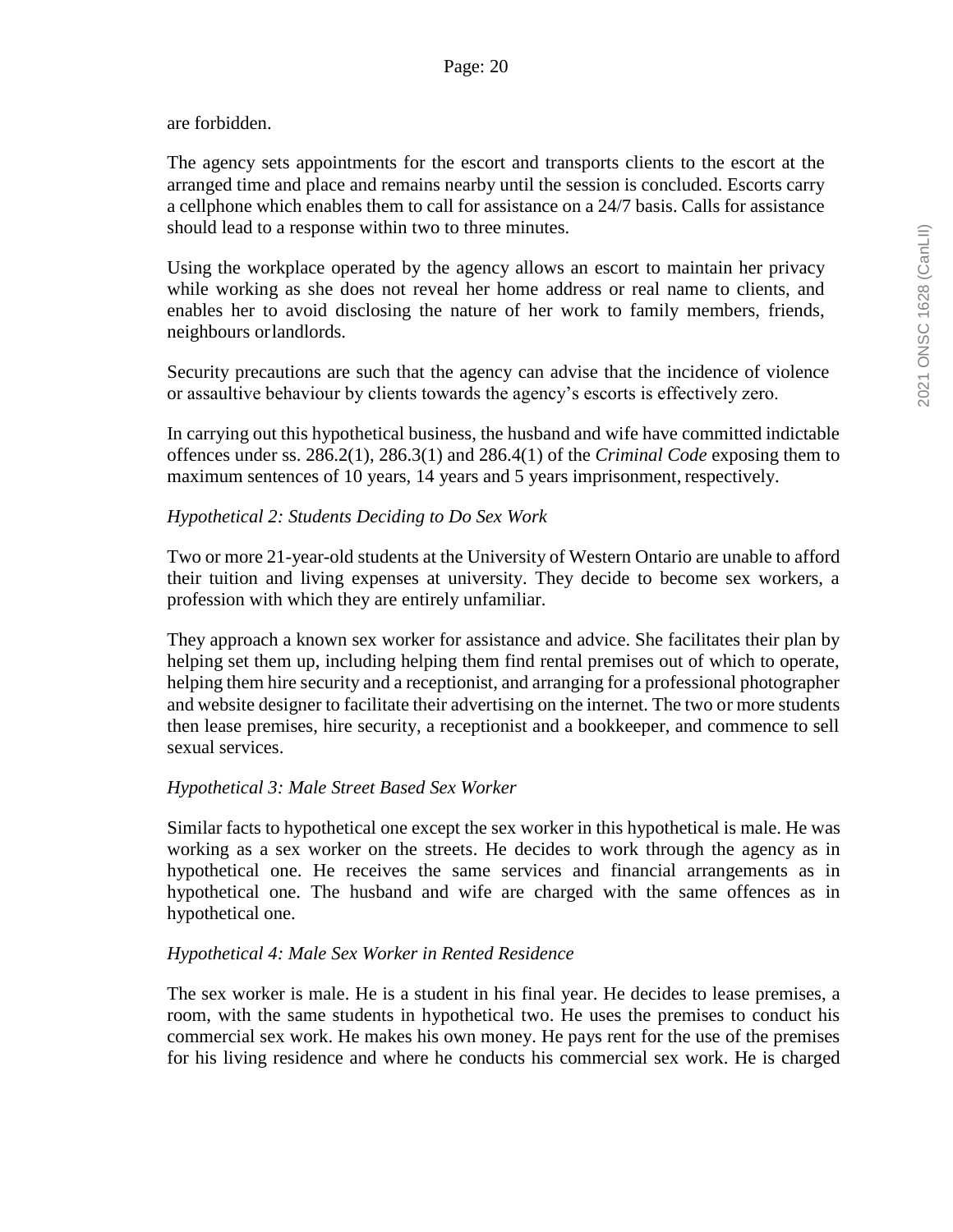under ss. 286.2(1), and 286.3(1). The landlord and third parties are charged with the offences as outlined in hypothetical two.

#### **Analysis of the Issues**

#### **A. What is the purpose of the** *PCEPA* **and the impugned sections?**

- [52] The purpose of the *PCEPA* is to immunise from prosecution any individual sex worker who performs sex work, and to allow the assistance of third parties in limited circumstances, while making all other aspects of commercial sex work illegal.
- [53] In ascertaining the meaning and legislative intent of the impugned sections, the court will have to interpret the sections. In exercising statutory interpretation, the court must "read [the words of an Act] in their entire context and in their grammatical and ordinary sense harmoniously with the scheme of the *Act*, the object of the *Act* and the intention of Parliament."<sup>19</sup>
- [54] In response to *Bedford*, Parliament decided to make a "paradigm shift." Parliament decided to no longer treat commercial sex work as a nuisance, but to consider commercial sex work "as a form of sexual exploitation that disproportionately and negatively impacts on women and girls."<sup>20</sup> In so doing, Parliament decided to make some aspects of commercial sex work illegal, with emphasis on individuals who purchase sexual services and on third parties who exploit individuals that sell sexual services. As is stated in the Technical Paper:

Accordingly, Bill C-36 seeks to denounce and prohibit the demand for prostitution and to continue to denounce and prohibit the exploitation of the prostitution of others by thirds parties, the development of economic interests in the exploitation of the prostitution of others and the institutionalization of prostitution through commercial enterprises, such as strip clubs, massage parlours and escort agencies in which prostitution takes place. It also seeks to encourage those who sell their own sexual services to report incidents of violence and leave prostitution. Bill C-36 maintains that the best way to avoid prostitution's harms is to bring an end to its practice.<sup>21</sup>

[55] Consequently, keeping in mind the objectives of safety and prevention of exploitation, as illustrated in the summary and preamble to the statute as elaborated in the Technical Paper, Parliament enacted a complicated interconnected scheme to prohibit commercial sex work for adults, individuals over the age of 18. The Technical Paper conveys it this way:

> …In addition, Bill C-36 does not prohibit individuals from taking certain measure to protect themselves when selling their own sexual services. In

<sup>19</sup> *Michel v. Graydon*, 2020 SCC 24, at para. 69. Also see: *Duggan v. Durham Region Non-Profit Housing Corporation*, 2020 ONCA 788, at para. 19; *R. v. Gallone*, 2019 ONCA 663, at paras. 30-31; *R. v. Joseph*, 2020 ONCA 733, at para. 77.

<sup>20</sup> Canada, *supra*, note 10 at p. 3.

<sup>21</sup> *Ibid*, at p. 4.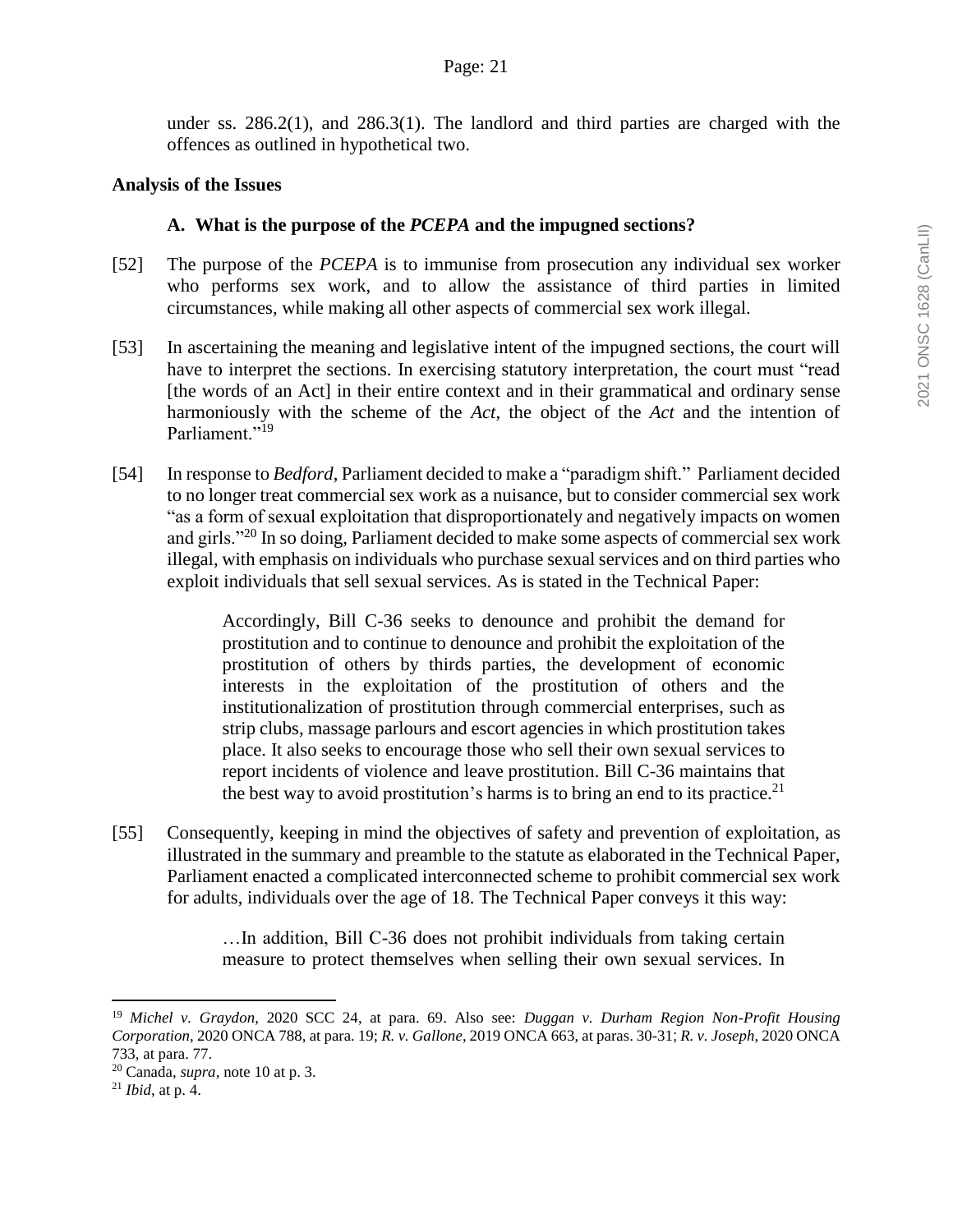*Bedford*, the Supreme Court of Canada found that the impugned *Criminal Code* prostitution-related offences prevented sellers of sexual services from taking safety measures when engaging in a risky, but legal activity. These protective measures are: selling sexual services from fixed indoor locations, hiring persons who may serve to enhance safety and negotiating safer conditions for the sale of sexual services in public spaces. Bill C-36 seeks to balance these concerns with other broader safety and societal concerns posed by prostitution more generally: the need to protect those subjected to prostitution from violence and exploitation; the need to protect communities from prostitution's harmful effects, including exposure of children; and, the need to protect society itself from the normalization of a gendered and exploitative practice. $^{22}$ 

- [56] Section 286.1, in broad terms, makes it a criminal offence for everyone who obtains or communicates with anyone to obtain, for consideration, sexual services. This section does not prohibit the sale of sexual services for consideration. This section prohibits everyone who "obtains for consideration" or communicates for "the purpose of obtaining for consideration" sexual services for consideration. From the plain meaning of the section, it is my view, that this section prohibits only the purchase and not the sale of sexual services for consideration. However, a sex worker could be prosecuted for aiding and abetting, or conspiring for the sale of sexual services.
- [57] Section 286.2(1) makes it an indictable offence, liable to imprisonment for up to 10 years, for everyone who receives a financial or other benefit, knowing that the benefit is obtained or derived directly or indirectly from the commission of an offence under section 286.1.
- [58] Section 286.2(3) makes it a presumption that living with or being habitually in the company of a person who offers or provides sexual services for consideration is proof that the person received a financial or material benefit, unless there is evidence to the contrary.
- [59] Section 286.2(4) provides an "exception." The exception indicates that the offences in section 286.2 do not apply to a person who receives the benefit in a legitimate living arrangement, legal or moral obligations of the person who receives a benefit from sexual services, for services or goods that are offered in same terms to the public or goods or services that are not offered to the general public as long as they do not counsel or encourage that person to provide sexual services and the benefit received is proportionate to the "value" of the service or good.
- [60] Section 286.2(5) indicates that the exceptions in (4) do not apply in specific situations outlined in the subsection. These are the exceptions to the exceptions.
- [61] Section 286.3 makes it an offence to procure a person to offer or provide sexual services for consideration or facilitates. An offence under section 286.1, recruits, holds, conceals or

<sup>22</sup> *Ibid*, at pp. 10-11.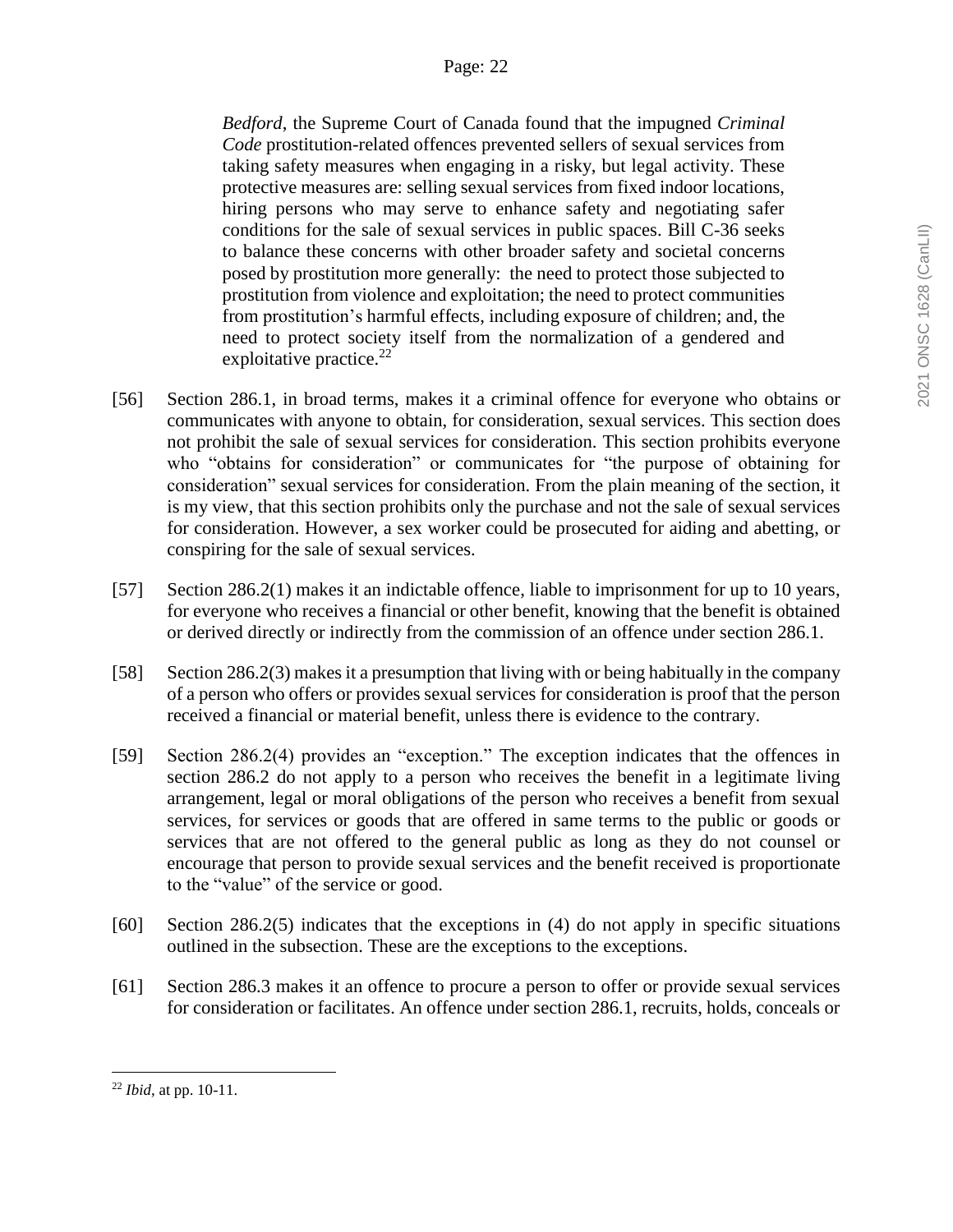harbours or exercises control, direction or influence over the movements of a person who offers or provides sexual services for consideration.

- [62] Section 286.4 makes it an offence to knowingly advertise to provide sexual services for consideration.
- [63] Section 286.5(1) provides an immunity from prosecution any person per section 286.2 or 286.4 for their own sexual services. It should be noted that the immunity does not directly apply to section 286.1(1). This would make sense given that the selling of sexual services for consideration in section 286.1 is not prohibited. However, section 286.5(2) does provide immunity from prosecution to any person "for aiding, abetting, conspiring or attempting to commit an offence under any sections 286.1 to 286.4, or being an accessory after the fact or counselling a person to be a party" only "if the offence relates to the offering or provision of their own sexual services." I am of the view that the immunity section was included to make clear that the legislation is primarily to criminalize the buyers of sexual services and not individual sex workers selling their own sexual services. The immunity, I believe, was to clarify that individual sex workers are not to be prosecuted under section 286.2, even in circumstances where their actions may be prohibited by section 286.2.
- [64] From reviewing the plain and grammatical meaning of the sections along with the objectives and purpose as outlined in the preamble of the *PCEPA* and the Technical Paper, I find that the following can be ascertained concerning the *PCEPA*:
	- i. all aspects of purchasing and receiving a benefit from the purchasing of sexual services for consideration/commercial sex work is illegal;
	- ii. knowingly advertising for commercial sex work is illegal;
	- iii. the *Act* aims to facilitate the reporting of violence in commercial sex work and for persons to leave commercial sex work;
	- iv. the selling of one's own sexual services is not prohibited;
	- v. a sex worker is protected by immunity to aiding, abetting or conspiring on the purchase of their own commercial sex work;
	- vi. a sex worker is protected by immunity in receiving a financial and other material benefit from their own commercial sex work;
	- vii. a sex worker is protected by immunity in advertising their own commercial sex work;
	- viii. individual sex workers may retain the specific services of others for their own commercial sex work;
	- ix. third parties who provide legitimate services to sex workers that do not abuse or exploit commercial sex workers or are provided a benefit from a person's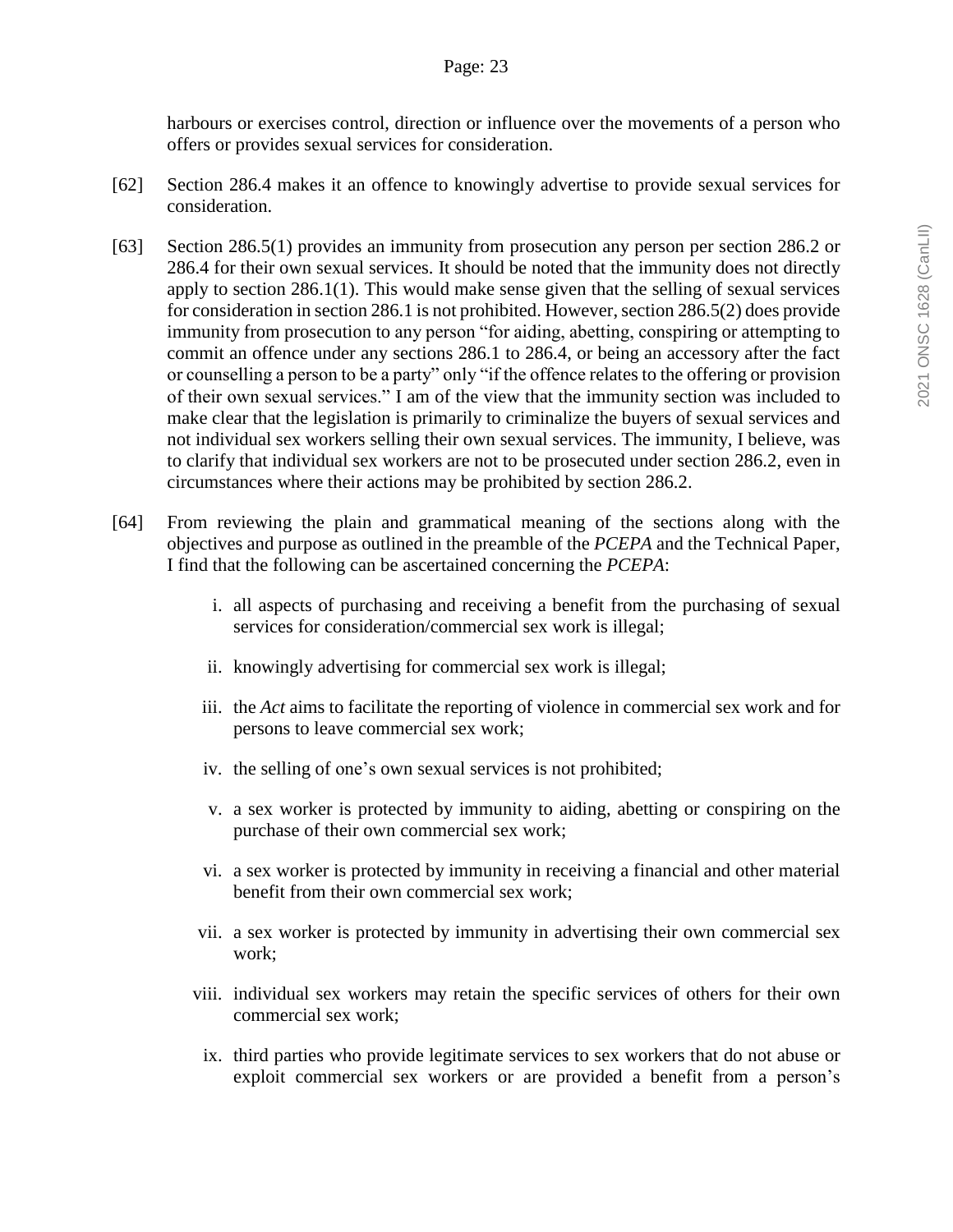commercial sex work that is legitimate in service and a price, as is provided in the public, are excepted from prosecution;

- x. the *Act* aims to promote the protection of the health and safety of commercial sex workers, predominately women and young girls;
- xi. commercial sex work is exploitative and dangerous for abuse and violence perpetrated by others against sex workers, and as such commercial sex workers require protection from such abuse, violence and exploitation;
- xii. no exception applies to any person that is: exploitative, violent, uses coercion, abuses a position of trust, power or authority over a commercial sex worker, provides a drug, alcohol or intoxicating substance to a commercial sex worker for the benefit of aiding or abetting commercial sex work, engages in conduct or procuring per section 286.3 or receives a benefit "in the context of a commercial enterprise that offers sexual services for consideration;"
- xiii. predominately, women and girls are suspectable to exploitation, abuse and violence in commercial sex work;
- xiv. the goal is to discourage persons to be commercial sex workers and over time, eliminate commercial sex work entirely.<sup>23</sup>
- [65] Consequently, Parliament has determined that commercial sex work for individual sex workers is allowed, and such sex workers may have the assistance of third parties in limited circumstances to facilitate their health and safety in conducting their commercial sex work. Thus, aspects of commercial sex work, purchasing, communicating, advertising and the receiving of a benefit is illegal. But individual sex workers and the benefits such sex workers receive from their own work or their aiding, abetting, conspiring or attempting to commit the purchase of their sexual services is allowed.

# **B. Do the impugned sections violate section 7 of the** *Charter* **and if so, are the sections saved by section 1 of the** *Charter?*

- [66] I have considered the Applicant's hypotheticals in my analysis of the impugned sections.
- [67] Regarding s. 286.2 (material benefit), I find that the sex worker students' right to liberty and security of the person has been infringed, because the sex workers are receiving a benefit from each other which increase their respective profits; they do not qualify for immunity under s. 285.5 because each sex worker would be receiving a financial benefit which is not "derived from the provisions of their own sexual services"; and their security of the person is infringed because they would not be able to hire third parties in a cost

<sup>&</sup>lt;sup>23</sup> Gallone, *supra*, note 19 at para. 92. Associate Chief Justice Hoy concludes that the objective of the new offences is to discourage entry into prostitution and abolish it "to the greatest extent possible."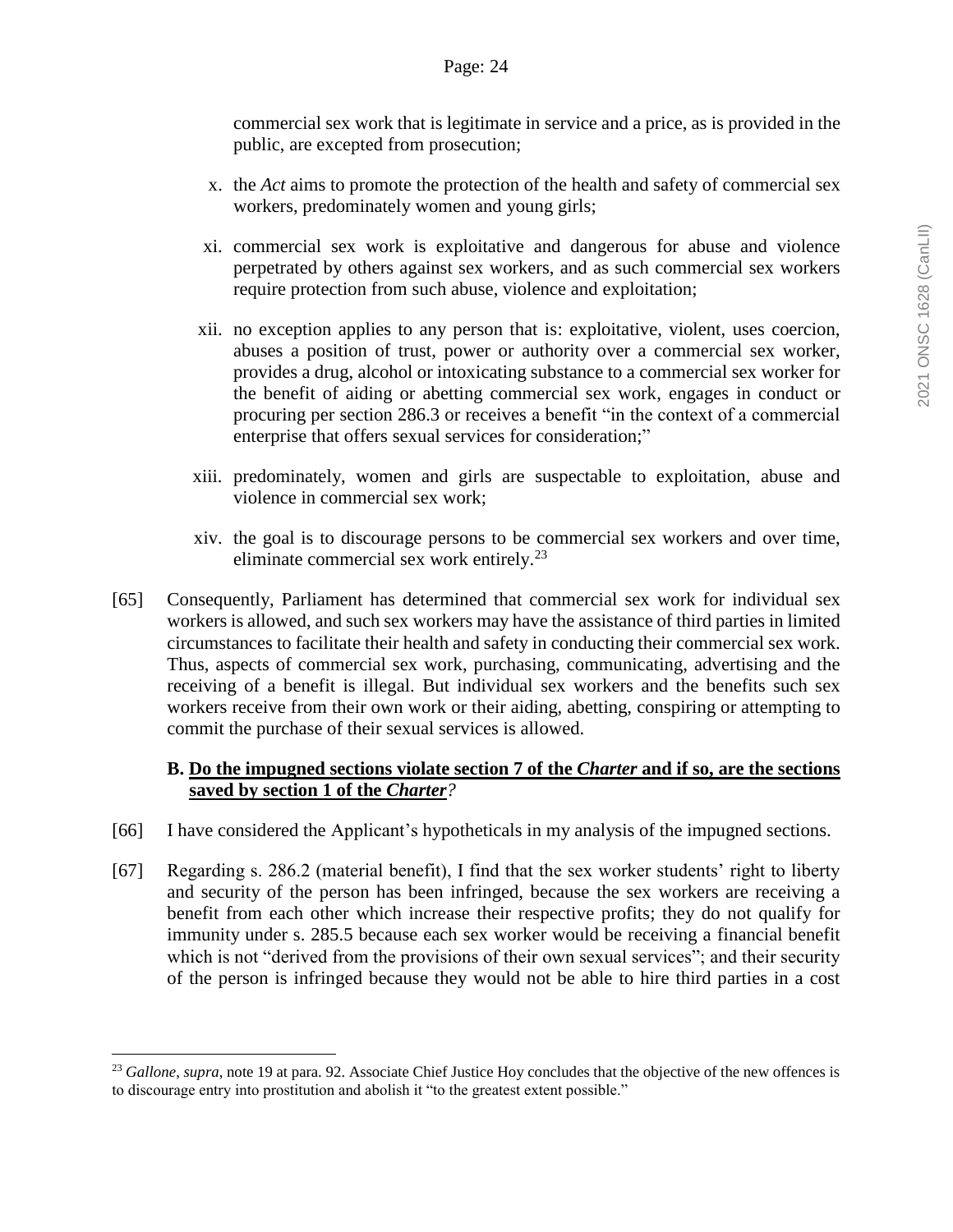sharing arrangement to assist with their security, as the workers would be subject to prosecution by losing their immunity and receiving a financial benefit.

- [68] I rely on the same analysis for section 286.5(1) (immunity), which contains no ambiguity. The immunity from prosecution only applies to a benefit derived from "their own sexual services," and the exceptions to exceptions mean the exceptions are not operative with shared arrangements or cooperatives between sex workers to share the expenses. This infringes a sex worker's security of the person, in preventing an ability to hire third parties for services and goods.
- [69] As for s. 286.4 (advertising), the security of the students in the hypotheticals would be infringed by their inability to frankly and in detail provide information in their advertisement of the sexual services offered and expectations for such sexual services, but their right of liberty has not been infringed.
- [70] Section 286.3(1) (procuring) is broad in scope in making an offence in the procuring, recruiting, holding, concealing or harbouring for the purpose of facilitating the purchase of commercial sex work, including the directing or influencing of the movements of a sex worker for the purpose of facilitating commercial sex work. Providing of advice on how to set up, advertise and obtain clients and how to conduct oneself in the commercial sex work is conduct that clearly falls within the meaning of the section. The liberty of sex workers is infringed, in that they are subject to prosecution for procuring, an offence with an incarceration term of up to 14 years. Their security of the person has been infringed, by the inability to receive advice, instruction and direction on the processes and methods for their own protection and safety.
- [71] I find that the impugned provisions are not arbitrary but are overbroad and grossly disproportionate. These *Charter* violations are not capable of being saved by s. 1. As in *Bedford*, the laws' effect of preventing sex workers from taking measures that would increase their safety, and possibly save their lives, outweigh the law's positive effect of protecting sex workers from exploitative relationships and the objective of Parliament to decrease or eliminate commercial sex work.

# *The Scope and Parameters of the s. 7 Analysis*

- [72] In *Bedford*, the Supreme Court of Canada considered the scope and intent of section 7 of the *Charter*: "Section 7 provides that the state cannot deny a person's right to life, liberty or security of the person, except in accordance with the principles of fundamental justice."<sup>24</sup>
- [73] The court must ascertain whether a person's right to life, liberty or security of the person have been infringed. If so, the court then ascertains whether such infringement is "in accordance with the principles of fundamental justice."
- [74] The question is whether the law in question deprives a person from right to life, liberty or security of the person. The impugned law is to be examined to ascertain if the law has an

<sup>24</sup> *Bedford*, *supra*, note 3 at para. 58.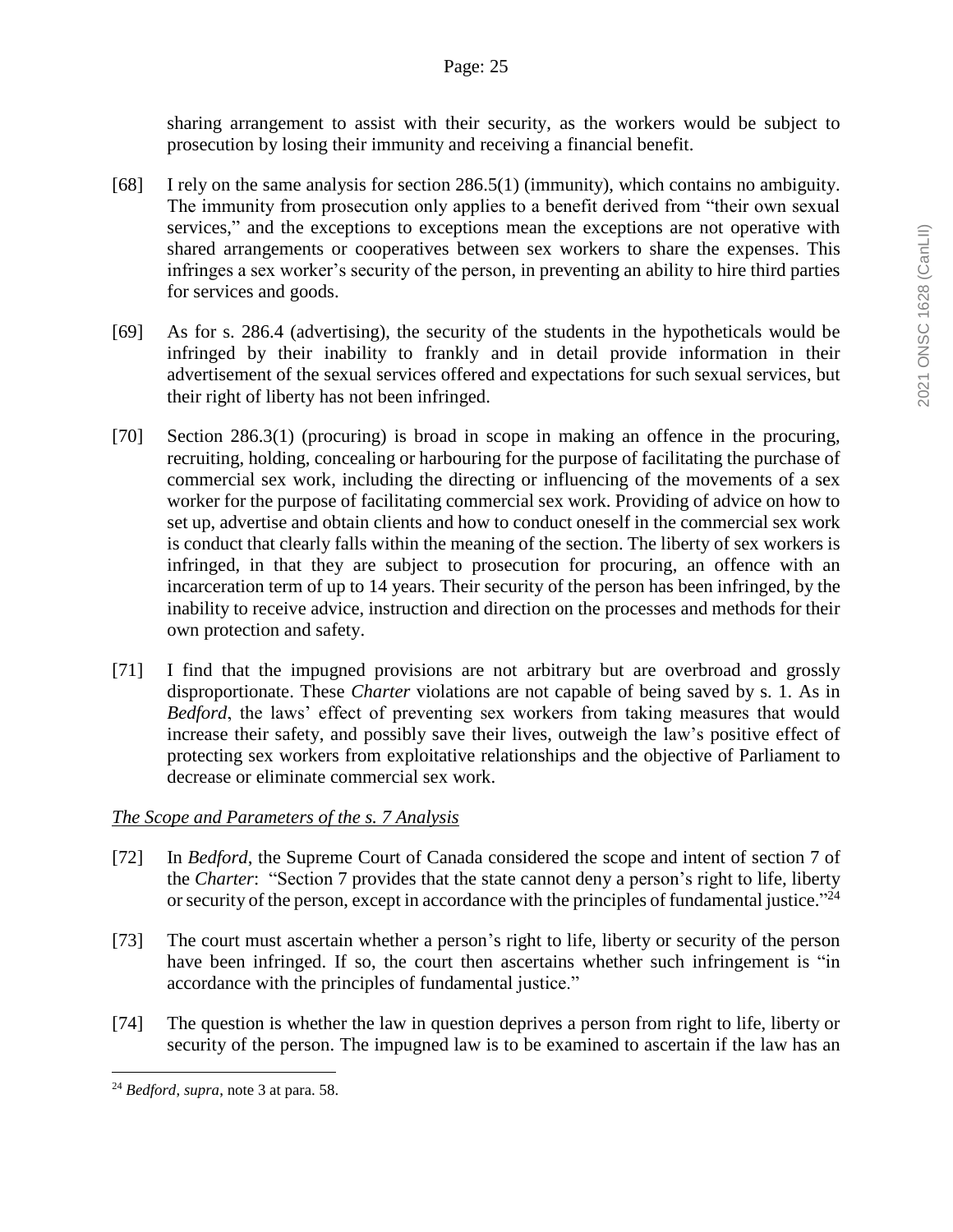effect on a person's basic values of life, liberty or security of the person. If the law infringes life, liberty or security of the person, the court is to securitize the law as to its accordance with the principles of fundamental justice on whether the law is arbitrary, overbreadth and/or grossly disproportionate in contrast to the law's purpose.<sup>25</sup>

[75] Chief Justice McLachlin summarized as follows:

All three principles-arbitrariness, overbreadth, and gross disproportionalitycompare the rights infringement caused by the law with the objective of the law, not with the law's effectiveness. That is, they do not look to how well the law achieves its object or to how much of the population the law benefits. They do not consider ancillary benefits to the general population. Furthermore, none of the principles measure the percentage of the population that is negatively impacted. The analysis is qualitative, not quantitative. The question under s. 7 is whether *anyone's* life, liberty or security of person has been denied by a law that is inherently bad; a grossly disproportionate, overbroad, or arbitrary effect on one person is sufficient to establish a breach of s.  $7.^{26}$ 

[76] In determining if the law is arbitrary

one asks whether there is a direct connection between the purpose of the law and the impugned effect on the individual, in the sense that the effect on the individual bears some relation to the law's purpose. There must be a rational connection between the object of the measure that causes the s. 7 deprivation, and the limits it imposes on life, liberty, or security of the person.<sup>27</sup> (citation omitted)

[77] Overbreadth concerns

a law that is so broad in scope that it includes *some* conduct that bears no relation to its purpose. In this sense, the law is arbitrary in part. At its core, overbreadth addresses the situation where there is no rational connection between the purposes of the law and *some*, but not all, of its impacts.<sup>28</sup>

[78] The gross disproportionality lens is different than arbitrariness and overbreadth. Gross disproportionality targets

> the law's effect on life, liberty or security of the person are so grossly disproportionate to its purpose that they cannot rationally be supported. The rule against gross disproportionality only applies in extreme cases where the

<sup>25</sup> *Ibid*, at paras. 57-60, 93-123; *Sharma*, *supra*, note 5 at paras. 138-141.

<sup>26</sup> *Bedford*, *supra*, note 3 at para. 123.

<sup>27</sup> *Ibid*, at para. 111.

<sup>28</sup> *Ibid*, at para. 112.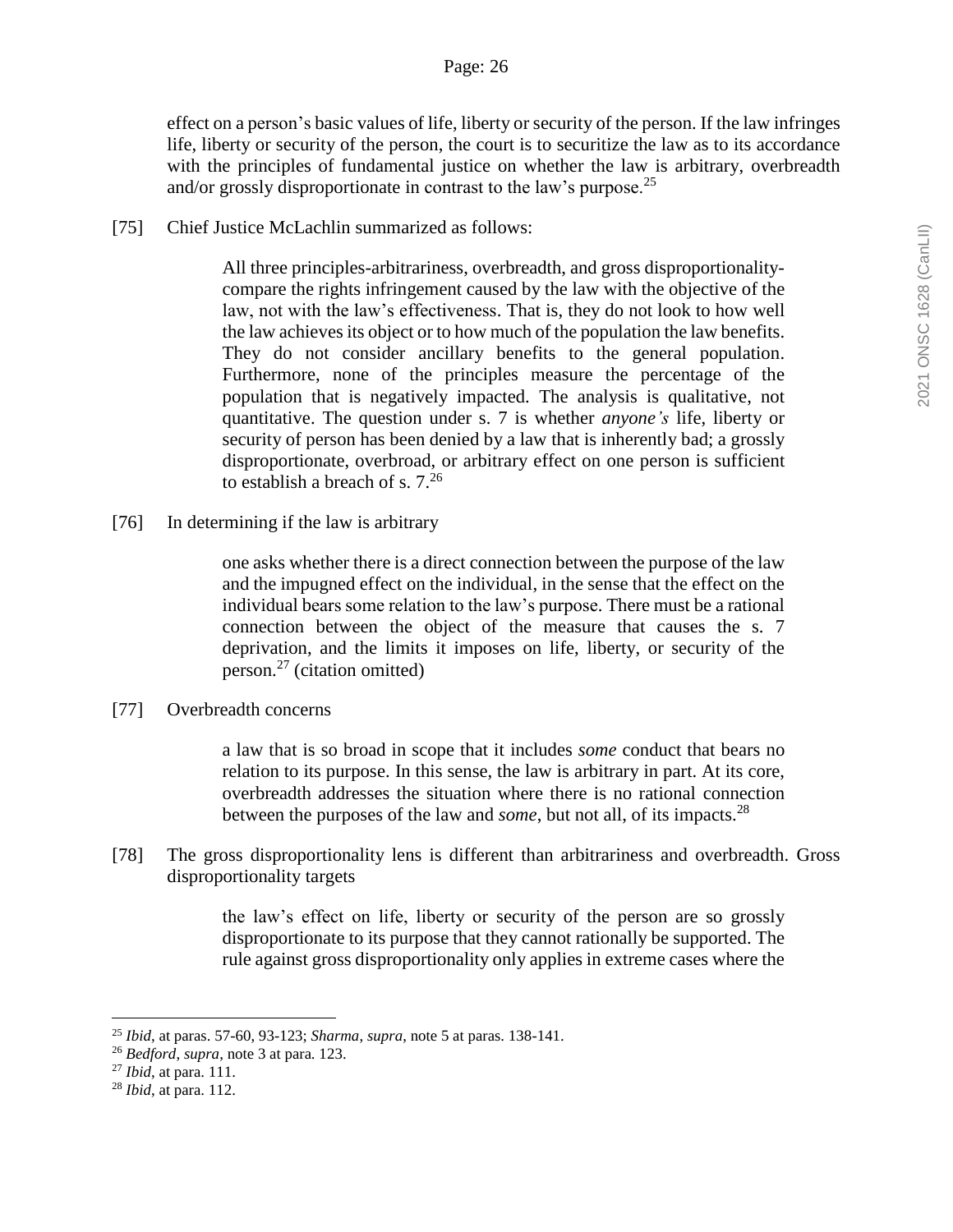seriousness of the deprivation is totally out of sync with the objective of the measure.<sup>29</sup>

- [79] As in *Bedford*, the Applicant in this case is concerned whether a person's liberty and security of the person has been infringed. The Applicant argues that a person's liberty and security of the person has been infringed by sections 286.2, 286.3 and 286.4. The Applicant contends that the evidence provided shows that the prohibitions in the scheme of criminalizing commercial sex work, yet allowing individual sex workers to continue, does not lessen but heightens risks to commercial sex workers, which was found to be unconstitutional by the Supreme Court in *Bedford*. The Crown disagrees and contends that the scheme of criminalizing commercial sex work, with the named exceptions, exceptions to the exceptions and immunity to individual sex workers, does exactly what the legislation intended, that is, the eventual end of commercial sex work, and to provide the means to protect the security of those individual sex workers that continue with the selling of sexual contact services.
- [80] I will turn to the sections at issue, 286.2 (material benefit) and 286.3 (procuring) and 286.4 (advertise) in context with the overall scheme.

# *Section 286.2 (material benefit)*

- [81] From its plain meaning, section 286.2 prohibits the receipt of financial or other material benefit knowing that it is obtained, directly or indirectly, from consideration of sexual services, a commission of an offence under section 286.1. Section 286.1, by its plain reading, is a provision that is a broad prohibition.
- [82] The goal of section 286.2 is to denounce and prohibit economic interests and the commercialization of sexual services for consideration.<sup>30</sup>
- [83] This section captures all relationships between sellers and third parties that involve a vested economic interest on the sex worker's services. This interest can be direct or indirect with a financial benefit or any "other material benefit."
- [84] However, persons covered by this section do not include the exceptions described in section 286.2(4) or the seller of the commercial sex services due to the immunity provided in section  $286.5(1)(a)$ . It is clear that the intention of Parliament is to make it an offence for anyone who benefits financially or receives other material benefit, directly or indirectly, from the sale of sexual contact, except for those excepted and the seller themselves. This may include: a roommate, spouse or child that resides with the sex worker, a dependant parent or child or a recipient of a gift purchased with earnings from sex work, an accountant, landlord, pharmacist or security company who provides good or services that are of the same terms and conditions to the general public, or one that provides administrative or protective services which benefit received is proportionate to the good or

<sup>29</sup> *Ibid*, at para. 120.

<sup>30</sup> Canada, *supra*, note 10 at pp. 6-7.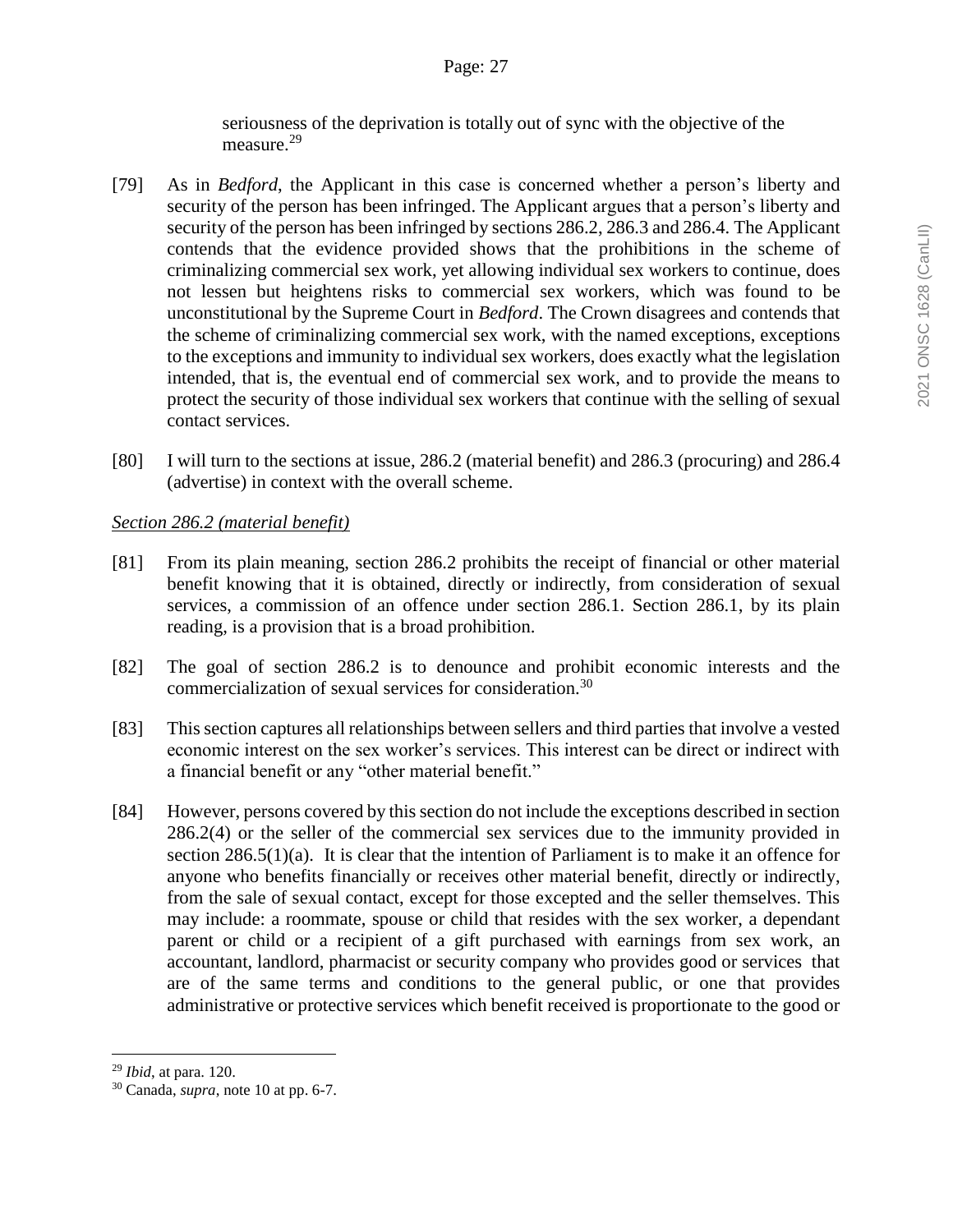services provided and the person who provided the service or good did not encourage, counsel of incite the provisions of sexual contact services.<sup>31</sup>

[85] The exceptions do not apply if, as set out in section 286.2(5), the exceptions to the exceptions, the person used or threatened to use or attempted to use violence, intimidation or coercion; abused a position of trust, power or authority; provided a drug, alcohol or any other intoxicating substance to the sex worker for the purpose of aiding or abetting that person to offer or provide sexual services for consideration; engaged in conduct, in relation to any person, that would constitute an offence under section 286.3; or received the benefit in the context of a commercial enterprise that offers sexual services for consideration.

# *Position of the Applicant and the Crown*

- [86] The applicant contends that section 286.2 infringes a sex worker's security of the person by failing to allow the sex worker to utilize third parties for their safety and protection. The applicant argues that the exceptions would not apply and further, if they did apply, the exceptions to the exceptions, namely section  $286.2(5)(d)$  and (e), make it probable that the persons set out in the hypotheticals would be convicted under section 286.2. The applicant contends that the husband and wife would be convicted in hypotheticals one and three. All the participants in hypothetical two and four, except for the photographer, web designer and internet provider would be convicted under the material benefit section. The applicant contends that to do so infringes both the female sex worker and the male sex worker, liberty and security of their persons. The applicant argues that by the evidence presented and the findings of fact in *Bedford* with the effect of section 286.2 prevents a sex worker from taking steps outlined in *Bedford* which infringes their section 7 right to liberty with the possible consequence of imprisonment and security of the person by increased risk of harm.
- [87] The Crown disagrees. The Crown contends that section 282.2 does not infringe section 7. Given the purpose of the *PCEPA* in context with the overall scheme, there is no infringement. Commercial sex work is illegal, contrary to the circumstances in *Bedford.*  The exception allows the sex worker to retain the services of others who are not involved with the making of money in the sex work and who are not exploitative. A sex worker has measures they could take such as retaining third parties for security, administration and receptionist that fall within the criteria set out in the sections. In addition, the exceptions to exceptions do not apply in the circumstances of the hypotheticals. Thus, the section does not infringe a sex worker's right to liberty and security of the person.

# *Analysis*

[88] On the hypotheticals provided, does section 286.2 infringe the liberty and security of a sex worker, as described? The first step is to determine if the said sex worker's right to liberty and security of the person has been infringed.

 $\overline{a}$ <sup>31</sup> *Ibid*, at p. 7.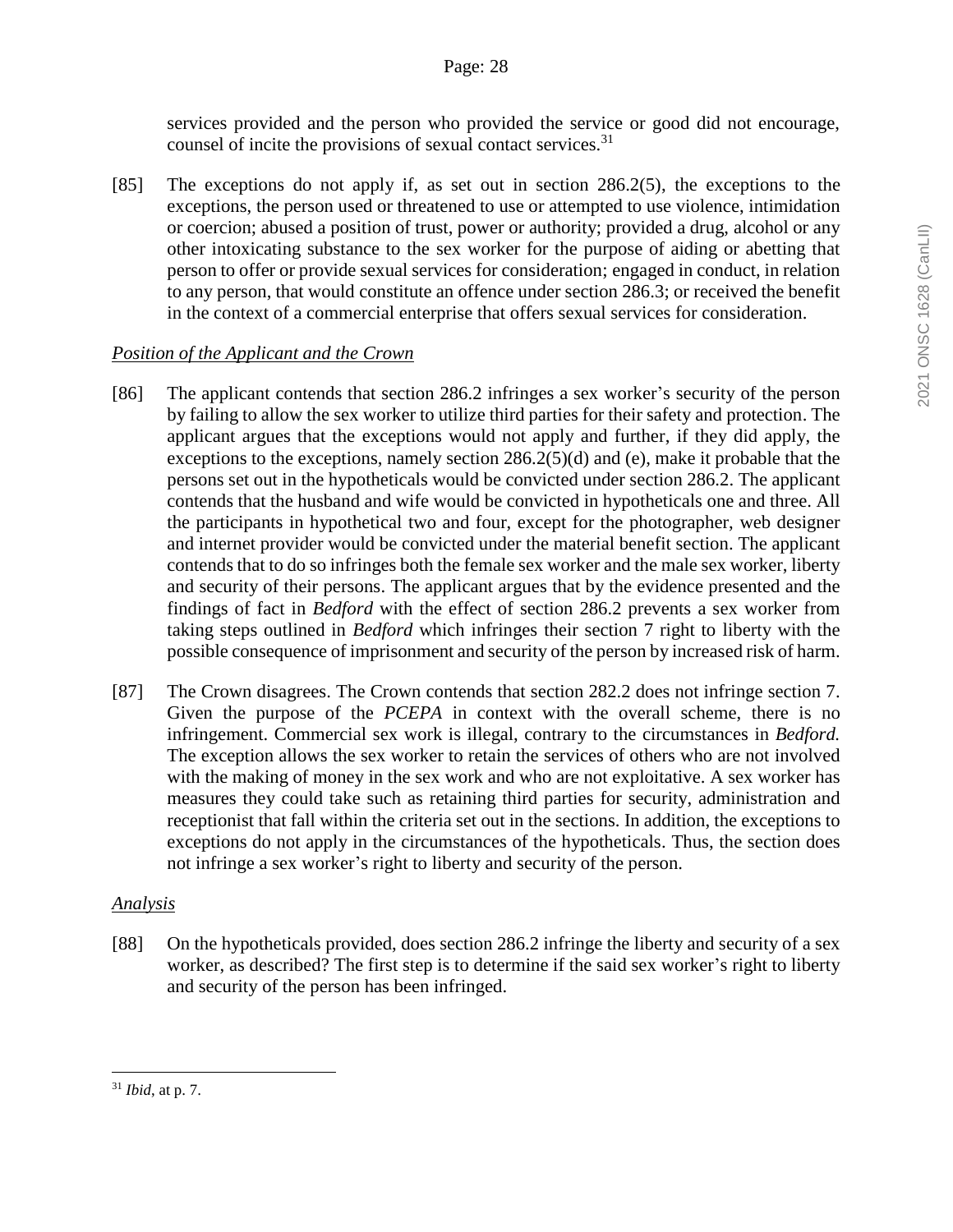[89] I accept from the evidence presented at this hearing along with the factual findings described in the trial decision in *Bedford* that:

> (a) the sex industry encompasses a wide range of paid sex services, sex workers and commercial settings;

> (b) research shows that 80-90% of sex work is performed in off street venues. The composition of sex workers is approximately 75-76% women, 17-18% men and 7% are transgender or equivalent. The majority of purchasers of sexual contact are male;

> (c) the vast majority of respondents to the research work independently or are selfemployed. The majority indicate that at some point they were employed by a third party;

> (d) not all sex workers make enough resources to solely pay for expenses that would lessen risk of confrontation and violence;

> (e) the risks of violence for sex workers varies widely based on the type of sex work and the location where the service is carried out. Street based sex work is the riskiest with an extreme risk of violence. Street based sex work is particularly vulnerable to "both predatory and situational violence." Street based sex workers are a fraction of the commercial sex industry;

> (f) sex workers who work indoors experience lower instances and risks of situational violence. Indoors can facilitate security safeguards such as closed-circuit cameras, monitoring, no-locked door policy, monitored entrance and emergency call buttons. Working indoors is safer than working outdoors;

> (g) Research indicates that individuals in sex work are not necessarily exploited. There are situations where some sex workers are exploited by third parties. But such third-party involvement, "pimps", do not play a large part in street based or off street based commercial sex work. Studies in Canada indicate that the majority of "pimps" were women, where most were former or current sex workers and are not the stereotypical predator, abusive partner or exploitative "pimp";

(h) Working in close proximity to others increases safety;

(i) Use of third parties such as a receptionist, driver, security detail provides the ability to screen clients, obtain and collect personal information, and on site security strategies adds safety and security for commercial sex workers and as such reduces the likelihood of confrontation and violence;

(j) Sex workers that advertise in newspapers, online classifieds or on commercial sex work websites are more likely to communicate with potential clients before meeting in person. The communication facilitates the understanding of services offered, price for such services and the need for condom use. This provides the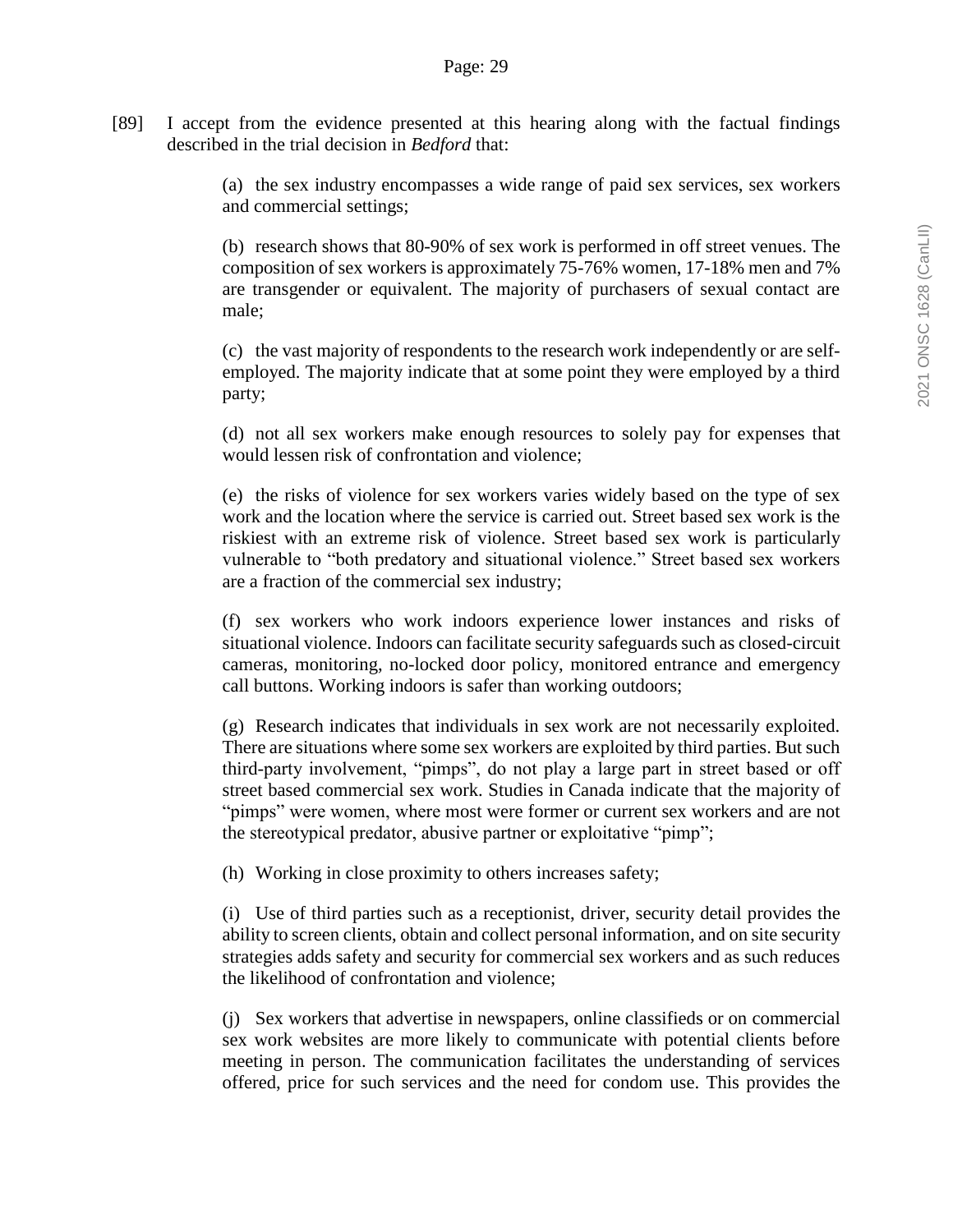platform for communication of health and safety conditions, by way of chat, email, text messaging or telephone communication. In addition, websites and such like platforms provide the ability of sex workers to share information concerning clients, referrals, bad experiences and mentorship. This results in providing circumstances of safer transaction between sex worker and purchaser and a safer environment for the sex workers;

(k) Post *PCEPA*, technology has become more utilized. The digital world is used more now to facilitate contact, communication and the providing of information. The market for commercial sex services has changed since December 2014.<sup>32</sup>

- [90] The facts outlined above are in large part accepted by the Crown. The Technical Paper along with the exceptions indicate that a sex worker may retain the services and goods from third parties such as receptionist, paid security staff, drivers and shared indoor accommodations to enhance protection and security to the individual sex worker.<sup>33</sup>
- [91] The issue becomes the exceptions to the exceptions. The Applicant argues that the exceptions to the exceptions vitiates the sex workers' ability to liberty and security of the person by retaining third parties, as outlined in the exceptions. Specifically, the Applicant directs the court to section  $286.2(5)(e)$ , which states that the exceptions to the offences in subsections 286.2(1) and (2) do not apply if the person charged under section 286.1 or 286.2 "received a benefit in the context of a commercial enterprise that offers sexual services for consideration."
- [92] Justice A.T. McKay in *R. v. Anwar and Harvey* found that section 286.2 violated section 7 of the *Charter*. 34 In so doing, he was presented with the same factual hypotheticals as in hypotheticals one and two herein. In reviewing section 286.2(5) (e), A.T. McKay J. concluded that the sophistication of the scheme of the law and the term "commercial enterprise" is a "minefield" for a sex worker to navigate. He concluded that what is clear is that section 286.2(5) prohibits the scenario

where a third-party hires or coordinates the activities of a sex worker or workers and profits from that. A third-party manager who is not engaged in coercion and simply fulfils the same sorts of roles that they would be in another industry clearly commits an offence under section 286.2.<sup>35</sup>

[93] I agree with A.T. McKay J. that third parties, such as an escort service or agency, as in hypothetical one and three, are not permitted whether the third party is engaged in coercion or not. It is my view that an escort service or agency service as described in hypothetical one and three do not qualify as an exception per section 286.2(4)(c) or (d). I am also of the view that the question however is not whether the sections prevent a sex worker to use a service like another industry. Parliament has made it clear in the objectives of the *PCEPA,*

<sup>32</sup> *Bedford v. Canada (AG)*, 2010 ONSC 4264, at paras. 421 (1) and (2).

<sup>33</sup> Canada, *supra*, note 10 at p. 11.

<sup>34</sup> *Anwar*, *supra*, note 11.

<sup>35</sup> *Ibid*, at para. 203.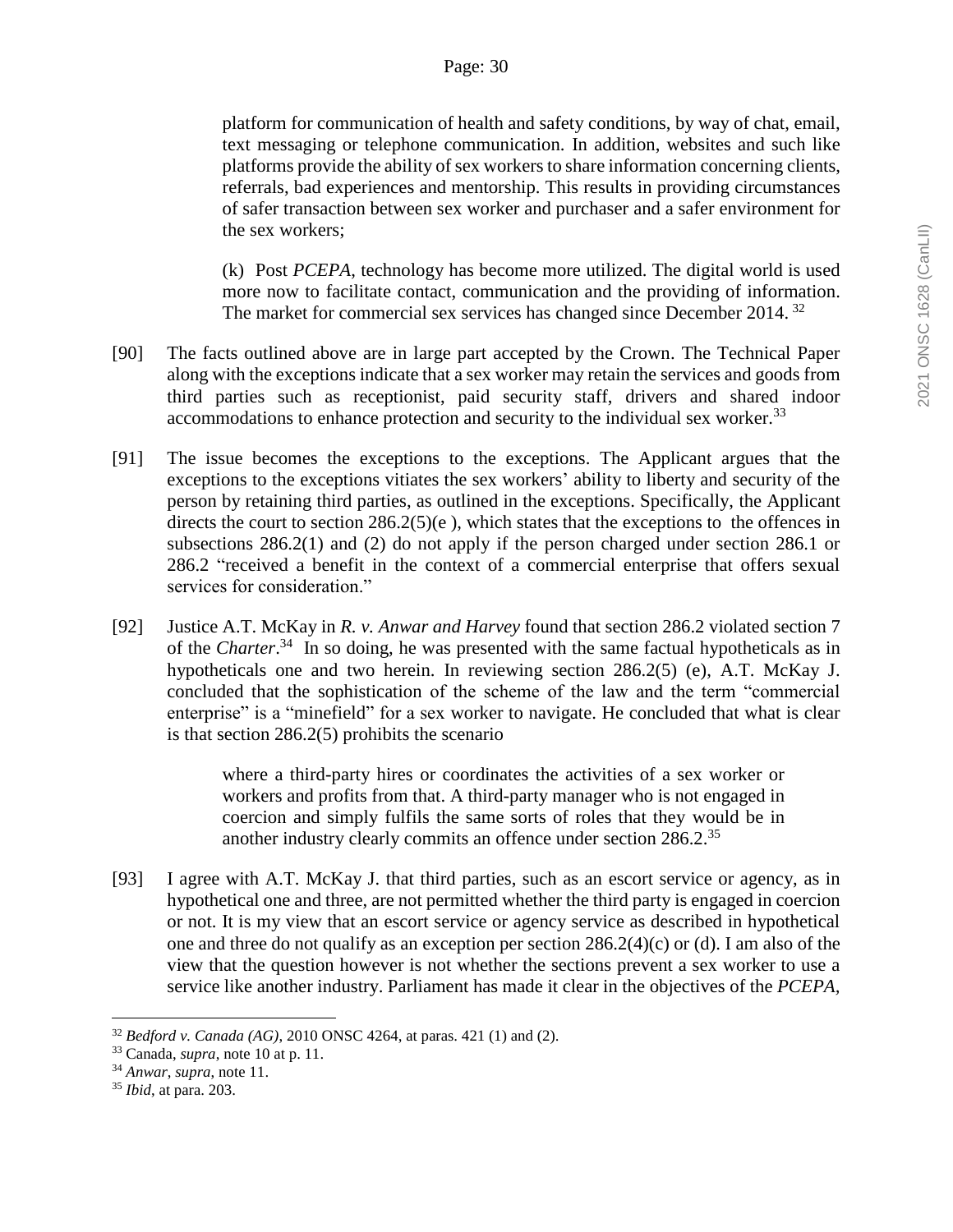as described above in the preamble, objectives and the Technical Paper, that Parliament does not wish nor intends to treat commercial sex work like another industry of labour. Parliament has the prerogative to make such a policy decision.

- [94] It is my view that the service provided by the husband and wife is not generally offered to the general public. Further, the court cannot conclude based on the hypothetical one and three if the husband and wife did not counsel or encourage other persons to provide sexual services; nor can the court determine if "the benefit is proportionate to the value of the service" provided.
- [95] The evidence for the court to rely on is nonexistent on whether the escort agency service provided by the husband and wife fall within subsection (c) or (d) of the exceptions. Accordingly, the court must conclude that the service described in hypothetical one and three do not fall within the gambit of the exceptions in section 286.2(4), based on the wording of these exceptions themselves rather than because of the operation of section 296.2(5).
- [96] Even if the exceptions in section 296.2(4) do apply, I find that the husband and wife would not be able to rely on the exceptions because of section 286.2(5)(e). The husband and wife would still be receiving a benefit in the context of their own commercial enterprise that "offers sexual services for consideration".
- [97] In hypothetical one and there, Parliament has not infringed a sex worker's liberty, for the selling of sexual services for consideration is not prohibited and a sex worker is immune from prosecution. Further, Parliament allows a sex worker to hire third parties for security, receptionist, driving and other third-party goods and services as outlined in the exceptions. I am of the view that disallowing agencies or escort agencies or similar like services from operating does not infringe a sex worker's right to security. The sex worker has other services and goods from third parties that can be utilized, as allowed by the exceptions and that do not fall within the exceptions to the exceptions-section 286.2(5). Respectfully, I disagree with the conclusion in *Anwar & Harvey* that a sex worker's liberty and security of the person has been infringed. I agree with the Crown that section 7 of the *Charter* does not provide a right to the "best" possible means of security. It only provides a person with security of the person. Thus, the court cannot conclude that the security of the person in the hypothetical one and three has been infringed.
- [98] Turning to hypothetical two and four, can a sex worker, male or female, that are in a cooperative like setting: share space, share expenses and third-party services, do so with other sex workers without being subject to violating section 286.2? Would a third party who provides such services between sex workers, such as landlord, security, receptionist, or driver be subject to prosecution and conviction?
- [99] From the exceptions, such a third party would not be subject to prosecution if it provides a service or good like one that would be provided to the general public or, if not to the general public, who provides a benefit that is proportionate to the value of the service good. But does subsection 5, the exceptions to the exceptions, prevent a third party who provides a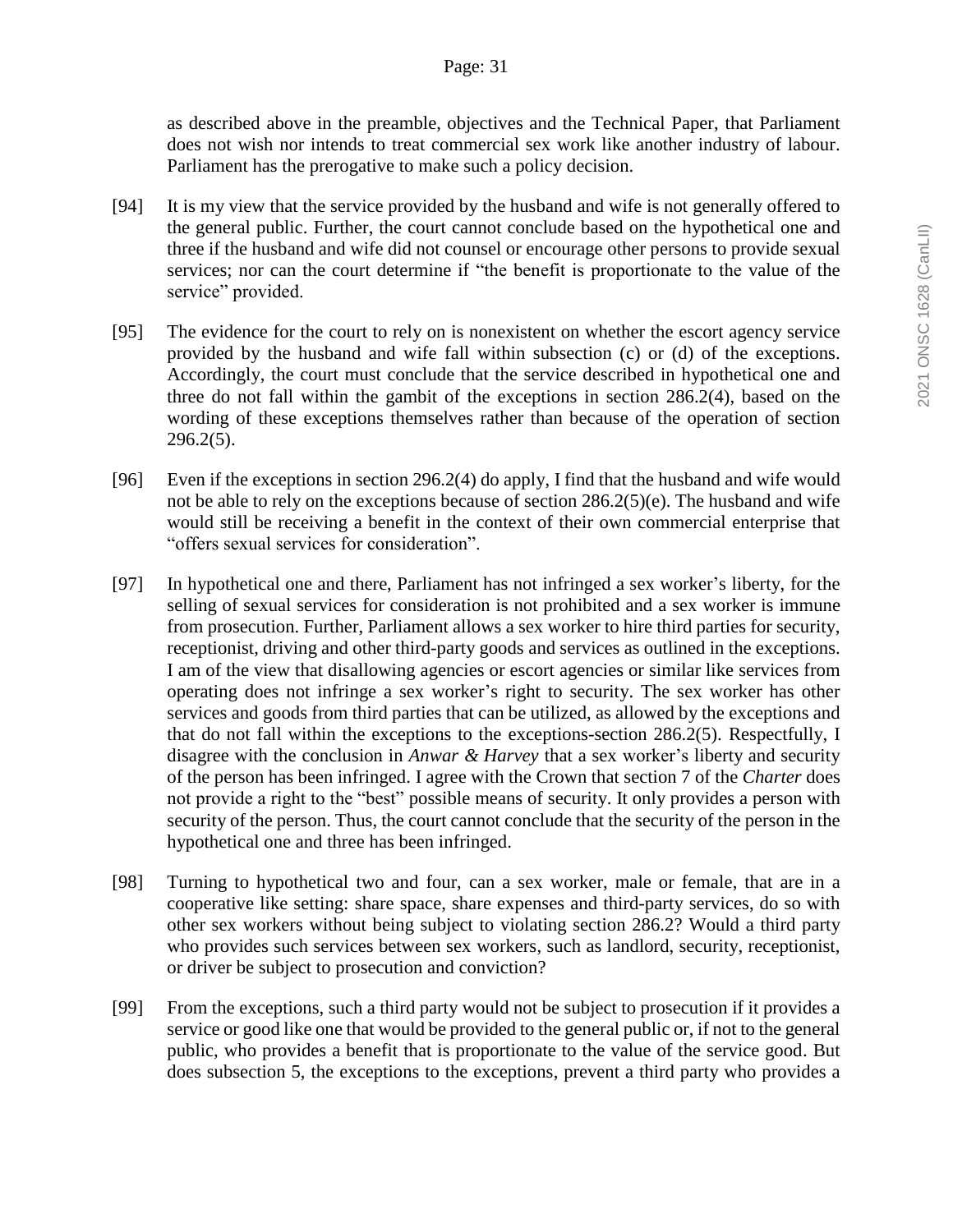service or good to multiple sex workers, or a landlord who rents to multiple sex workers, from being subject to prosecution? More specifically, would a sex worker who shares space or expenses with other sex workers lose their immunity from prosecution per sections 286.5 (1) (a) and 286.5 (2)?

- [100] Neither "benefit" or "commercial enterprise" is defined in the sections under Commodification of Sexual Activity in the *Criminal Code*.
- [101] Black's Dictionary and the Canadian Oxford Dictionary define benefit as any profit or advantage or acquired right or privilege or income from employment be it salary or wages or nonmonetary form.<sup>36</sup>
- [102] Commercial enterprise is viewed in the Technical Paper as "necessarily involves a third party profiteering…The only type of enterprise that this phrase cannot capture is one involving individuals who sell their own sexual services, whether independently or cooperatively, from a particular location or from different locations."<sup>37</sup> This proclamation is silent on what cooperatively means, or if the sharing of expenses such a rent, security, receptionist, driver, or website domain between sex workers is allowed under the legislative scheme.
- [103] The Canadian Oxford Dictionary defines commercial as engaged in or concerned with profit and enterprise as business or businesses collectively.<sup>38</sup>
- [104] In *R. v. Ackman*, the Manitoba Court of Appeal, in the context of a jury trial on the offence under section 286.2, commented that the exceptions under section 286.2 (4) would not have applied given the testimony of the accused that he was running a business which would have invoked the exceptions to the exceptions in section 286.2(5)(e), the commercial enterprise exception.<sup>39</sup>
- [105] It is my view, in the context of commodification of sexual activity, benefit has an ordinary meaning of any profit, advantage or acquired right or privilege and commercial enterprise means any enterprise or business entered into for profit. Hence, commercial enterprise in section 286.2(5)(e) encompasses an enterprise with the purpose of making a profit from the selling of sexual services for consideration.
- [106] The factual circumstances of hypothetical two and four are that female and male students/sex workers are sharing a rental space together and are sharing the costs of rent, security, receptionist, a photographer, internet provider and web designer. Though not explicitly stated, a logical assumption is that the sex workers/students are paying the costs of these expenses from their earnings from sex work and I make that assumption.

<sup>36</sup> Bryan Garner, *Black's Law Dictionary* (United States: Thomson Reuters, 2019) *sub verbo* "benefit"; Katherine Barber, *Canadian Oxford Dictionary*, (Canada: Oxford University Press, 2005) *sub verbo* "benefit".

<sup>37</sup> Canada, *supra,* note 10 at pp. 7-8.

<sup>38</sup> Canadian Oxford Dictionary, *supra,* note 34.

<sup>39</sup> 2017 MBCA 78, [2017] M.J. No. 241, at para. 55.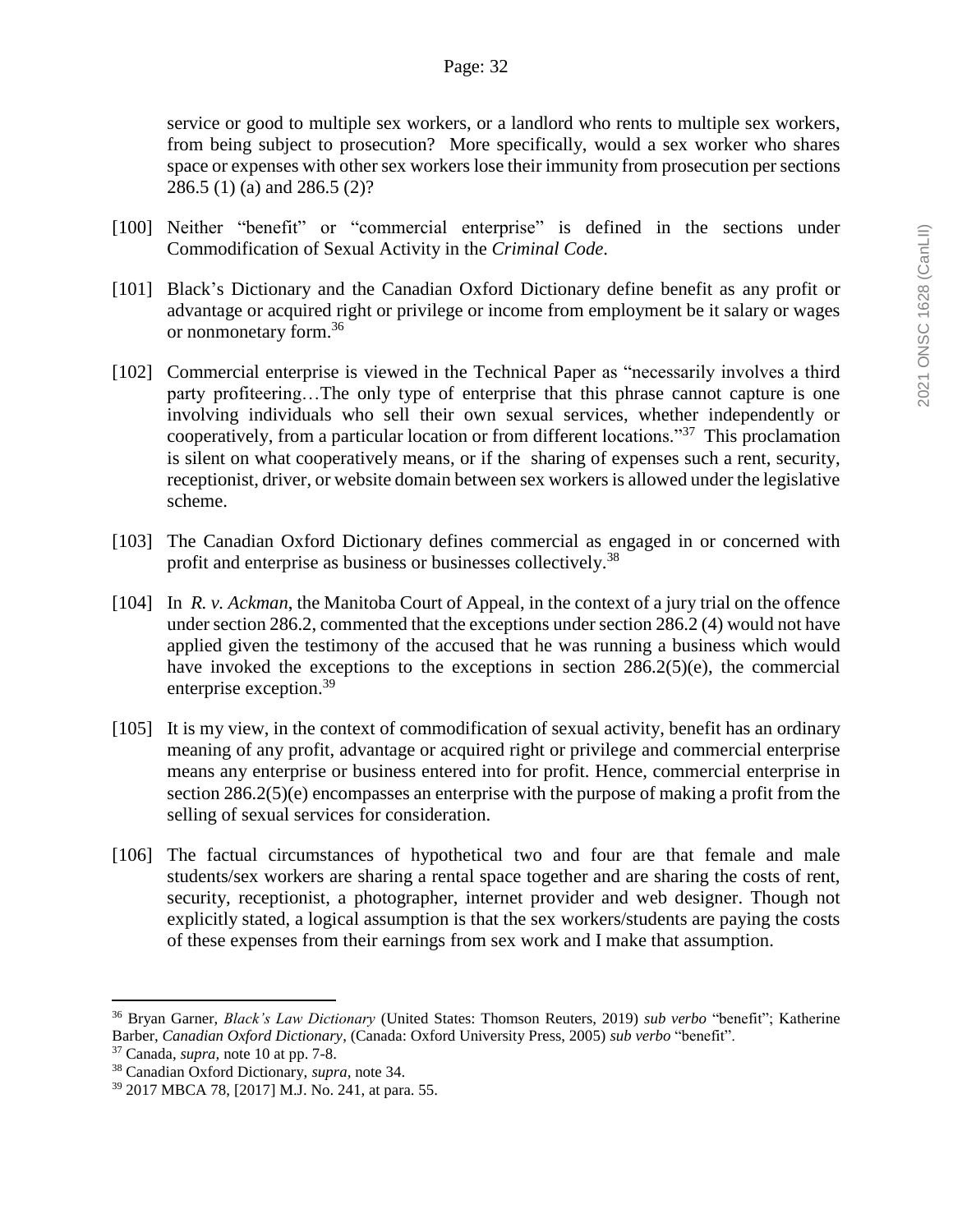- [107] In this factual circumstance, I find that the sex workers/students' right to liberty and security of person has been infringed. I come to this conclusion for several reasons.
- [108] First, I conclude that the services provided are shared expenses: rent, security, receptionist, web designer, internet provider and photographer. These are services and goods that fall within the exceptions as described in sub-sections (4) (b) and (c) and (d). These are services and goods that are entered into by a legal contractual obligation where sexual services are derived and are services and goods that are provided to the general public.
- [109] By the sharing of expenses, the sex workers are receiving a financial benefit from each other which increase their respective profits. The expenses of rent, security, receptionist, internet and website designer will be decreased in the amount of the expenses each would have to pay which would increase their respective profits for their sex work. Their respective sex work for consideration are enterprises entered into for profit with an expense sharing arrangement between sex workers. The respective sex work enterprises, I conclude, are commercial enterprises, that is an enterprise with the purpose of making a profit from selling sexual services for consideration.
- [110] In addition, each sex worker is subject to not qualifying for immunity under section 285.5 (1)(a) and (2). I come to this conclusion because each sex worker would be receiving a benefit which is not "derived from the provisions of their own sexual services." Each individual sex worker will be deriving a benefit from each others' provisions of sexual services. There is a cost sharing of rent, bookkeeper, security, photographer, receptionist and website designer which financially benefits each sex worker by decreasing costs and increasing profits. Thus, if each sex worker in the hypothetical two and four are no longer immune from prosecution, each would be subject to incarceration of up to 10 years. The consequence is that their respective right to liberty is infringed.
- [111] Moreover, their respective security of person is infringed because they would not be able to hire third parties in a cooperative/cost sharing arrangement to assist with their security because the workers would be subject to prosecution by losing their immunity and receiving a financial and material benefit. The exceptions would not apply.
- [112] The Ontario Court of Appeal in *R. v. Gallone<sup>40</sup>* reviewed section 286.5 in the context of charges for procuring under section 286.3(1). In examining section 286.5(1)(b) and (2), the court found that the immunity only extends to those persons who are involved in advertising their own sexual services. The court found that the wording is clear and there is no ambiguity. $41$
- [113] I rely on the same analysis for section  $286.5(1)(a)$  and (2). The wording is clear and there is no ambiguity. The immunity from prosecution only applies to a benefit derived from "their own sexual services." The exceptions to exceptions prevent the exceptions from being operative with shared arrangements between sex workers in a cooperative or share expenses. This, I find, infringes a sex worker's ability to security of the person to hire third

<sup>40</sup> *Gallone*, *supra*, note 19.

<sup>41</sup> *Ibid*, at pp. 34-36.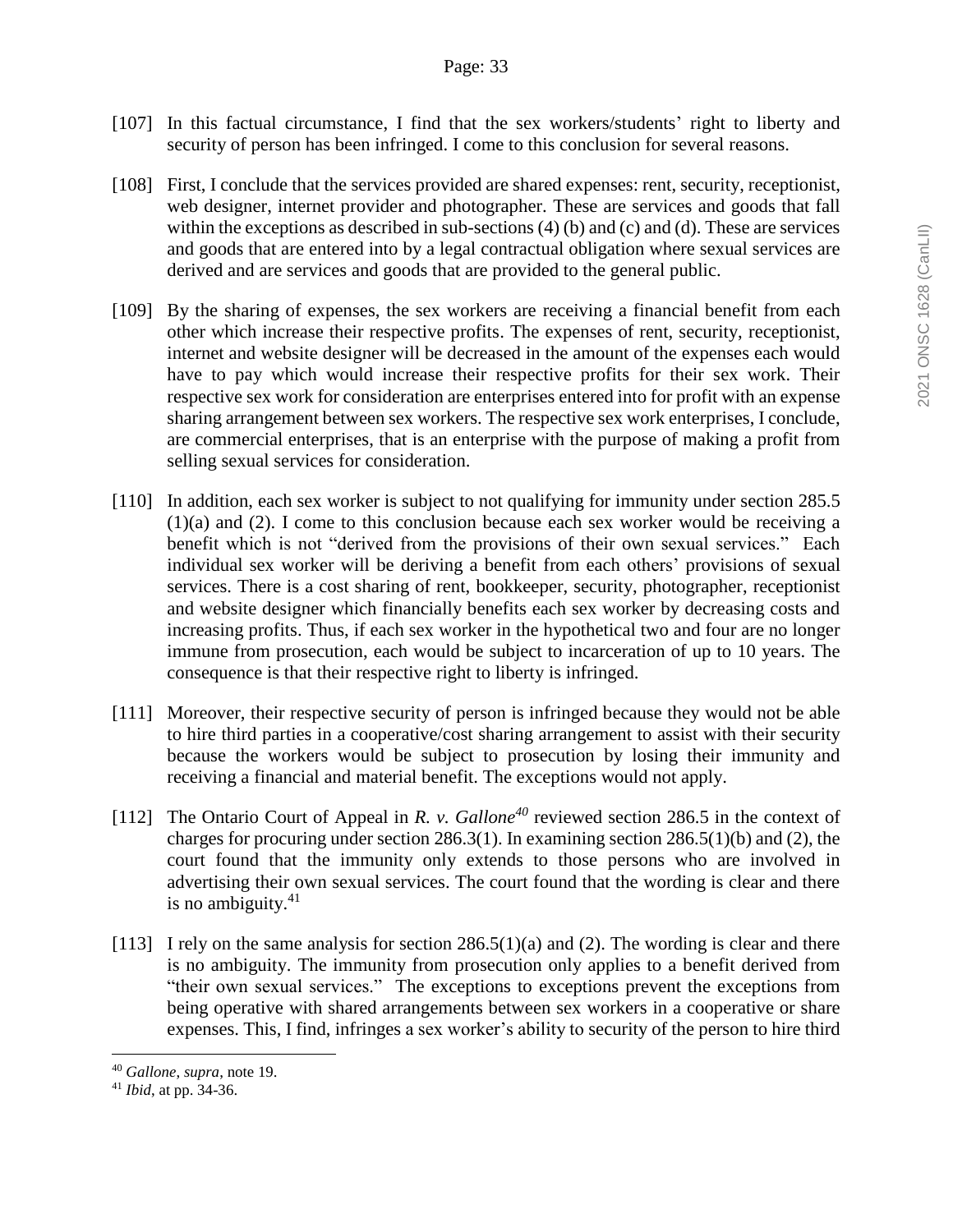parties for services as goods. This result is more detrimental to a sex worker's security of the person given that they are unable to use escort services or agencies as a means of security and protection from violence and abuse. It is not disputed that commercial sex workers are less likely subject to violence if they work indoors with third party services, close in proximity. Furthermore, as the evidence indicated, not all sex workers make on their own the amounts of money required to fund solely the expenses of third parties to provide goods and services for their protection and health or accommodation where they are not subject to being discharged. For these sex workers who require benefits from a cooperative cost sharing arrangement, the legislative schemes prevent them from doing so. Particularly, for these sex workers, the legislation infringes their security of the person.

### *Section 286.4 (Advertising)*

- [114] Section 286.4 read in concert with section 286.5(1)(b) permits a sex worker to advertise their own sexual services. However, third parties, such as a website provider, internet provider, newspapers, magazines who accept advertisements from sex workers who they know are advertising for sexual contact services are subject to prosecution. In effect, this means that sex workers who attempt to advertise must do so surreptitiously.
- [115] The evidence provided at this hearing indicates that this prohibition forces artificial speak between sex worker and purchaser. Coded language that hides the true intent has to be used. This is done to hide the purpose of the advertisement, that is for commercial sex work, so the web designer and internet provider, if in Canada, would not have knowledge of that purpose and refuse the service or remove the website from the server.
- [116] There was also evidence presented at the hearing which this court accepts as well as evidence presented in *Bedford*, which all three levels of courts accepted, that communication is critical to the safety and security of the sex worker. The better and more precise and detailed the communication, the less likely that there will be confrontation between sex worker and the purchaser. This results in a much-reduced likelihood of violence. This results in sex worker and purchaser knowing, before meeting, the terms and specifics of the transaction. As a result, there would be fewer gaps or grey areas of expectations.
- [117] Furthermore, due to the increased use of technology and the internet, and the illegality of aspects of commercial sex work in Canada, sex workers use this digital vehicle for advertising their services to indicate in detail the services provided and the expectations with sexual activity, the price for specific services, hygiene, cleanliness and condom use. The evidence indicated that even though website and internet providers are usually outside of Canada, the clear and frank detailed communication between sex worker and purchaser in Canada is still not present, for fear of prosecution.
- [118] In hypothetical two and four, the students retained the services of a web designer and internet provider to advertise their commercial sex work to obtain potential clients.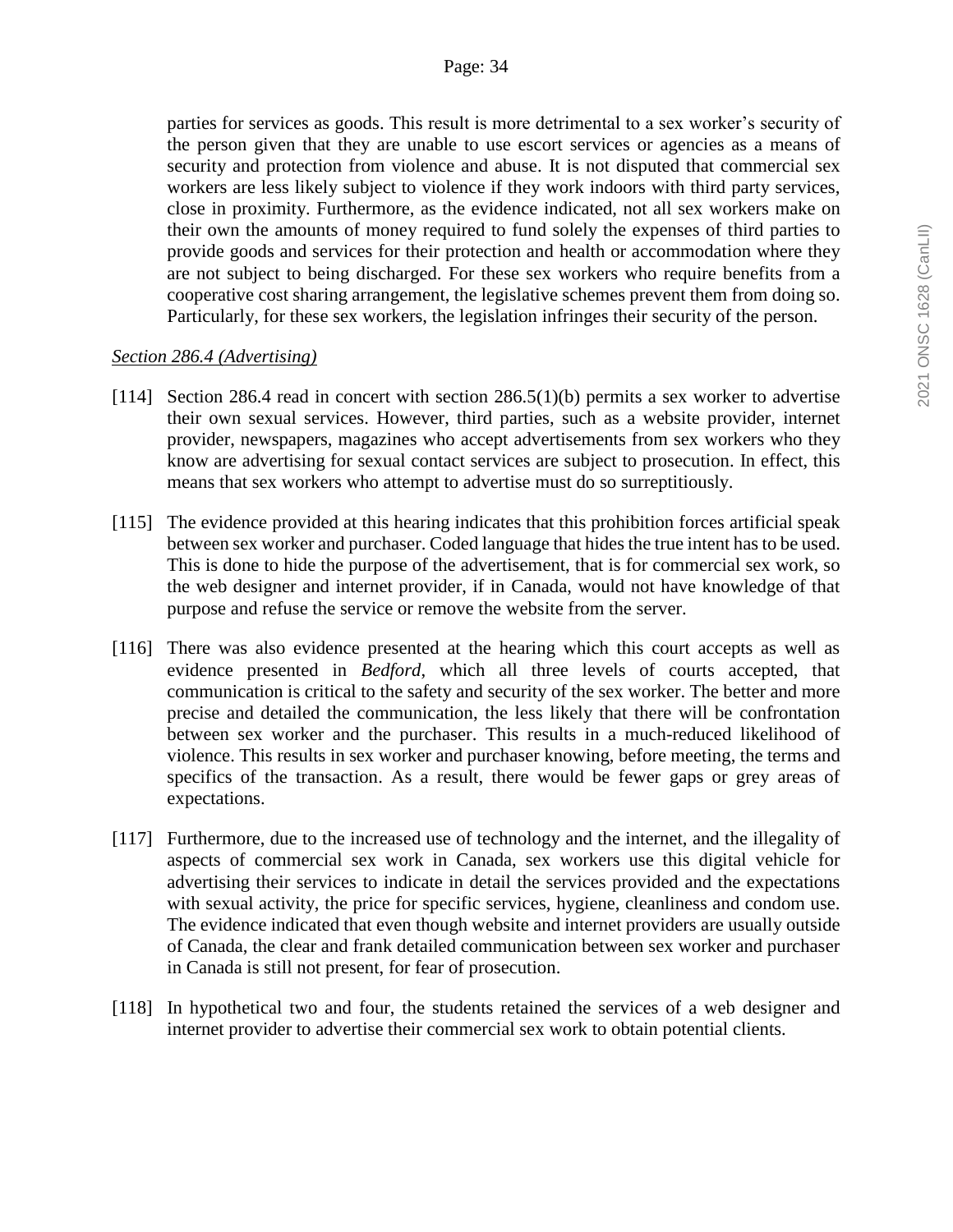- [119] The web designer and internet provider would be subject to prosecution in Canada, if they had knowledge of the advertisement for commercial sex work and if they are in Canada.
- [120] The loss of immunity for advertising as described in section 286.5, is if the advertisement, the website and internet provider, are not solely for the sexual services of the individual sex worker. However, the hypothetical does not indicate if the use of the website or internet provider is jointly used by the students or each student has an individual website that advertises each commercial sex services.
- [121] Accordingly, the court concludes that the security of the students in the hypotheticals would be infringed by their inability of frank and detailed information and communication in their advertisement of the sexual services offered and expectations for such sexual services. However, the right of liberty has not been infringed, for the immunity in section 286.5 (1)(b), on the facts of the hypotheticals, still applies.

### *Section 286.3(1) (Procuring)*

[122] Section 286.3(1) reads:

- (1) Everyone who procures a person to offer or provide sexual services for consideration or, for the purpose of facilitating an offence under subsection 286.1(1), recruits, holds, conceals or harbours a person who offers or provides sexual services for consideration, or exercises control, direction or influence over the movements of that person, is guilty of an indictable offence and liable to imprisonment for a term of not more than 14 years.
- [123] The section requires the person who procures to do so "for the purpose of facilitating an offence under subsection  $286.1(1)$ ." The intent required "for the purpose of" signals a subjective specific intent, namely, a specific intent of facilitating the obtaining of sexual services for consideration.
- [124] From my reading, there appears to be three pathways for the offence:
	- i. everyone who procures to offer or provide sexual services for consideration;
	- ii. everyone who for the purpose of facilitating an offence under section 286.1(1), recruits, holds, conceals or harbours a person who offers or provides sexual services for consideration;
	- iii. everyone for the purpose of facilitating an offence under subsection 286.1(1) exercises control or influence over the movements of that person.
- [125] It appears to me that for ii) and iii), the specific intent of facilitating an offence under section 296.1(1) is necessary. If the provisions were understood such that specific intent of facilitating an offence were not read as part of iii), I am of the view that iii) would make no sense taking the context of the provisions into consideration. The provisions relate to an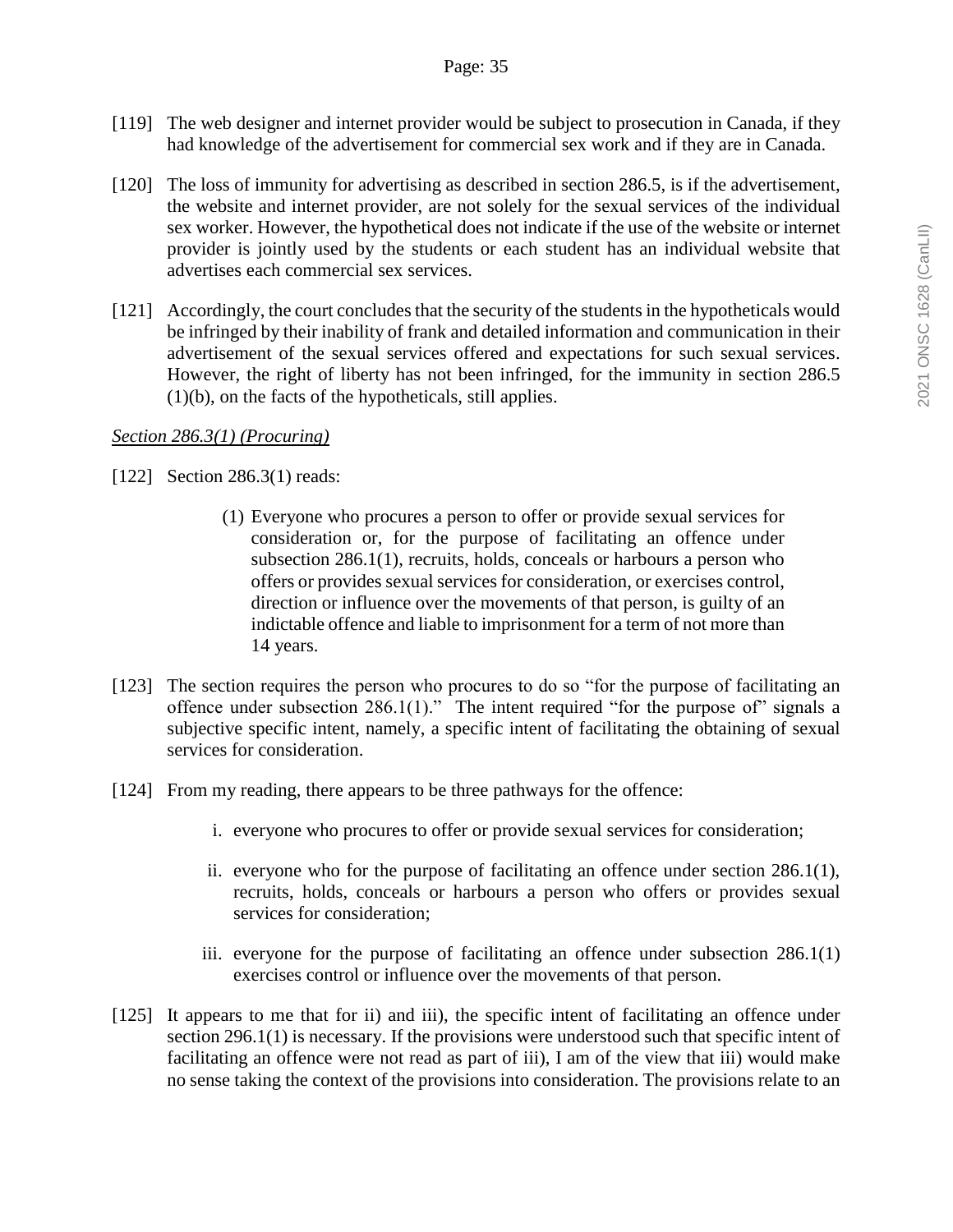offence of obtaining sexual services for consideration. Exercising control or influence over the movements must relate to the facilitating an offence of obtaining sexual services for consideration.

- [126] The Supreme Court of Canada in *R. v. Deutsch* agreed with the meaning of procure in the context of section 195(1)(a) of the *Criminal Code*, a charge of attempting to procure a person to have illicit sexual intercourse, as "to cause, or induce or to have a persuasive effect upon the conduct that is alleged."<sup>42</sup>
- [127] The Supreme Court of Canada in *R. v. Legare* reviewed section 172.1(1) which made it an offence to communicate by computer with underaged children or adolescents for the purpose of facilitating the commission of the offences.<sup>43</sup> In the context of the offence, the Court indicated that facilitating "included helping to bring about and making easier or more probable."<sup>44</sup> The phrase "for the purpose of facilitating the commission of the offences", the Court held, makes it clear that the intention of the offender must be determined subjectively. $45$
- [128] The Quebec Court of Appeal found that what was involved in exercising control, direction or influence over a person:

The element of *control* refers to invasive behaviour, to ascendancy which leaves little choice to the person controlled. This therefore includes acts of direction and influence. There is the exercise of direction over the movements of a person when rules or behaviours are imposed. The exercise of *direction* does not exclude the person being directed from having a certain latitude or margin for initiative. The exercise of *influence* includes less constricting actions. Any action exercised over a person with a view to aiding, abetting or compelling that person to engage in or carry on prostitution would be considered influence.<sup>46</sup>

- [129] The Ontario Court of Appeal in *R. v. Joseph* in examining section 286.3(2) concluded that "harbour" includes "to shelter." The Court decided that the trial judge's interpretation that "harbours" in section 286.3 included "to clandestinely or secretly shelter and protect" was incorrect.  $47$
- [130] The Technical Paper describes the difference between procuring and material benefit as follows:

The difference between the material benefit and the procuring offences hinges on the level of involvement in the prostitution of other persons. As

<sup>42</sup> 1986 CanLII 21 (SCC), 1986 [1986] 2 S.C.R. 2, at para. 32; *Gallone*, *supra*, note 19 at paras. 56-63.

<sup>43</sup> [2009] 3 S.C.R. 551.

<sup>44</sup> *Ibid*, at para. 28.

<sup>45</sup> *Ibid*, at para. 32.

<sup>46</sup> 1996 CarswellQue 3093, 1996 CarswellQue 1069 (Que. C.A.) at para. 11; *R. v. Griffiths*, 2015 ONSC 6237, [2015]

O.J. No. 5674 (SCJ), at para. 41; *Gallone*, *supra*, note 19 at paras. 44-50.

<sup>47</sup> *Supra*, note 19 at paras. 74-91.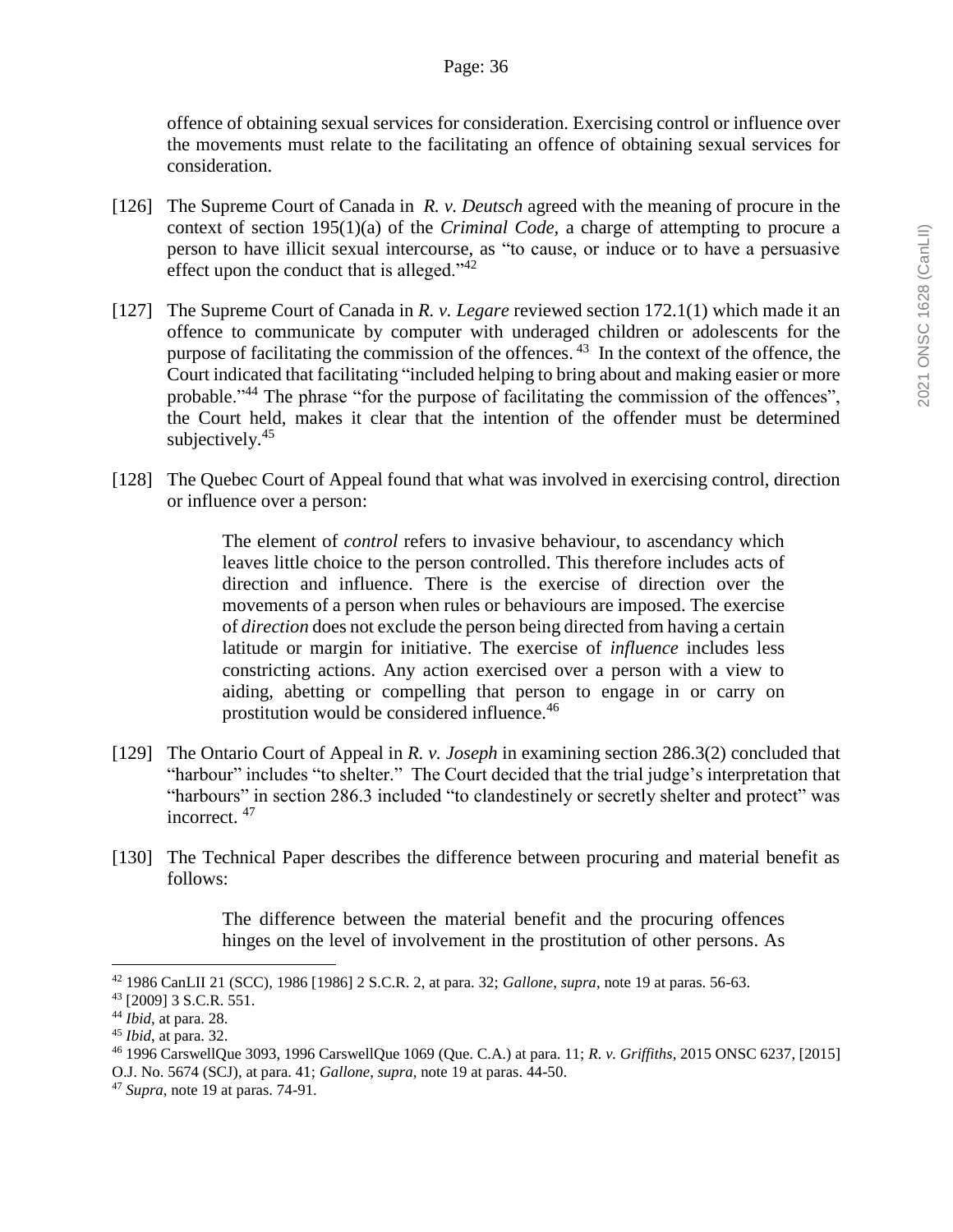with procuring offences replaced by Bill C-36, the new procuring offence requires active involvement in the provision of another person's sexual services; whereas, passive involvement is sufficient to make out the material benefit offence. For example, a "classic pimp" is likely to be caught by both the procuring offence and the material benefit offence, because pimps generally induce or cause others to offer or provide their sexual services and they economically benefit from the activity. In contrast, a person who derives a benefit from the prostitution of others, without actively inciting the provision of sexual services, such as a "bouncer," who works at a strip club and knows that prostitution takes place there, is only caught by the material benefit office. 48

- [131] The immunity provided to sex workers for section 286.5 does not apply to the procuring offences.
- [132] In hypothetical two and four, the applicant contends that the students/sex workers, the thirdparty workers and the sex worker providing advice have contravened section 286.3(1). The applicant argues that the hiring of a receptionist, driver or security person can engage the section by either of them exercising control, directing, facilitating or influencing over the movements of the commercial sex worker. This can be done by transporting the sex worker to a location to engage in sexual contact for consideration; or directing a sex worker to a location or appointments arranged for sexual contact for consideration; or booking accommodation for the sex worker to engage in sexual contact with a client; or a sex worker entering into a lease for accommodation where there is only one sex worker's name on the lease; or reservation of a hotel room where more than the one sex worker, whose name is not on the lease or room reservation, uses the premises to engage in commercial sex work; or a sex worker provides advice or recommendations to another sex worker on how to conduct themselves to obtain more clients, build their clientele and/or to conduct commercial sex work.
- [133] The Crown contends that based on the facts described in the hypotheticals, the requirements required in the section have not been met by all the participants set out in the factual matrix. There is a mixture of acts done by different individuals for very different purposes. The heightened intention for the elements of procurement would have to be found. The court would have to determine the elements of the offence of control, direction, influence and will have to make findings from the facts for any of the participants in the hypothetical that maybe to be subject to prosecution under the section.

# *Analysis*

 $\overline{a}$ 

[134] I agree with the Crown. The hypotheticals do not lay the factual foundation that all the participants have met the elements of the offence of procuring, as suggested by the Applicant.

<sup>48</sup> Canada, *supra*, note 10 at p. 9.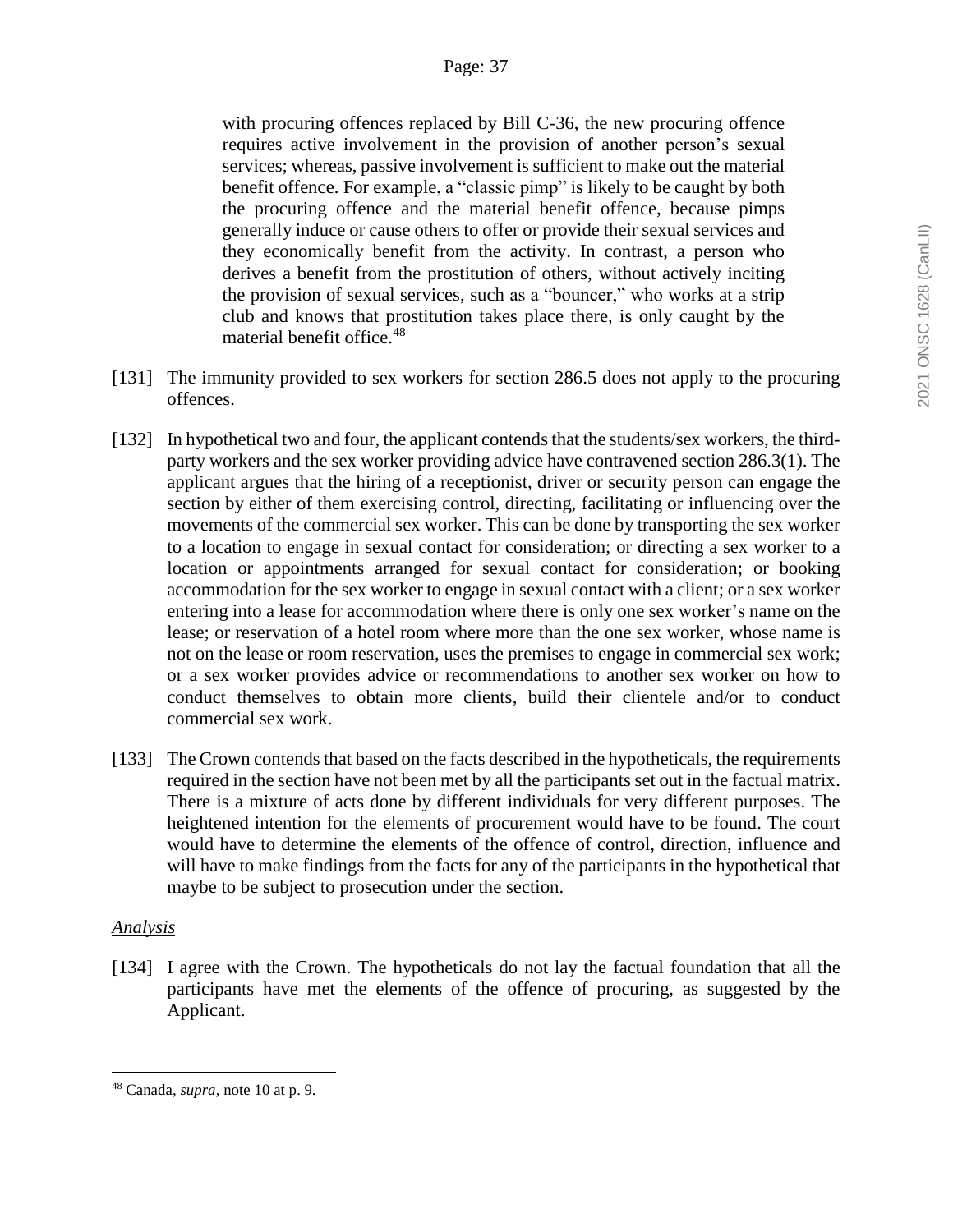- [135] However, I find that some have.
- [136] Though the factual matrix of the hypotheticals does not clearly indicate the *mens rea* element of the offence clearly, I do surmise that by inference the *mens rea* element has been met.
- [137] Dealing with the sex workers, I am satisfied that by assisting each other in conducting commercial sex, in assisting in advertising in obtaining clients, in providing accommodation to conduct commercial sex work, that each could be prosecuted for procuring, by harbouring, concealing for the purpose of facilitating commercial sex work and directing, influencing or control over the movements of a sex worker for the purpose of facilitating commercial sex work.
- [138] Concerning the former sex worker, I agree with the Crown that giving advice on safety issues, in itself does not offend section 286.3 unless the intentional element is made out. The facts do not make out that the purpose of the advice is to facilitate an offence. However, the providing of advice on how to set up, advertise and conduct oneself clearly falls within directing, influencing, or an element of control over the movements of the sex worker for the purpose of facilitating commercial sex work. The facts infer that the intention of the advising is to assist the students setting up a commercial sex work enterprise.
- [139] The landlord, the photographer, receptionist, security and bookkeeper based on the factual matrix presented, I cannot conclude that either one of them would be prosecuted for procuring. The hypothetical does not lay a foundation that either of these third party workers have any control or provided any influence, or direction over the movements of the students for the purpose of facilitating the engagement of an offence of providing sexual services for consideration. The facts are not presented in the hypothetical two and four that illustrates that the third-party participants have met the *mens rea* or *actus reus*  elements of the offence.
- [140] Based on the applicable hypotheticals, I conclude that the liberty of the students has been infringed in that they are subject to prosecution for procuring and that the offence has an incarceration term of up to 14 years.
- [141] I also conclude that their respective security of the person has been infringed. The inability to receive advice on processes and methods on how to conduct and engage in commercial sex work for either each other or from an experienced sex worker who is not acting in an exploitative manner compromises their ability to protect themselves from danger. Further, the joint use of an accommodation obtained by a sex worker for the use of multiple sex workers for the purpose of sexual services for their own protection and safety is prohibited by the provisions which also infringes a sex worker's security of the person.

# *Principles of Fundamental Justice*

[142] The impugned sections are not in accordance with the principles of fundamental justice, namely overbreadth and gross disproportionality, and therefore infringe on s. 7 of the *Charter*.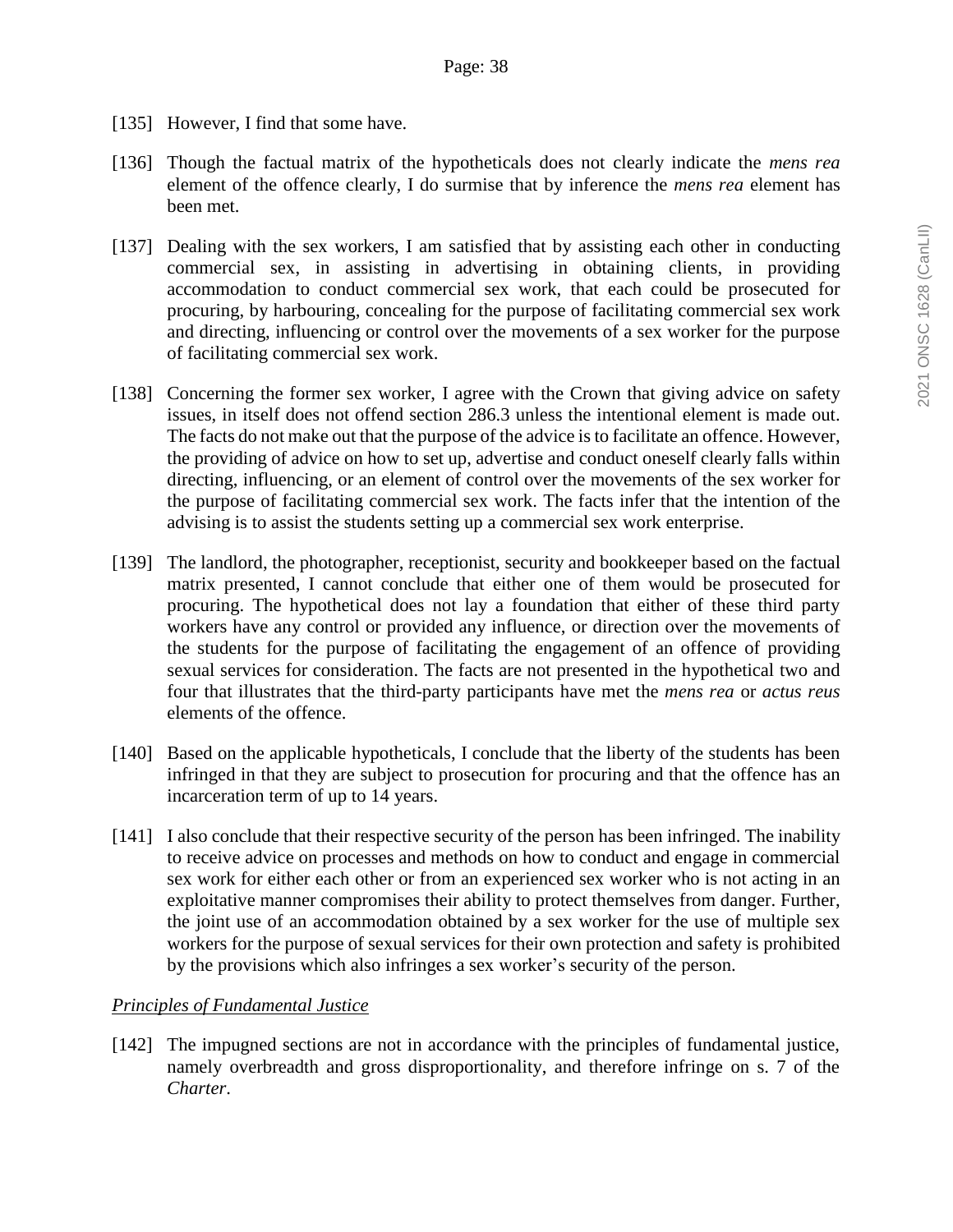[143] Before I begin with my analysis, I wish to comment on the Crown's submission that *Bedford* does not assist in the case at bar because in *Bedford* commercial sex work was not illegal. Under the present scheme, commercial sex work is illegal. As the Crown stated in paragraphs 223 and 224 of its Factum:

> 223. Because there has been a paradigm shift, the framework for constitutional analysis has also changed. Claims that the law is preventing workers from taking steps to minimize risk are really claims that the law is preventing them from minimizing risk while engaging in an illegal activity. Engaging in an illegal activity will rarely be protected by the principles of fundamental justice.

> 224. By analysis, the Applicant's argument is equivalent to suggesting that the state has an obligation to help a person minimize risk if engaged in the drug trade.

- [144] I have two comments to make on this submission.
- [145] First, though I agree with the Crown that there is a difference in the law, the selling of sexual services for consideration is still not illegal. Parliament has decided to allow individual commercial sex work to continue without being subject to prosecution, by restricting conduct to the purchasers of sexual services in section 286.1 and per the immunity provision relating to section 286.2(1)(a) and (2). Given that commercial sex workers can obtain consideration for sexual contact, their rights under section 7 of the *Charter* remain engaged which includes their life, liberty and security of person shall not be deprived except in accordance with the principles of fundamental justice, as enunciated in *Bedford*. The contention of the Crown that there is a difference in legality is not supported, in my view, by the plain and ordinary reading of the provisions. There is, in my view, no functional difference between creating an exemption from the scope of the offence itself and creating an exemption that prevents certain persons from being prosecuted for that offence. I believe that substance matters more than form when considering the section 7 rights of the person Parliament has chosen to exempt from criminal prosecution.
- [146] Second, the words of McLachlin C.J.C. in *Bedford* discussing "choice" are pertinent:

Second, even accepting that there are those who freely choose to engage in prostitution, it must be remembered that prostitution - the exchange of sex for money - is not illegal. The causal question is whether the impugned laws make this lawful activity more dangerous.

[147] This statement by the then Chief Justice, I find, is pertinent to the impugned sections. If the conduct of a sex worker is prohibited by section 286.2, the sex worker is still allowed such conduct due to the immunity from prosecution provided. Thus, as it pertains to section 286.2, I would substitute "not illegal" with "allowed". The causal question is whether the section 286.2 makes this statutorily allowed activity of benefiting from the sale of one's selling sexual services for consideration more dangerous.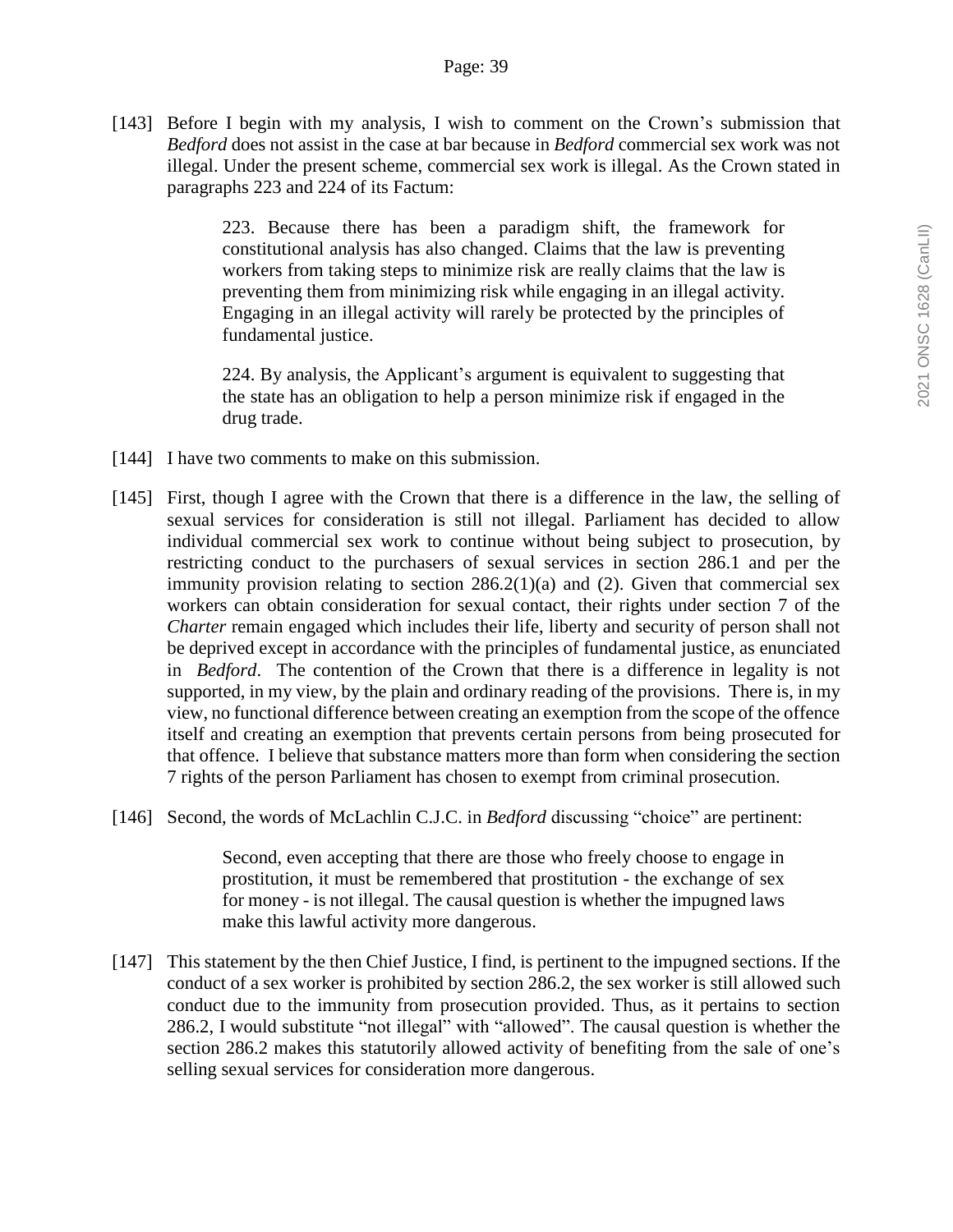- [148] There are three principles the court utilizes to scrutinize the impugned law to determine whether the impugned law is in accordance with the principles of fundamental justice. These are:
	- i. Is the law arbitrary?
	- ii. Is the law overbroad?
	- iii. Is the law grossly disproportionate?
- [149] There are three sections the court must scrutinize. These are sections 286.2 (1), 286.3 (1) and 286.4.

#### *Analysis*

- [150] There is no question that objective and purpose of the impugned sections is fundamentally different than the sections scrutinized in *Bedford*. The purpose and objective of the impugned sections, as outlined earlier in this decision, is generally the protection of women and girls for exploitation, abuse and violence, to denounce commercial sex work, to prohibit commercial sex work or the communication for commercial sex work, and to decrease commercial sex work to the point of the elimination of commercial sex work over time.
- [151] In *Gallone*, Associate Chief Justice Hoy, in examining the legislative intent of the *PCEPA* in the context of section 286.5, commented:

[91]…Nevertheless, the available extrinsic evidence of Parliamentary intent is both clear and reliable. This evidence confirms what is evident from the content of the legislation, namely, that, as stated in *Technical Paper*, at p. 3, the new prostitution offences enacted by Parliament represent a fundamental shift from the previous view of prostitution as a nuisance toward the conceptualization of prostitution as a form of sexual exploitation. This shift is reflected in Parliament's choice to place the new prostitution offences in Part VIII of the *Criminal Code*, "Offences against the Person". Previously, the prostitution-related offences were Part VII," Disorderly Houses, Gaming and Betting": *Technical Paper*, at p.3.

[92] As stated in the aforementioned Department of Justice Technical Paper that was tabled before the parliamentary committees that reviewed the new offence provisions, the overall objective of the new offences "is to reduce the demand for prostitution with a view to discouraging entry into it, deterring participation in it and ultimately abolishing it to the greatest extent possible": *Technical Paper,* at p. 3…<sup>49</sup>

<sup>49</sup> *Gallone*, *supra*, note 19.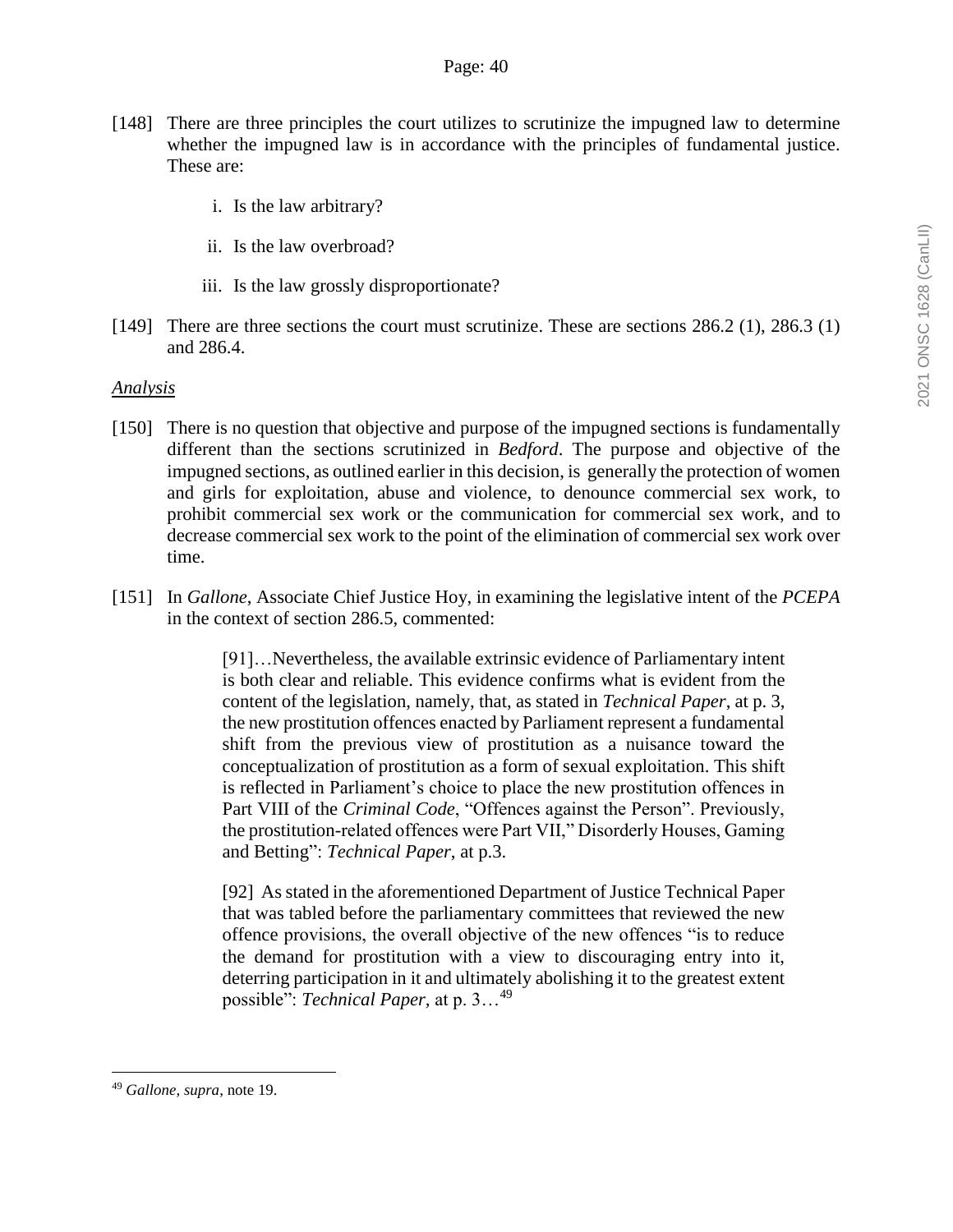[152] With the purposes and objectives of the *PCEPA*, are the impugned sections in accordance with the principles of fundamental justice?

#### *Arbitrariness*

- [153] As explained in more detail above, arbitrariness is found when there is no connection between effect and object of law. I find that in this case the impugned sections are not arbitrary.
- [154] The applicant argues that nothing has changed from the legislation in *Bedford* and the impugned sections. The applicant argues that the impugned sections have no rational connection to the objectives and purposes of the *PCEPA*.
- [155] I disagree.
- [156] There is a rational connection to the objectives and purposes of the legislation and the measures that result in a deprivation of section 7 rights. The objective and purpose of the legislation is to prevent the continuation of commercial sex work. Parliament has determined that commercial sex work is exploitative, violent and that persons, particularly women and girls, should not enter into commercial sex work and the way to limit entry into commercial sex worker and remove the exploitation and violence is to decrease the demand for such work and rid of commercial sex work in its entirety.
- [157] The purpose and objective of the impugned sections is to rid commercial sex work and in so doing rid the violence and exploitation deemed to be part of commercial sex work. The impugned sections, I find, are rationally connected to those purposes and objectives.
- [158] Section 286.2(2) denounces and prohibits the economic interests and commercialization of commercial sex work. This is rationally connected to the objectives and purposes of the legislation.
- [159] Section 286.2(3) denounces and prohibits the procuring and facilitating by third parties in commercial sex work. Its goal is to prohibit third parties' who make money from commercial sex work from being involved. This is rationally connected to the purpose and objectives of the legislation.
- [160] Section 286.4, as Associate Chief Justice Hoy stated in *Gallone*, is central to the objective of reducing the demand for sexual services.<sup>50</sup> This is rationally connected.
- [161] Accordingly, I determine that the impugned sections do not infringe the principle of arbitrariness.

<sup>50</sup> *Ibid*, at para. 92.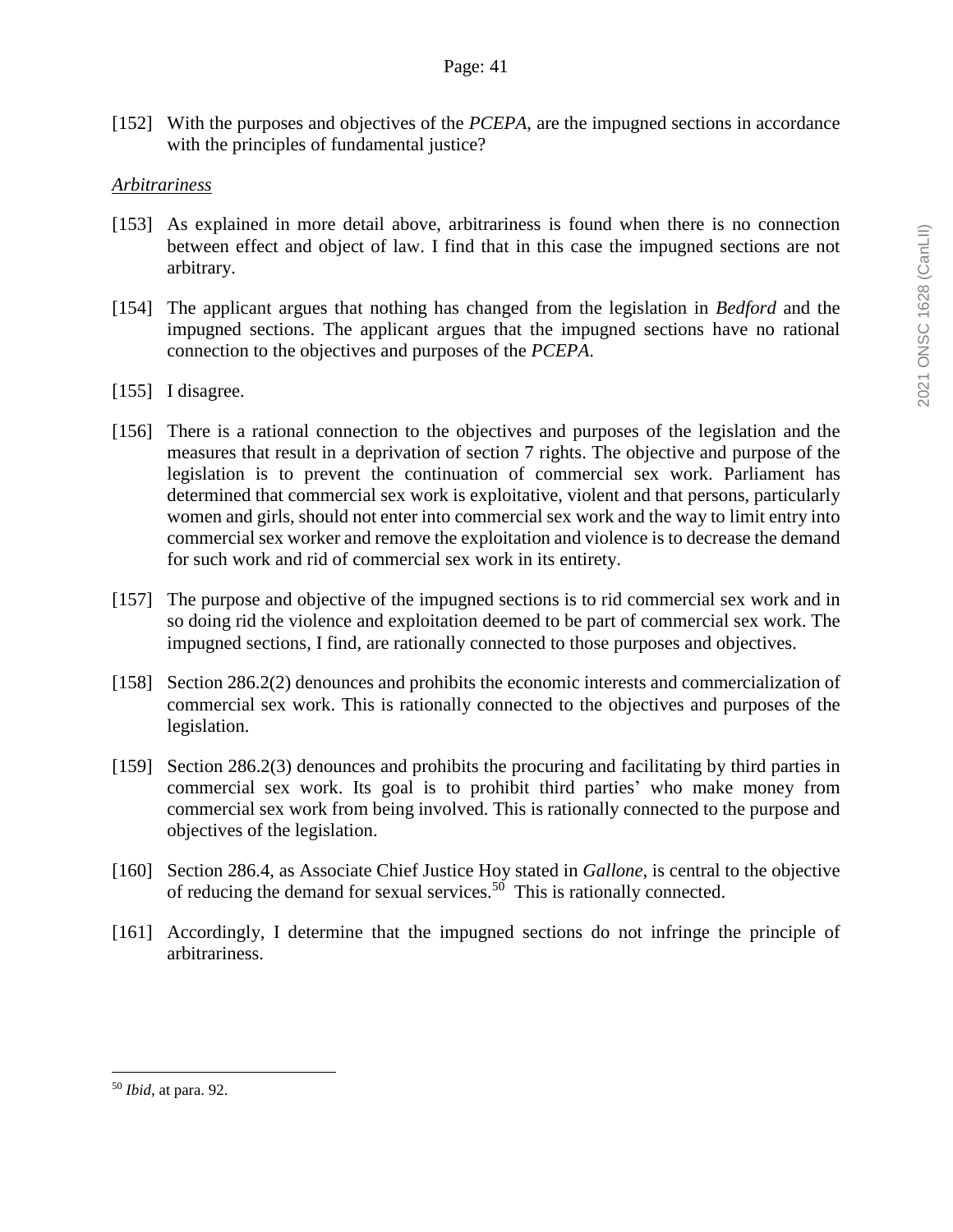### *Overbreadth*

- [162] Overbreadth is concerned with the situation where there is no rational connection between the purposes of the law and some of its impact. I find the impugned sections to be overbroad.
- [163] The Applicant argues, as in *Bedford*, that the impugned sections go too far, and hence deprive sex workers of their security of the person and liberty in a manner unconnected to the law's objectives.
- [164] I agree. The circumstances are similar to the rationale in *Bedford*.
- [165] Parliament has indicated that one of the objectives is to protect sex workers from violence, abuse and exploitation to protect the health and safety sex workers, namely women and girls. This protection is not limited to only those sex workers who make enough money that can afford to solely retain third parties.
- [166] It is accepted that sex workers are safer and are less subject to violence and abuse if:
	- i. they are indoors;
	- ii. are close to others;
	- iii. have third parties so that they can retain security, receptionist, drivers;
	- iv. can clearly disclose their services, prices, need of condom use and hygiene. Confrontation is greatly minimized if there are no gaps in understanding the expectations and limits of the transaction;
	- v. the purchasers of sexual contact are aware that there are third parties in the vicinity and the identification of the purchaser is known;
	- vi. commercial sex workers can share information of purchasers and other information to alert others sex workers of concerns and difficulties;
- [167] The impugned sections limit or prevent some if not all of these means of protection and safety for some, if not all, sex workers.
- [168] The impugned sections prevent sex workers from working in tandem and sharing expenses. They also prevent sex workers collectively from using third parties such as receptionist, security entities, drivers to assist in their commercial sex enterprise. The exceptions to the exceptions along with the loss of the immunity makes commercial sex workers under the *PCEPA* to be riskier and more prone to violence than the situation prior to the decision in *Bedford*.
- [169] The sex worker is forced to either keep their commercial sex work silent or own their own pay, which on a practical basis can only be afforded by some sex workers. Hence, some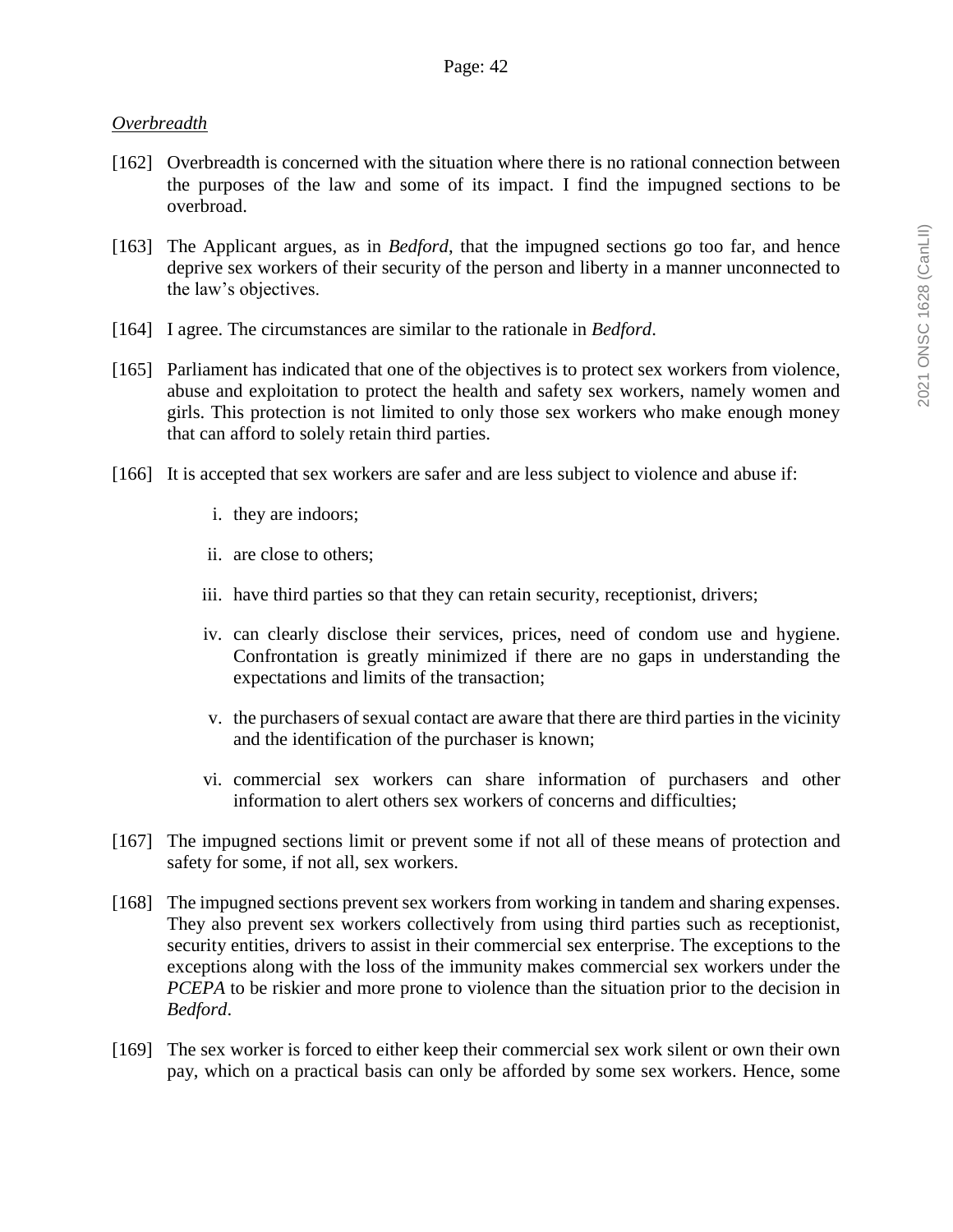sex workers will be conducting sexual services for consideration in a situation of diminished protection from violence and abuse.

- [170] In addition, the prohibition of advertising increases the likelihood of gaps of expectations and limits between sex workers and purchasers. It is clear from the evidence provided, and the facts enunciated in *Bedford* indicate, that the ability of a sex worker to clearly communicate with potential purchasers aid the sex worker in minimizing confrontation, which lessens possibility of violence and abuse. However, any entity that creates a website for a sex worker or an internet provider that allows a sex worker to use their platform is subject to prosecution if that entity has knowledge of the use of the service for commercial sex work.
- [171] This again compels the sex worker to covertly use the services or not use the services at all, which has a direct consequence on the safety and protection of the sex worker.
- [172] Consequently, I find that the impugned sections are overbroad. There is no rational connection between the purposes and objectives of the law to protect sex workers from violence and abuse and the impact on sex workers, as described.

# *Gross Disproportionality*

- [173] Gross disproportionality is concerned with the law's effect on life, liberty and security of the person and are so grossly disproportionate to its purpose.
- [174] In reviewing the objectives and purposes of the legislation and the impact on sex workers, I conclude that the impact is grossly disproportionate.
- [175] The legislation allows commercial sex work to continue. It allows individual sex workers to continue to receive consideration for sexual contact. In doing so, the legislation must do so in a way that does grossly limit or prevent a commercial sex worker from taking steps to minimize their susceptibility to abuse and violence. The legislation cannot stand in the path of commercial sex workers who take steps to protect themselves and their health from violence or harm. The impugned provision cannot make an allowed activity more dangerous.
- [176] The scheme created by Parliament, I find, does exactly that: grossly limits or prevents sex workers from taking steps to protect their health and safety. And in so doing, makes the allowed activity more dangerous. The scheme gives with one hand the ability of sex workers to continue to get consideration for sexual contact, but on the other hand restricts their ability and measures to do so in a safe and protected setting. The exceptions, in concert with the exceptions to the exceptions, grossly restrict that ability. The procurement section restricts the ability of sex workers to share expenses to aid in their ability to afford protection and seek assistance from others to create a system that protects their health and safety.
- [177] The prohibition on advertising restricts the commercial sex workers' ability to have a digital platform that facilitates a clear and frank exchange of information and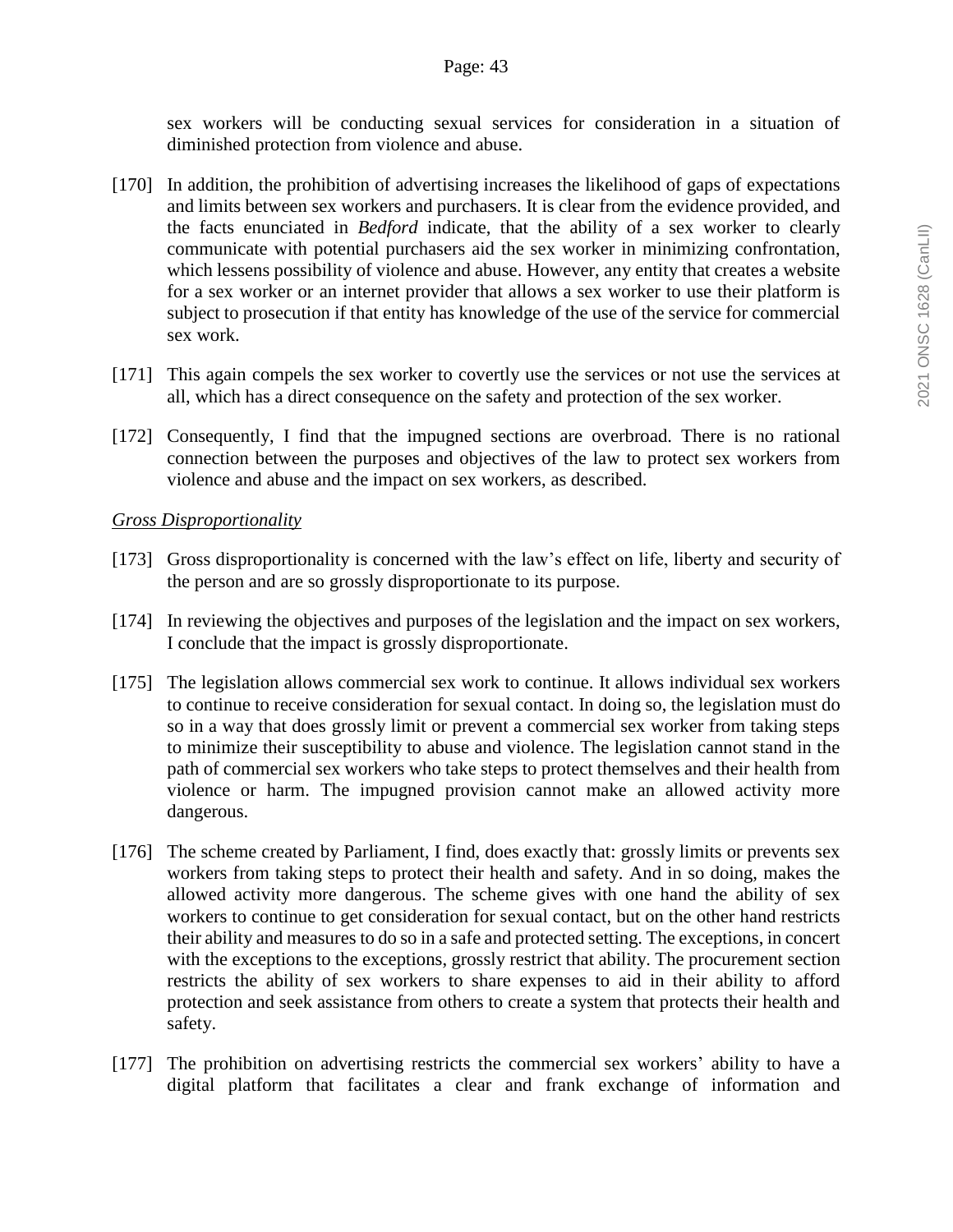communication to alert potential purchasers of the criteria and limitations for engaging in the sexual contact services of the sex worker. The ability to do so on a digital platform is more critical now than in the times of *Bedford*, given the evidence at this hearing on the reliance and use of such means for the exchange of information. The inability to utilize advertising in an open way creates a situation that *Bedford* clearly indicated was grossly disproportionate to the legislation's purpose, that is effective communication between sex worker and potential client to screen the potential client for safety concerns of the sex worker. The objective of eliminating or lessening commercial sex work through the banning of advertisement cannot be made at the safety and security of commercial sex workers.

[178] I am of the view that Parliament cannot allow commercial sex work to continue, and then grossly limit or prevent the sex worker's ability to protect their safety and health from violence and danger. These consequences of the legislation, in my view, are grossly disproportionate to the objectives of the legislation.

### *Section 1 of the Charter*

- [179] Section 1 does not save the infringements of s. 7 in this case.
- [180] Section 1 guarantees the rights and freedoms set out in the *Charter* "subject only to such reasonable limits prescribed by law as can be demonstrably justified in a free and democratic society."
- [181] The onus is on the Crown to satisfy the court on the balance of probabilities that the impugned provision should be saved by section 1.
- [182] The Applicant urges the court to follow the analysis in *Bedford* that:

Nor, at the final stage of the s. 1 inquiry, is the law's effect of preventing prostitutes from taking measures that would increase their safety, and possibly save their lives, outweighed by the law's positive effect of protecting prostitutes from exploitative relationships.

- [183] The Crown directs the court to the reasons in *R. v. Boodhoo* to support the view that the infringements are a reasonable limit. $51$
- [184] *Boodhoo* is a decision of Bale J. that examined sections 286.2(2), 263.3(2) and 286.4 of the *Criminal Code.* Justice Bale reviewed the sections that deal with minors, persons under the age of 18 years old. Further, the decision was after a guilty verdict by a jury and there was no evidence called concerning the impact and effect of the impugned provisions.

<sup>51</sup> 2018 ONSC 7205.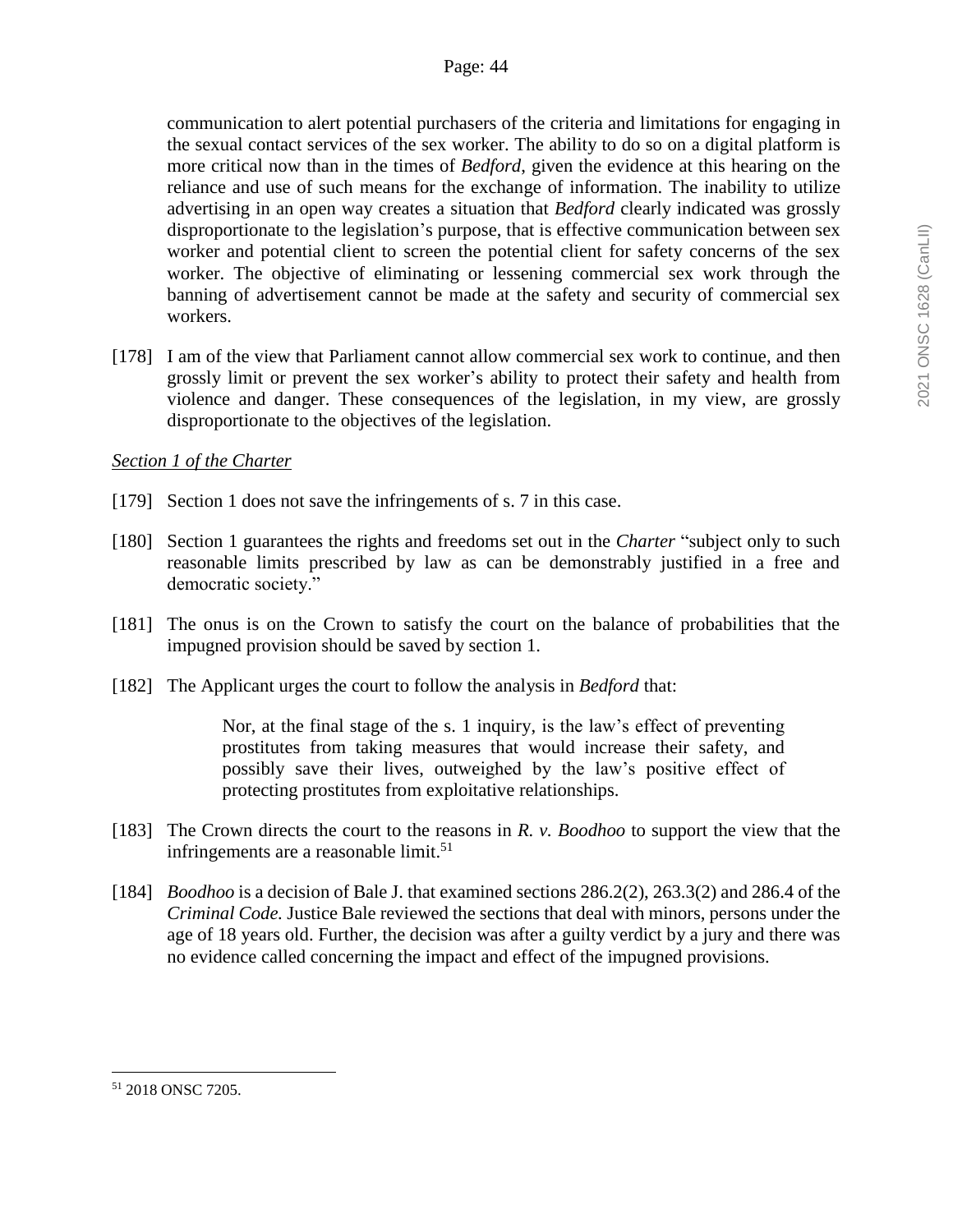- [185] At first glance, the case is highly distinguishable on the facts. The accused has been found guilty. The offences involved are different, though the section 286.4 offence is the same as in this case.
- [186] Having reviewed the reasons of Bale J., I find his reasons of little assistance in my analysis under section 1 of the *Charter* and the infringements to section 7. The evidentiary foundation in this case is different. Our respective findings concerning section 7 and section 286.4 are divergent. On the evidentiary record in this application, I determined that section 286.4 infringes section 7 of the *Charter.* Bale J. came to a different conclusion based on the facts before him.
- [187] I agree with the Applicant. The reasoning of section 1 in *Bedford* is of more assistance to the court.
- [188] As in *Bedford*, the Crown here did not seriously address the issue of section 1 in her factum as it pertains to the facts of this matter, except to rely on the decision of Bale J.
- [189] There is minimal argument in the factum of the Crown for the court to determine, on the balance of probabilities, that the impugned sections violation of section 1 is different than the Crown's submissions on section 7.
- [190] In any event, it is not disputed that when there is a violation of section 7, it would very difficult to justify an infringement under section 7 as being a reasonable limit to liberty and security of the person in a free and democratic society.<sup>52</sup>
- [191] Hence, I conclude the infringements of section 7 are not saved by section 1.

# **C. Does section 286.4 of the** *Criminal Code* **violate section 2(b) the** *Charter* **and if so, is it saved by section 1 of the** *Charter?*

- [192] The applicant argues that the prohibition of advertising violates section 2(b) of the *Charter*. However, I am bound by the Court of Appeal for Ontario's decision in *Bedford*, as well as the Supreme Court of Canada's decision in *Prostitution Reference<sup>53</sup>* . As such, I cannot find that s. 286.4 is an unjustified infringement under s. 2(b).
- [193] Section 2(b) was argued in *Bedford*. The application judge found that there was a change in context in the 20 years since the leading case of the Supreme Court of Canada case of the *Prostitution Reference* determined that in the context of communication for the purpose of prostitution infringed section 2(b) of the *Charte*r but was saved by section 1 of the *Charter.*

<sup>52</sup> *Bedford*, *supra*, note 3 at para. 129.

<sup>53</sup> *Supra*, note 5.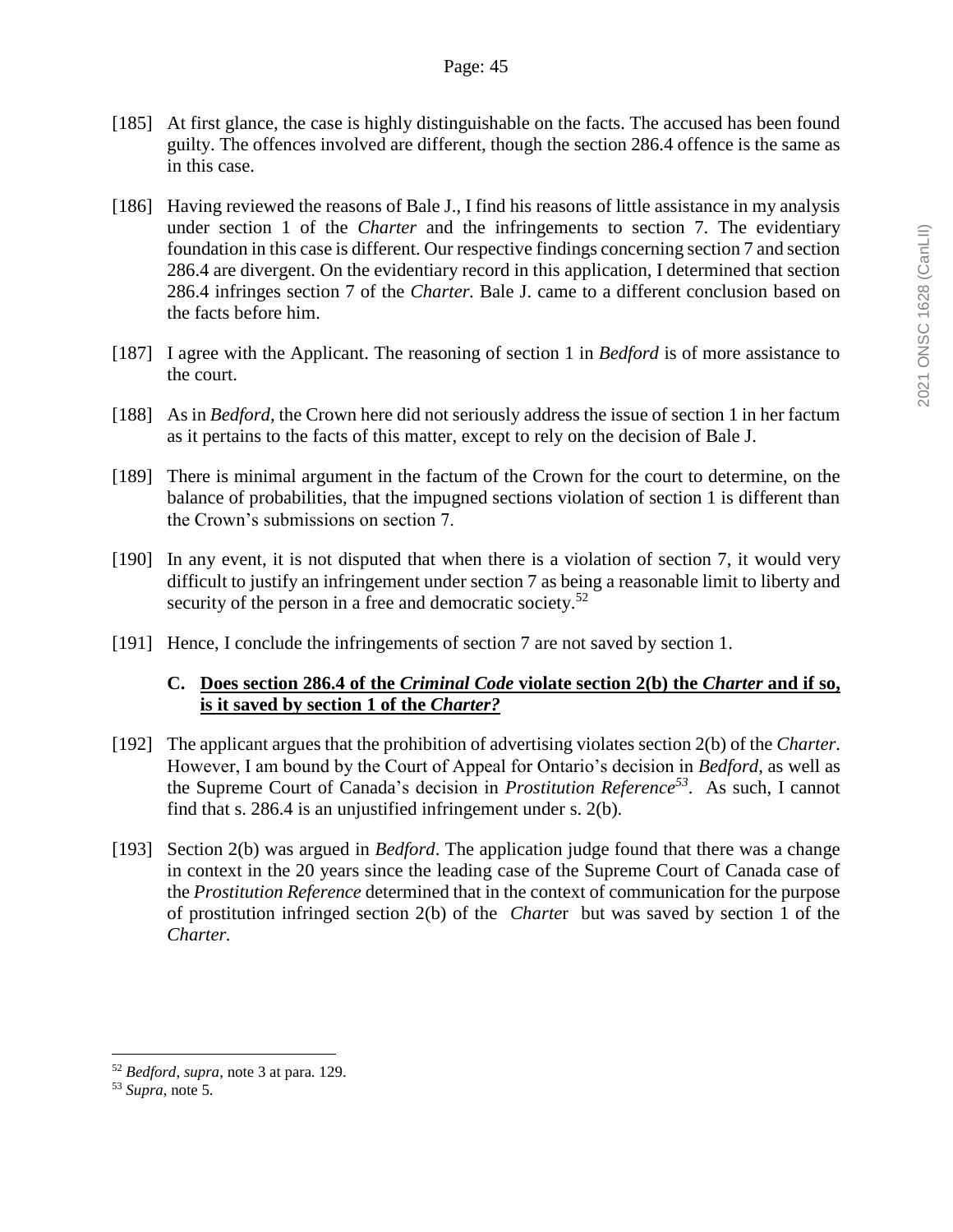[194] A majority of the Ontario Court of Appeal in *Bedford* disagreed with the applicant judge and found that the court was bound by *stare decisis* to follow the decision of the Supreme Court in the *Prostitution Reference*. The Court of Appeal stated:

> …By contrast, we conclude that the application judge erred in reconsidering whether or not the communicating provision is an unjustified infringement of s. 2(b) of the *Charter*. The Supreme Court definitively decided this issue in the Prostitution Reference, and only that court may revisit it.<sup>54</sup>

- [195] The Supreme Court of Canada in *Bedford* declined to revisit the issue of whether the communication provisions are an unjustified infringement of section 2(b) of the *Charter*.
- [196] The Supreme Court in *Bedford* described the majority of the Court of Appeal reasoning as follows:

[31] In considering the doctrine of *stare decisis* and whether the application judge was bound by the *Prostitution Reference*, the court adopted a narrow view of when a trial judge can reconsider previous decisions of the Supreme Court of Canada on the basis of changes in the social, economic or political landscapes: the trial judge cannot change the law, but is limited to making findings of fact and credibility to create the necessary evidentiary record which the Supreme Court of Canada can then consider. Reasons that justify a court departing from its own prior decisions cannot justify a lower court revisiting binding authority. This applies to determining what constitutes a reasonable limit on a right under s. 1 of the *Charter* (paras. 75-76).<sup>55</sup>

- [197] The Supreme Court later indicated that whether the communication provision in *Bedford*  is a justified limit on the freedom of expression has been decided in the *Prostitution Reference.<sup>56</sup>*
- [198] Section 286.4 prohibits knowingly advertising "an offer to provide sexual services for consideration." The immunity section permits a sex worker to "the advertisement of their own sexual services." An individual sex worker can advertise. However, any other person who knowingly advertises is prohibited from doing so.
- [199] The Applicant contends that in the digital age, third parties are inevitably involved, be it internet providers, web domain providers, web designers and professional photographers. The applicant argues that section 286.4 by prohibiting advertising as it does, it prohibits freedom of expression in limiting communication between the sex worker and prospective purchaser.

<sup>54</sup> 2021 ONCA 186, at para. 52.

<sup>55</sup> *Bedford*, *supra*, note 3 at para. 31.

<sup>56</sup> *Ibid*, at paras. 46 and 47.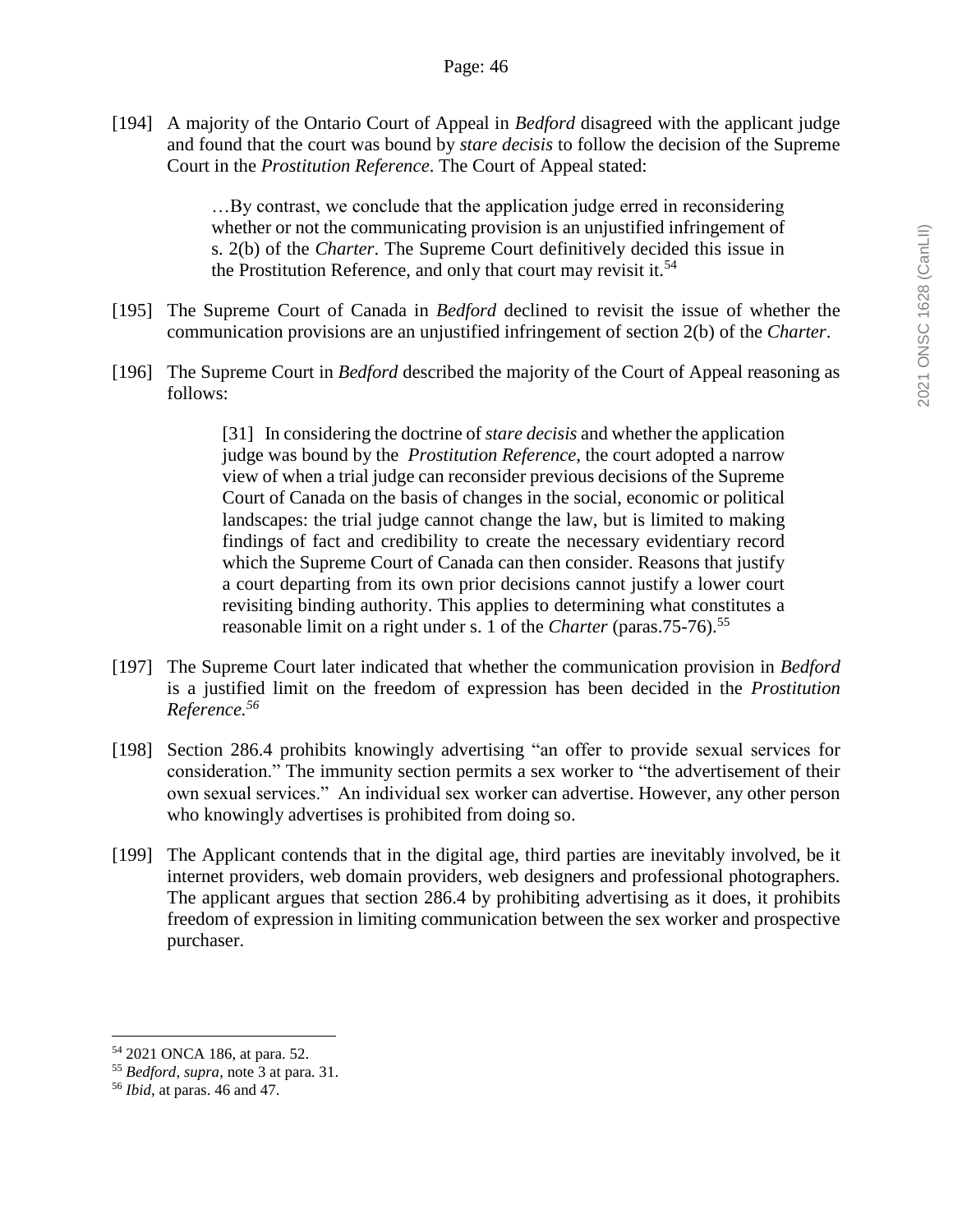- [200] The Crown submitted that there is no infringement and if there is, the *Prostitution Reference* decision governs. A prohibition on communication for the purposes of sexual contact for consideration is a justifiable limit under section 1 of the *Charter*.
- [201] The Applicant did not provide any submissions on whether the court is bound or not by the reasoning of the majority of the Court of Appeal in *Bedford* that the *Prostitution Reference* is binding authority and can only be changed by the Supreme Court. Nor did the Applicant provide any submissions or evidence on the basis of which this court may find that *stare decisis* does not apply.
- [202] Without evidence or submissions that persuade the court to the contrary, based on *stare decisis*, I am of the view that this court is bound by the decision of the Ontario Court of Appeal in *Bedford*.
- [203] Because of the Ontario Court of Appeal decision in *Bedford* and the reasoning in the *Prostitution Reference*, section 286.4 is a reasonable limit, demonstrably justified in a free and democratic society.

### **D. Do sections 286.2 and 286.3 violate section 2(d) of the** *Charter* **and if so, are the sections saved by section 1 of the** *Charter***?**

[204] Having determined that section 7 of the *Charter* has been infringed and that infringement is not a reasonable limit in a free and democratic society, I decline to deal with the alleged infringement to section 2(d) of the *Charter*.

# **E. Remedy**

- [205] Section 52(1) of the *Constitution Act, 1982*, indicates that the Constitution is the supreme law of Canada and that "any law that is inconsistent with the provisions of the Constitution is, to the extent of the inconsistency of no force or effect."
- [206] The Applicant seeks a declaration that sections 286.2, 286.3(1) and 286.4 of the *Criminal Code* be found unconstitutional and be immediately made of no force and effect as it relates to the Applicant and a similar remedy in *Bedford* be granted, that is, the declaration be suspended for one year.
- [207] The Crown provided no submissions on remedy.
- [208] After the hearing of this application, on November 20, 2020, the Supreme Court of Canada released the decision of *Attorney General of Ontario v. G*. In that decision the Court discussed the appropriate remedy in constitutional challenges to legislation.
- [209] Accordingly, the court requires further submissions from the parties on the appropriate remedy in this case.
- [210] The applicant has fourteen days from today to serve and file his written submission on the appropriate remedy and the Crown has fourteen days thereafter. After receipt of the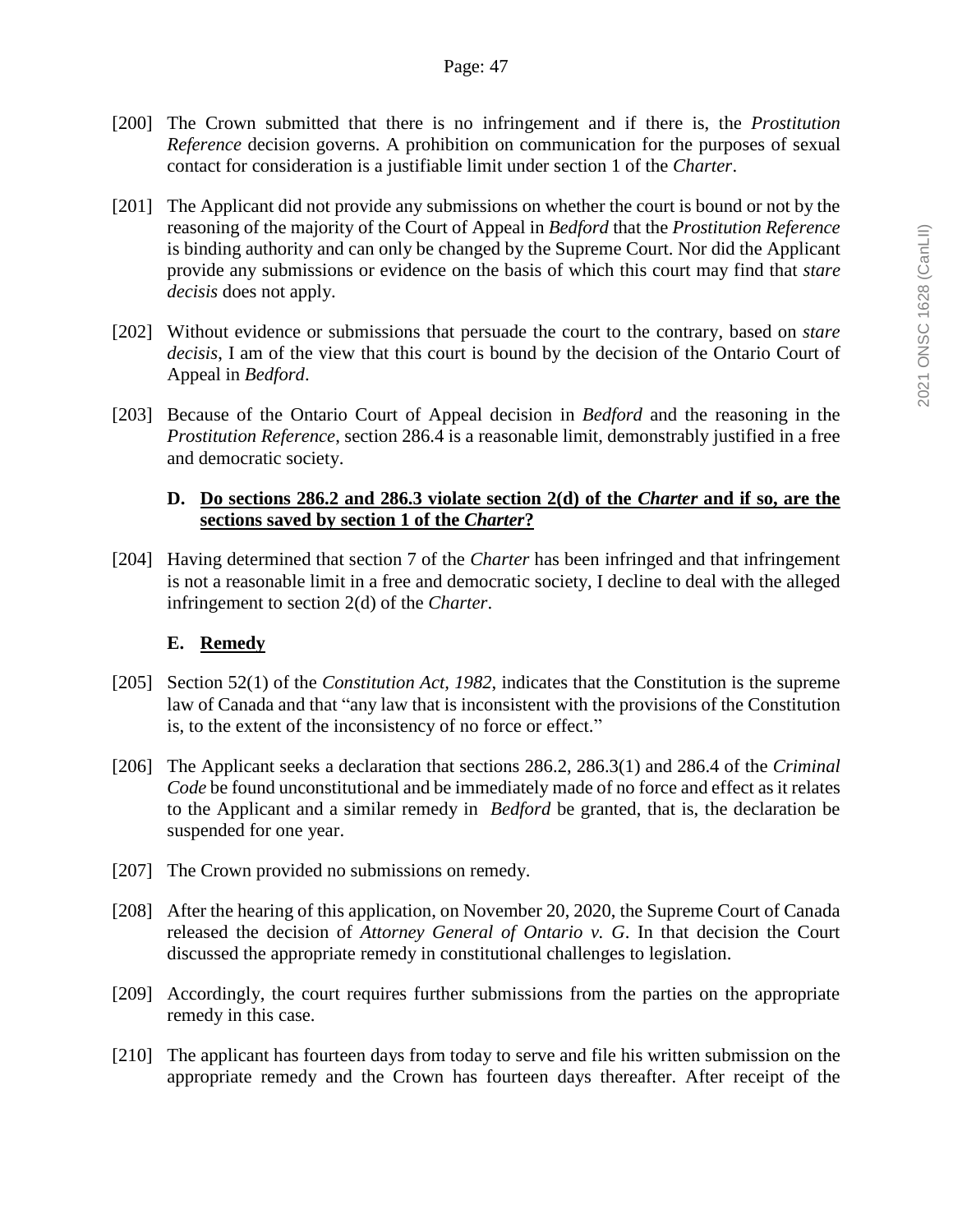submissions, the court will ascertain whether oral submissions are required, the written submissions to be no more than ten pages, doubled spaced.

### **Disposition**

[211] This court finds that sections 286.2, 286.3(1) and 286.4 of the C*riminal Code* infringe section 7 of the *Charter* and the infringement is not justifiable under section 1 of the *Charter*. Further submissions are required concerning the appropriate remedy. The timeline for those submissions is set out in paragraph 210 above. If further time is required, either party may make a written request to me through the Trial Coordinator.